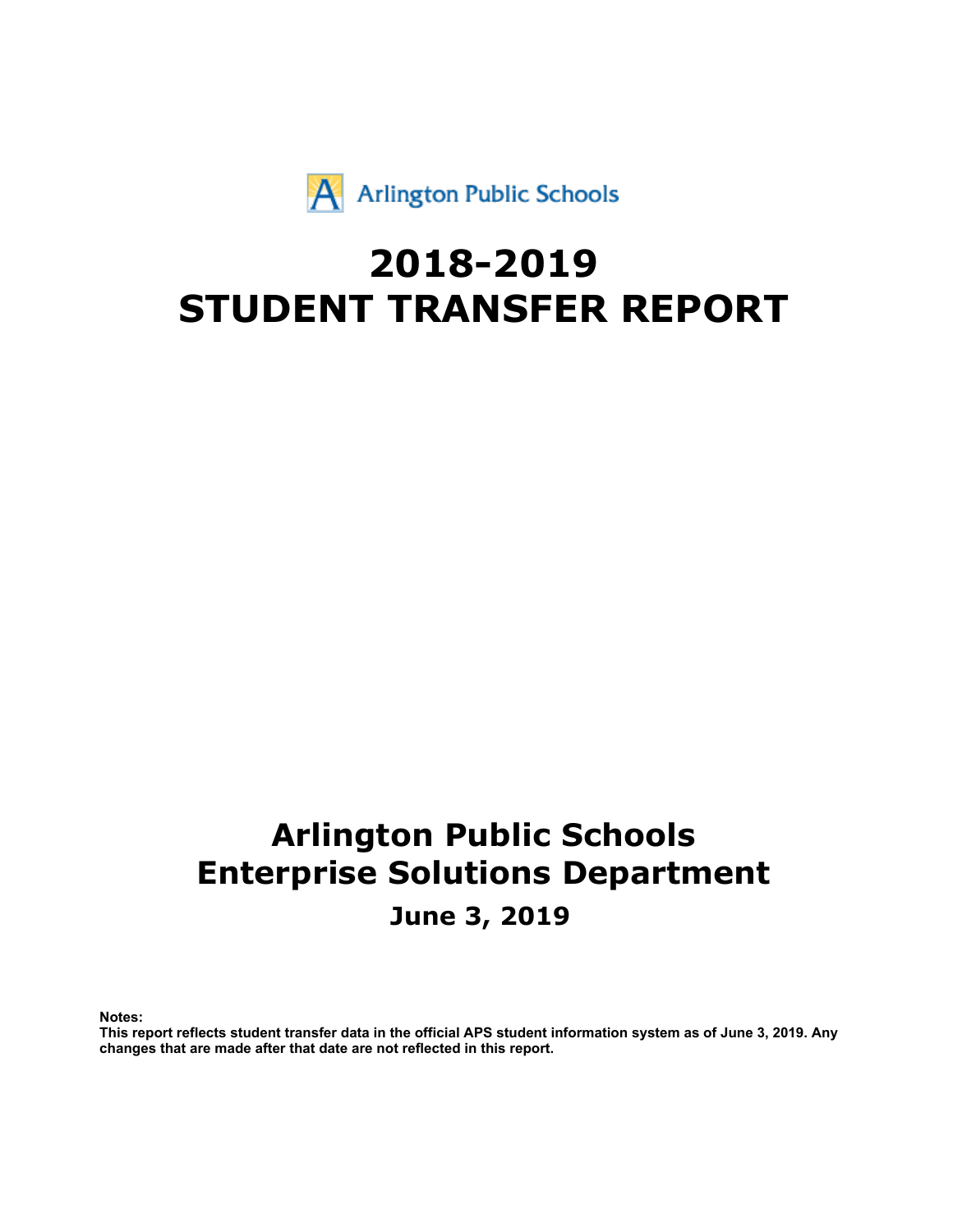|                          | Ш<br>#                           |                      |
|--------------------------|----------------------------------|----------------------|
| 4                        |                                  |                      |
|                          | $\overline{7}$                   | ξ                    |
|                          |                                  |                      |
|                          |                                  |                      |
|                          |                                  |                      |
|                          |                                  |                      |
|                          |                                  |                      |
|                          |                                  |                      |
|                          |                                  |                      |
|                          | 6                                |                      |
|                          | 6                                |                      |
|                          | 7                                | ξ                    |
|                          |                                  |                      |
|                          | 7                                |                      |
|                          | 7                                |                      |
|                          | 8                                |                      |
|                          | 8                                |                      |
|                          | 1                                |                      |
|                          | 9<br>6                           |                      |
|                          | %                                |                      |
|                          | $\blacksquare$                   |                      |
|                          | 6                                |                      |
|                          | $\overline{ }$                   | ξ                    |
|                          | <                                |                      |
|                          | 0<br>$\mathcal{E}$               |                      |
|                          | 9<br>0                           |                      |
|                          |                                  |                      |
|                          |                                  |                      |
|                          | 0                                |                      |
|                          |                                  |                      |
| $\overline{\phantom{a}}$ | ۷                                | &                    |
|                          | 1                                | $\&$                 |
|                          | 9<br>6 A                         | $\&$                 |
|                          | $\%$<br>$\overline{\phantom{a}}$ | $\&$                 |
|                          | (                                | $\&$                 |
|                          |                                  | $\&$                 |
|                          | A<br>$\,$                        | $\&$                 |
| 9                        | $\overline{2}$                   | $\&$                 |
|                          | $\overline{7}$<br>$9\,$          | $\&$                 |
|                          |                                  | $\&$                 |
|                          | 9<br>6 A                         | $\ddot{?}$           |
|                          | $\mathsf{A}$<br>$\mathbf 0$<br>9 | $\ddot{\phantom{0}}$ |
|                          | A<br>9                           | $\ddot{\phantom{0}}$ |
|                          | B<br>0<br>9                      | $\ddot{?}$           |
|                          |                                  | $\ddot{?}$           |
| 8                        |                                  |                      |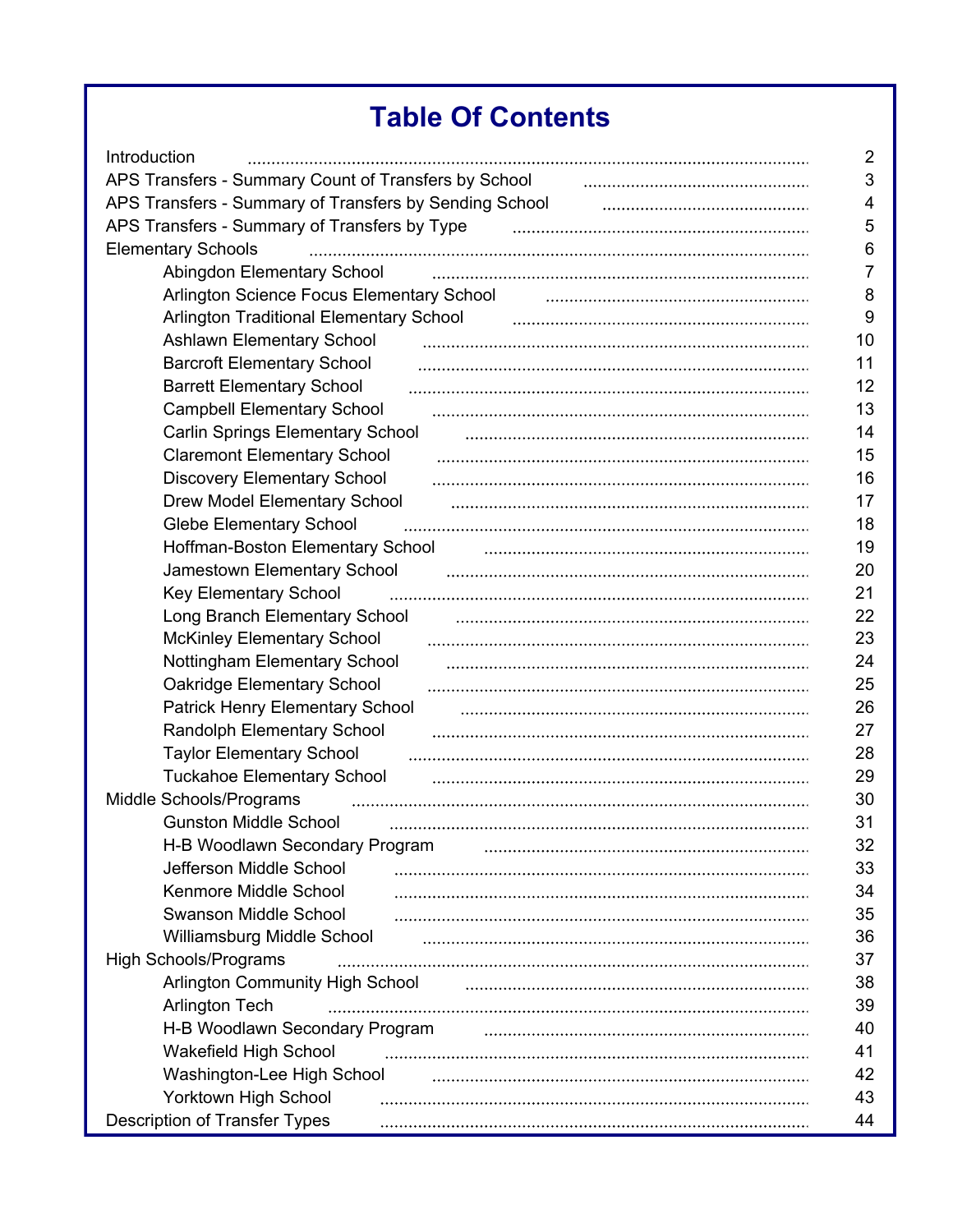<span id="page-2-0"></span>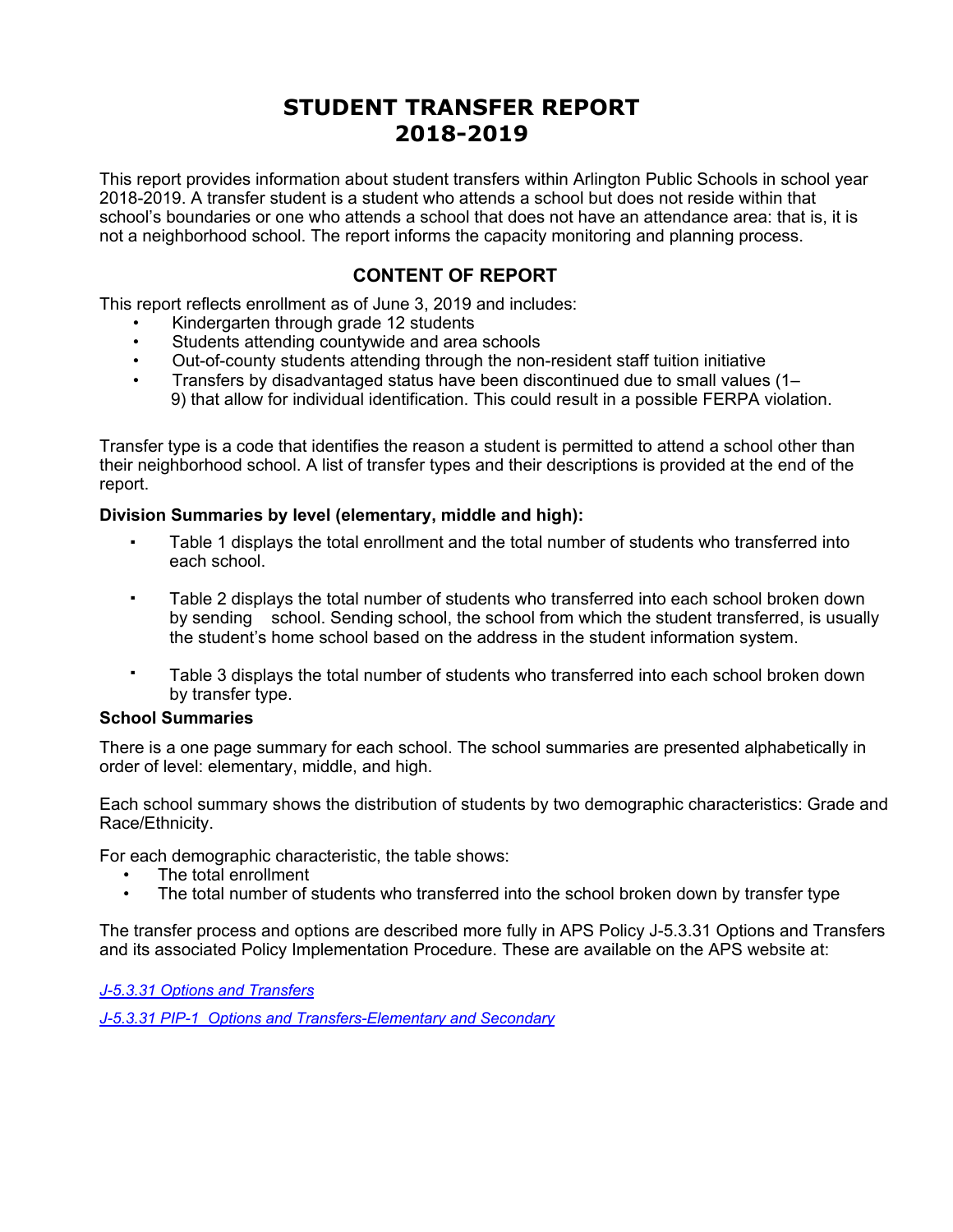| п | ı | 8 |
|---|---|---|
|   |   |   |
|   |   |   |

<span id="page-3-0"></span>

| <br>Ţ<br>ă                      |                                   |                          |
|---------------------------------|-----------------------------------|--------------------------|
|                                 | $\overline{\$}$<br>$\overline{0}$ | $\mathbf{0}$             |
|                                 | $=$ 3                             |                          |
|                                 | $=$ >                             | $\overline{3}$           |
|                                 | $\overline{3}$<br>Ξ               | :<br>3                   |
|                                 | p<br>$\overline{a}$               | $\overline{\mathcal{S}}$ |
| $\overline{6}$                  | $\overline{?}$<br>$\overline{ }$  | $\geq$                   |
| $\overline{6}$                  | $\overline{3}$<br>3               | &                        |
| $\overline{7}$<br>55            | &                                 | &                        |
| $\overline{7}$                  | 3 &                               | $\ddot{\phantom{0}}$     |
| $\overline{7}$<br>55            | $\overline{\phantom{0}}$<br>8     | $\geq$                   |
| $\overline{8}$                  | $\frac{1}{3}$                     | $\overline{8}$           |
| 8<br>55                         | $\overline{3}$ =                  | & &                      |
| $\overline{1}$                  | $\overline{3}$                    |                          |
| $\overline{9}$<br>6             | $\overline{\mathbf{8}}$           |                          |
| $\%$                            | $3 =$                             | &                        |
| 55<br>$\overline{\mathcal{L}}$  | $=$                               | $=$                      |
| $\overline{\cdot}$<br>6         | 3 >                               | $\geq$                   |
| $\frac{1}{2}$<br>$\overline{(}$ | $\overline{\phantom{0}}$          | $\overline{a}$           |
| $\prec$                         | $\overline{?}$<br>$\overline{ }$  | $\geq$                   |
| $\big)$<br>$\mathbf 0$          | $\geq 3$                          |                          |
| $\overline{0}$<br>9             | $=$                               | $=$                      |
| $\boldsymbol{/}$                | $\overline{\mathcal{C}}$<br>8     | 3:                       |
|                                 | $=$ >                             |                          |
| $\mathbf 0$                     | 3                                 |                          |
|                                 |                                   | $\ddot{\phantom{1}}$     |
|                                 |                                   |                          |

| ٠<br>$\prime$ | ι"             |                |   |
|---------------|----------------|----------------|---|
|               |                | 0 <sup>5</sup> |   |
|               |                | \$<br>2        |   |
| 9 6 A         | 5 <sub>5</sub> | 7              |   |
| $\%$          |                | \$<br>ጸ        | & |
|               |                |                | ` |
|               |                | \$<br>>        |   |
| A             |                | \$8            |   |
|               |                | 3              |   |

 $\begin{pmatrix} * & * & * \end{pmatrix}$ 

 $\mathcal{L}(\mathcal{L})$  and  $\mathcal{L}(\mathcal{L})$  and  $\mathcal{L}(\mathcal{L})$  . The contract of the contract of  $\mathcal{L}(\mathcal{L})$ 

|               | 0 <sup>5</sup> | n   |
|---------------|----------------|-----|
|               |                |     |
| 555           |                |     |
| 55<br>9 6 A   | ?<br>=         | $=$ |
| $A$ 0         |                |     |
| A             |                |     |
| B<br>$\Omega$ |                |     |
|               |                | 23  |

 $\leftarrow$  #

 $\%$  & \$ !

 $\mathcal{L}^{\text{max}}_{\text{max}}$  . The  $\mathcal{L}^{\text{max}}_{\text{max}}$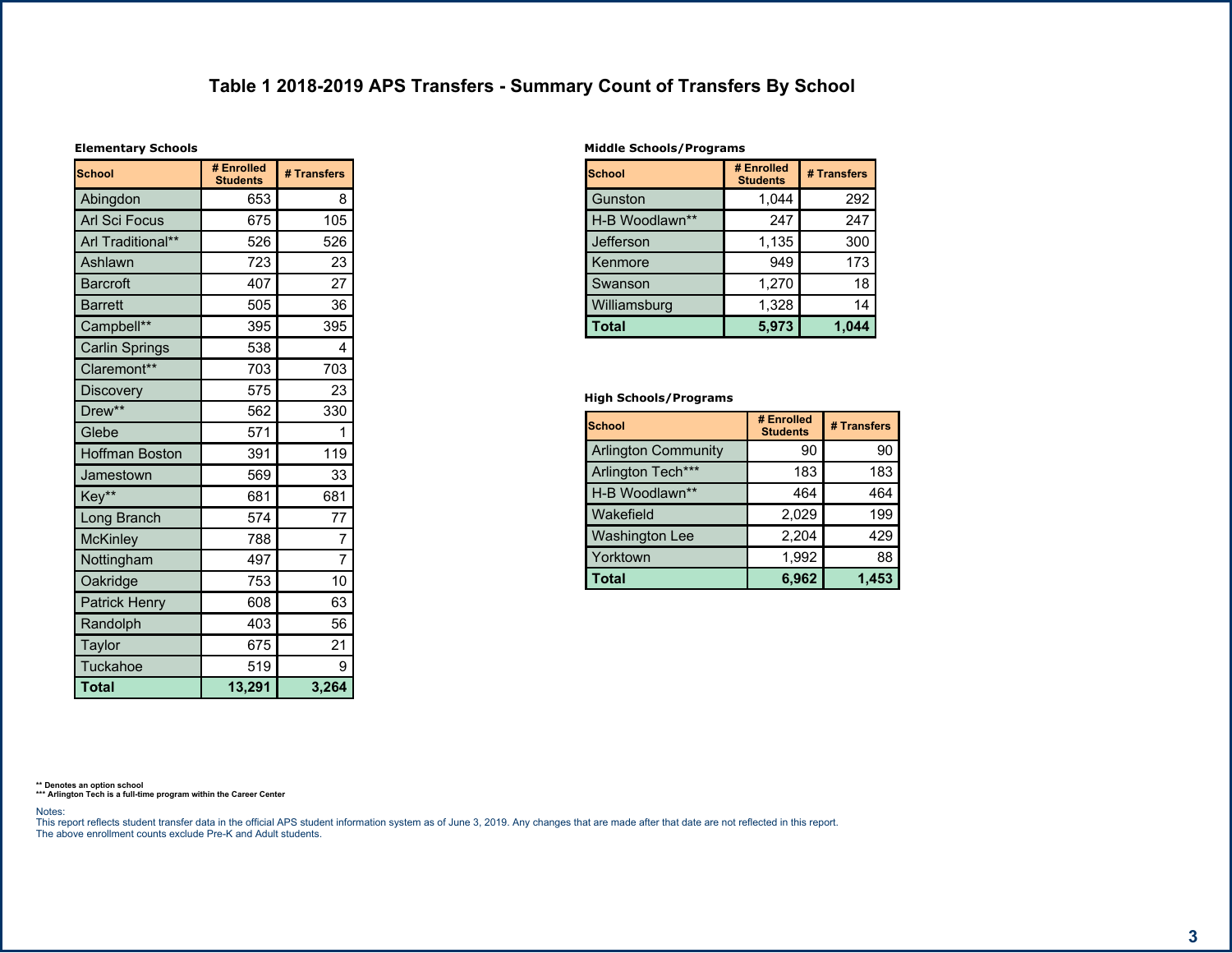| $"$ $\frac{1}{8}$                                  |   |                       |                       |                |                   |                       |                          |                |                | $, -$          |                |            |                |                   |                |                       |                |                |                          |             |                         |
|----------------------------------------------------|---|-----------------------|-----------------------|----------------|-------------------|-----------------------|--------------------------|----------------|----------------|----------------|----------------|------------|----------------|-------------------|----------------|-----------------------|----------------|----------------|--------------------------|-------------|-------------------------|
|                                                    |   |                       |                       |                |                   |                       |                          |                |                |                |                | $\sim 0.1$ |                |                   |                |                       |                |                |                          |             |                         |
| 8<br>$\left( \begin{array}{c} \end{array} \right)$ |   |                       | %                     | 6              |                   |                       |                          |                | $6 \mid$       | $\overline{7}$ | $\vert$ 8      | 6          | 9              | ÷                 |                | $#$ ;                 | 8              | &              |                          |             |                         |
|                                                    |   |                       |                       |                |                   |                       |                          |                |                |                |                |            |                |                   |                |                       |                |                |                          |             |                         |
| $\overline{\phantom{a}}$                           |   |                       |                       | $\alpha$       |                   |                       |                          |                |                | &              |                |            |                |                   |                |                       |                |                |                          |             | $\mathbf{3}$            |
|                                                    |   | & &                   | &                     | 38             | ?                 | $8 =$                 |                          |                |                | $\overline{?}$ | &              | $\,>$      | $\geq$         | 3                 | &              | &                     | 8 <sub>l</sub> | $\gamma$       |                          |             | 3 <sup>7</sup>          |
|                                                    |   |                       |                       |                |                   | &                     |                          |                |                |                |                |            |                |                   |                |                       |                |                | &                        |             |                         |
| 6                                                  |   |                       |                       |                |                   |                       | $\overline{?}$           |                |                |                |                |            |                |                   |                |                       | 8 <sub>l</sub> | $\, >$         |                          |             | $\overline{4}$          |
| 6                                                  |   | $\boldsymbol{\gamma}$ |                       |                | $\qquad \qquad =$ |                       | &                        |                |                |                |                |            |                |                   |                |                       |                |                |                          |             |                         |
| 55<br>$\overline{7}$                               |   | $= ?$                 |                       | $\gamma$       | $\equiv$          |                       |                          |                |                |                | 3              |            |                |                   | &              | &                     | 8 <sub>l</sub> |                |                          |             | 3                       |
| $\overline{7}$                                     |   | &                     |                       |                |                   |                       |                          |                |                |                |                |            |                |                   |                |                       |                |                |                          |             | $\overline{2}$          |
| 55<br>$\overline{7}$                               |   | 3 <sub>2</sub>        |                       | 8 <sub>l</sub> |                   | 8 <sub>l</sub>        | $\vert$ 3                |                | $\overline{?}$ |                |                |            | 3              | $\qquad \qquad =$ | 8 <sub>l</sub> |                       | $\overline{?}$ | $3 =$          |                          | 3           | $\overline{4}$          |
| 8                                                  |   |                       | $\boldsymbol{\gamma}$ |                |                   |                       |                          |                |                | &              |                |            |                |                   | $\overline{?}$ |                       |                |                |                          |             |                         |
| 8<br>55                                            |   | $\geq$                | $\vert$ 3             |                | $8 =$             | $\boldsymbol{\gamma}$ | $=$                      |                |                | $\geq$         |                | $\gamma$   | $\geq$         | $\mathcal{P}$     | ୍ଷା            | ?&                    |                |                |                          | $\geq$      |                         |
| $\overline{1}$                                     |   |                       |                       |                |                   |                       |                          |                |                |                |                |            |                |                   |                |                       |                |                |                          |             |                         |
| 9<br>$6\phantom{1}$                                |   | $=$                   | $\geq$                | 8 <sub>l</sub> |                   |                       | $\gamma$                 |                | $\mathbf{3}$   |                |                |            | 3 <sup>1</sup> |                   |                | $\boldsymbol{\gamma}$ | &              |                |                          |             |                         |
| $\%$                                               | & |                       |                       |                |                   |                       |                          |                |                | $\overline{?}$ |                |            |                |                   |                |                       |                |                |                          |             |                         |
| 55<br>$\sqrt{2}$                                   |   |                       | $\geq$                | $\geq$         |                   | $\overline{?}$        |                          |                |                | 33             |                | $\geq$     | &              |                   |                |                       | $\overline{?}$ |                |                          |             | 1,                      |
| $6\phantom{1}$<br>$\mathcal{A}$                    |   | &                     |                       | 3              |                   |                       | $=$                      |                | $\geq$         |                | 3              |            |                |                   |                | $\geq$                | $\geq$         | $\overline{?}$ | &                        |             | 44                      |
| ; (                                                |   |                       |                       |                |                   |                       |                          |                |                |                |                |            |                |                   |                |                       |                |                |                          |             | $\overline{\mathbf{4}}$ |
| $\,<\,$                                            |   |                       |                       |                |                   |                       |                          |                |                |                |                |            |                |                   |                |                       |                |                |                          |             | $\overline{4}$          |
| $\vert$ ) 0                                        |   |                       |                       |                |                   |                       |                          |                | ?              |                |                |            |                |                   |                |                       |                |                |                          |             |                         |
| 0 <sub>9</sub>                                     |   |                       |                       |                |                   |                       | $\overline{\phantom{0}}$ |                | $=$            |                | $\equiv$       |            | 3              |                   |                | $=$                   |                | $=$            |                          |             | $\overline{1}$          |
| $\vert$ /                                          |   |                       |                       |                | & 3               |                       |                          |                | &l             |                | &              |            |                |                   |                |                       |                |                |                          |             | $\overline{31}$         |
|                                                    |   |                       | $\mathcal{P}$         | $\overline{?}$ |                   |                       |                          |                |                |                |                |            |                |                   |                |                       |                |                |                          |             |                         |
| $\overline{0}$                                     |   |                       |                       |                |                   |                       |                          |                |                |                |                |            |                | $\mathcal{P}$     |                |                       |                |                |                          |             |                         |
|                                                    |   | 2,                    | 22                    |                |                   | 3 <sup>1</sup>        | $2^{\circ}$              | $\overline{4}$ | 3 <sub>2</sub> |                | 1 <sup>1</sup> | 2,         |                |                   | 24             |                       | 2              | 2,             | $\overline{\phantom{a}}$ | $2^{\circ}$ | 1 <sup>1</sup>          |

and the state of the state of the

 $\overline{\phantom{a}}$  ,  $\overline{\phantom{a}}$ 

 $\overline{\phantom{a}}$  ) and  $\overline{\phantom{a}}$ 

#### <span id="page-4-0"></span> $\frac{1}{2}$  ((  $\begin{array}{ccc} & 0 & 0 & 0 \\ 0 & 0 & 0 & 0 \\ 0 & 0 & 0 & 0 \\ 0 & 0 & 0 & 0 \\ 0 & 0 & 0 & 0 \\ 0 & 0 & 0 & 0 \\ 0 & 0 & 0 & 0 \\ 0 & 0 & 0 & 0 \\ 0 & 0 & 0 & 0 \\ 0 & 0 & 0 & 0 \\ 0 & 0 & 0 & 0 & 0 \\ 0 & 0 & 0 & 0 & 0 \\ 0 & 0 & 0 & 0 & 0 \\ 0 & 0 & 0 & 0 & 0 \\ 0 & 0 & 0 & 0 & 0 \\ 0 & 0 & 0 & 0 & 0 \\ 0 & 0$

|                   |  |   |   | ╭ |  |                 |  |  |  |  |  |  |  |
|-------------------|--|---|---|---|--|-----------------|--|--|--|--|--|--|--|
| 55<br>6<br>9<br>А |  | ⌒ | ٠ |   |  | C.<br>$\Lambda$ |  |  |  |  |  |  |  |
| $\frac{0}{6}$     |  |   |   |   |  |                 |  |  |  |  |  |  |  |
|                   |  |   |   |   |  |                 |  |  |  |  |  |  |  |
|                   |  |   |   |   |  |                 |  |  |  |  |  |  |  |
|                   |  |   |   |   |  |                 |  |  |  |  |  |  |  |
|                   |  |   |   |   |  |                 |  |  |  |  |  |  |  |

#### $\begin{pmatrix} 1 & 1 \\ 1 & 1 \end{pmatrix}$  $\star$

|                               |        |          | 9          | 6<br>$=$ |  |
|-------------------------------|--------|----------|------------|----------|--|
|                               |        | ⌒        | ີ          |          |  |
| 55                            |        | -<br>=   | $\sqrt{2}$ |          |  |
| 9<br>5 <sub>5</sub><br>6<br>Α |        |          |            |          |  |
|                               |        |          |            | ⌒        |  |
|                               |        |          |            |          |  |
| D                             |        |          | ົ          |          |  |
|                               | $\sim$ | $\Omega$ |            | ົ        |  |

 $55$   $\frac{1}{555}$   $\frac{1}{55}$   $\frac{1}{4}$  $\frac{1}{2}$  and  $\frac{1}{2}$  and  $\frac{1}{2}$  and  $\frac{1}{2}$  and  $\frac{1}{2}$  and  $\frac{1}{2}$  and  $\frac{1}{2}$  and  $\frac{1}{2}$  and  $\frac{1}{2}$  and  $\frac{1}{2}$  and  $\frac{1}{2}$  and  $\frac{1}{2}$  and  $\frac{1}{2}$  and  $\frac{1}{2}$  and  $\frac{1}{2}$  and  $\frac{1}{2}$  a

 $% 8S$  !  $^{\circledR}$  $\overline{a}$  $\sim 10^{-10}$  .

 $\sim 10^{-11}$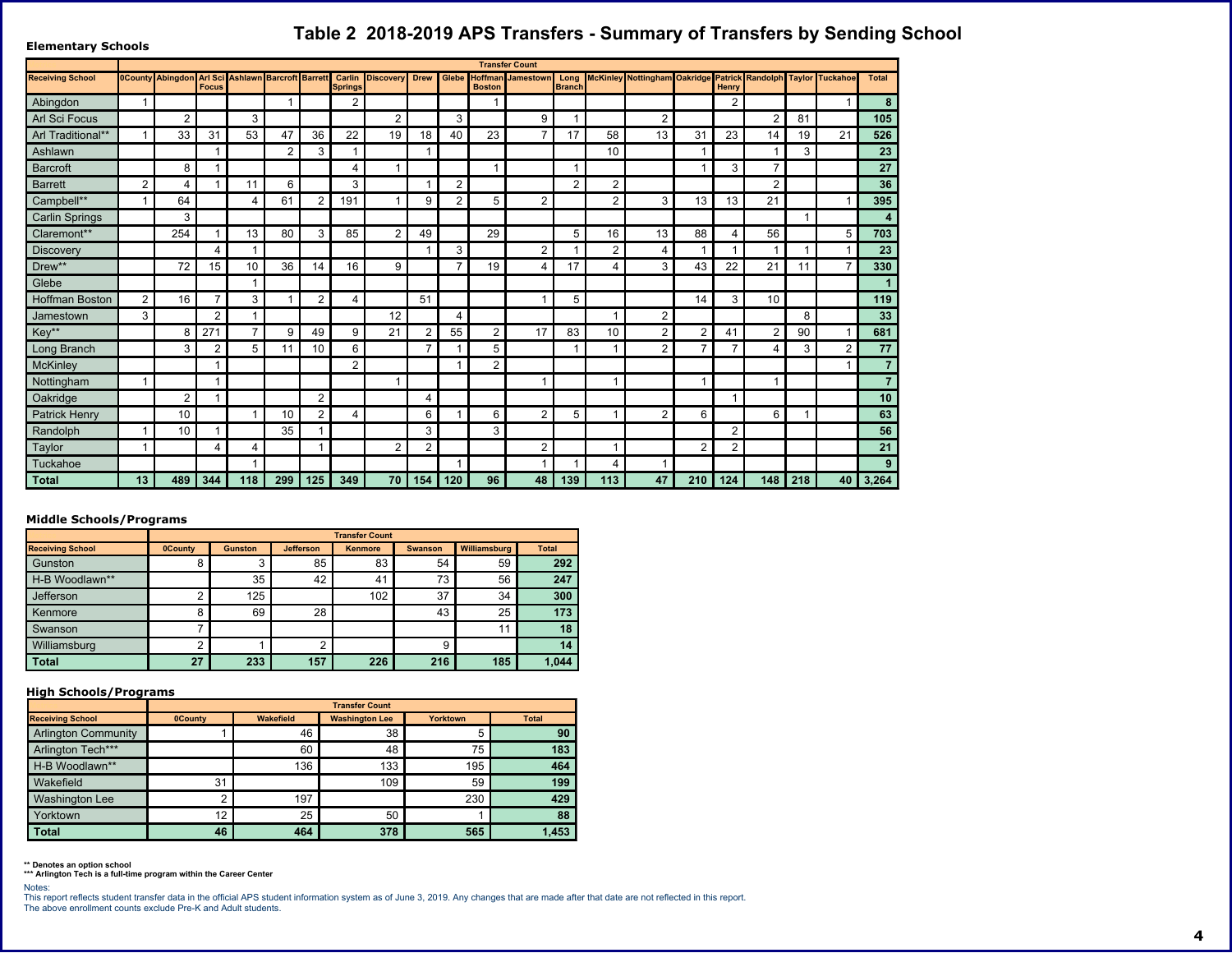| п | & |
|---|---|
|   |   |

| $"$ $\vdots$ &                                   |                |     |              |              |     | $, -$    |       |          |                       | $\blacksquare$ |                |         |       |                  |                         |
|--------------------------------------------------|----------------|-----|--------------|--------------|-----|----------|-------|----------|-----------------------|----------------|----------------|---------|-------|------------------|-------------------------|
| 8 ( !                                            |                |     |              |              |     |          |       | $\sim$   |                       |                |                |         |       |                  |                         |
|                                                  | $\mathbf{L}$   | 8.8 | $"$ $<$ $\,$ | $^{\prime}8$ | % / | 7 %      | >1    |          | 8"                    | & 7            | $\mathfrak{S}$ | $\prec$ |       | $\overline{?}$ . |                         |
|                                                  | ◠              |     |              |              |     |          |       |          | ?                     |                |                |         |       |                  |                         |
| $\sim$                                           |                |     |              |              |     |          |       |          | $\overline{3}$        |                |                |         | $=$ > |                  | 3                       |
| 55                                               |                |     | 3<br>ᆗ       |              |     |          |       |          |                       |                |                |         |       |                  | 3 <sup>7</sup>          |
|                                                  |                |     |              |              |     |          |       |          |                       |                | &              |         |       |                  |                         |
| $6\phantom{.}6$                                  | C              |     |              |              |     |          |       |          |                       |                |                |         |       |                  | 4                       |
| $6\phantom{.}6$                                  |                |     |              |              |     |          |       |          | $\boldsymbol{\gamma}$ | &              | 3I             |         |       |                  |                         |
| $\overline{7}$<br>55                             |                |     | &            |              |     |          |       |          |                       |                |                |         |       |                  | 3                       |
| $\overline{7}$                                   |                |     |              |              |     |          |       |          |                       |                |                |         |       |                  | $\overline{2}$          |
| $\overline{7}$<br>55                             |                |     |              |              |     |          | > 8   |          |                       |                |                |         |       |                  | $\overline{4}$          |
| 8                                                |                |     |              |              |     |          |       | >        |                       |                | $=$            |         |       |                  |                         |
| 8<br>55                                          |                |     | &            |              |     |          |       |          |                       |                |                |         |       |                  |                         |
| $\overline{1}$                                   |                |     |              |              |     |          |       |          |                       |                |                |         |       |                  |                         |
| 9<br>6                                           | >              |     |              | 3            |     |          |       | $=$      |                       | 3              |                |         |       |                  |                         |
| $\frac{9}{6}$                                    | >              |     |              |              |     | $\Omega$ |       | $\gamma$ | $\mathcal{P}$         |                |                |         |       |                  |                         |
| (55                                              |                |     |              |              |     |          | $= 8$ |          |                       |                |                |         | 3     |                  | 1,                      |
| $6\phantom{1}6$<br>$\sim 100$                    |                |     |              |              | & 3 |          |       |          |                       | $=$            | $=$            |         |       |                  | 44                      |
| ; (                                              |                |     |              |              |     |          |       |          |                       |                | $\overline{3}$ |         |       |                  | $\vert 4 \vert$         |
| $\,<$                                            | 3 <sup>1</sup> |     |              |              |     |          |       |          |                       |                |                |         |       |                  | $\overline{\mathbf{4}}$ |
| $\left  \begin{array}{cc} 0 \end{array} \right $ | $\geq$         |     |              |              |     |          |       |          |                       |                |                |         |       |                  |                         |
| 0 <sub>9</sub>                                   |                |     |              |              |     |          |       |          |                       |                | $=$            |         |       |                  | $\mathbf{1}$            |
|                                                  | ୍ଷା            | & 3 |              |              |     |          |       |          |                       | > l            |                |         |       |                  | 31                      |

> 3 -3 ?

1 , 1 , 1 41 41 1

#### '((  $\qquad$  )  $\qquad$  !"

<span id="page-5-0"></span> $\overline{\phantom{0}}$ 

| &.          |   | 7% | ⋗ |  |  | $\alpha$ | & |  |  | . . |  |  |  |  |
|-------------|---|----|---|--|--|----------|---|--|--|-----|--|--|--|--|
|             |   |    |   |  |  |          |   |  |  |     |  |  |  |  |
| 55<br>9 6 A |   |    |   |  |  |          |   |  |  |     |  |  |  |  |
| %           | = |    |   |  |  |          |   |  |  |     |  |  |  |  |
|             |   |    |   |  |  |          |   |  |  |     |  |  |  |  |
|             |   |    |   |  |  |          |   |  |  |     |  |  |  |  |
|             |   |    |   |  |  |          |   |  |  |     |  |  |  |  |
|             |   |    |   |  |  |          |   |  |  |     |  |  |  |  |

13 3 3 3 3 3 4

\*
)!"

| ା &                    |  | & 9 |               | 7% | $>$ . | ⋗ | $\circ$<br>$\alpha$ | $\Omega$<br>$\alpha$ |  | . . |        |
|------------------------|--|-----|---------------|----|-------|---|---------------------|----------------------|--|-----|--------|
|                        |  |     |               |    |       |   |                     |                      |  |     |        |
| 555                    |  |     |               |    |       |   |                     |                      |  |     |        |
| 55<br>9 6 A            |  |     | $\sim$ $\sim$ |    |       |   |                     |                      |  |     | $\sim$ |
| $\sqrt{ }$<br>$\Delta$ |  |     |               |    |       |   |                     |                      |  |     |        |
|                        |  |     |               |    |       |   |                     |                      |  |     | $\sim$ |
| B                      |  |     |               |    |       |   |                     |                      |  |     | 2.7    |
|                        |  |     |               | ∼  |       |   |                     |                      |  |     | 23     |

55' 555! !6 ""

 $\overline{13}$ 

 $\lt$  #

 $@$  $\qquad \qquad \qquad \qquad \qquad$ : 2007 - 2008  $1$  12

,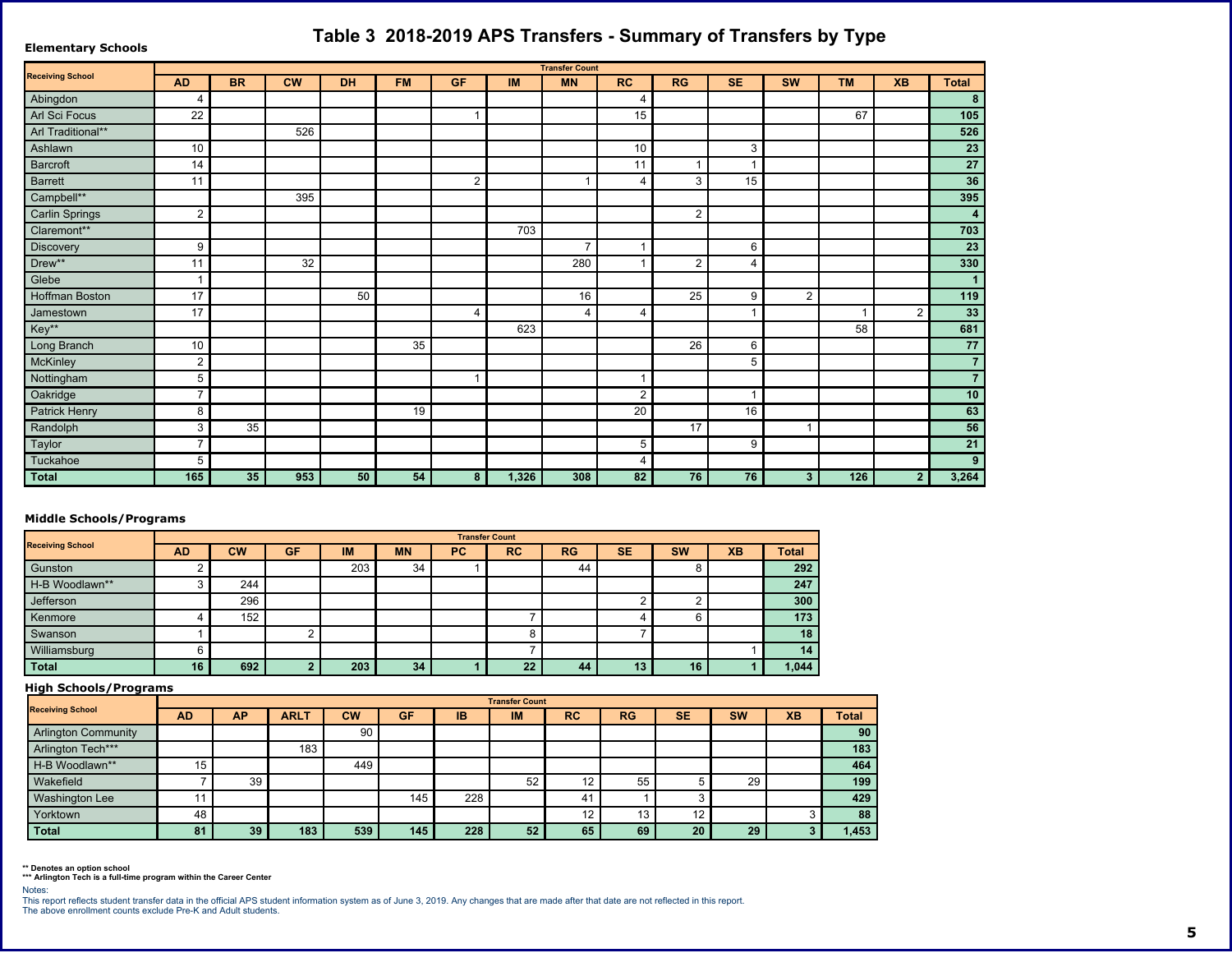<span id="page-6-0"></span>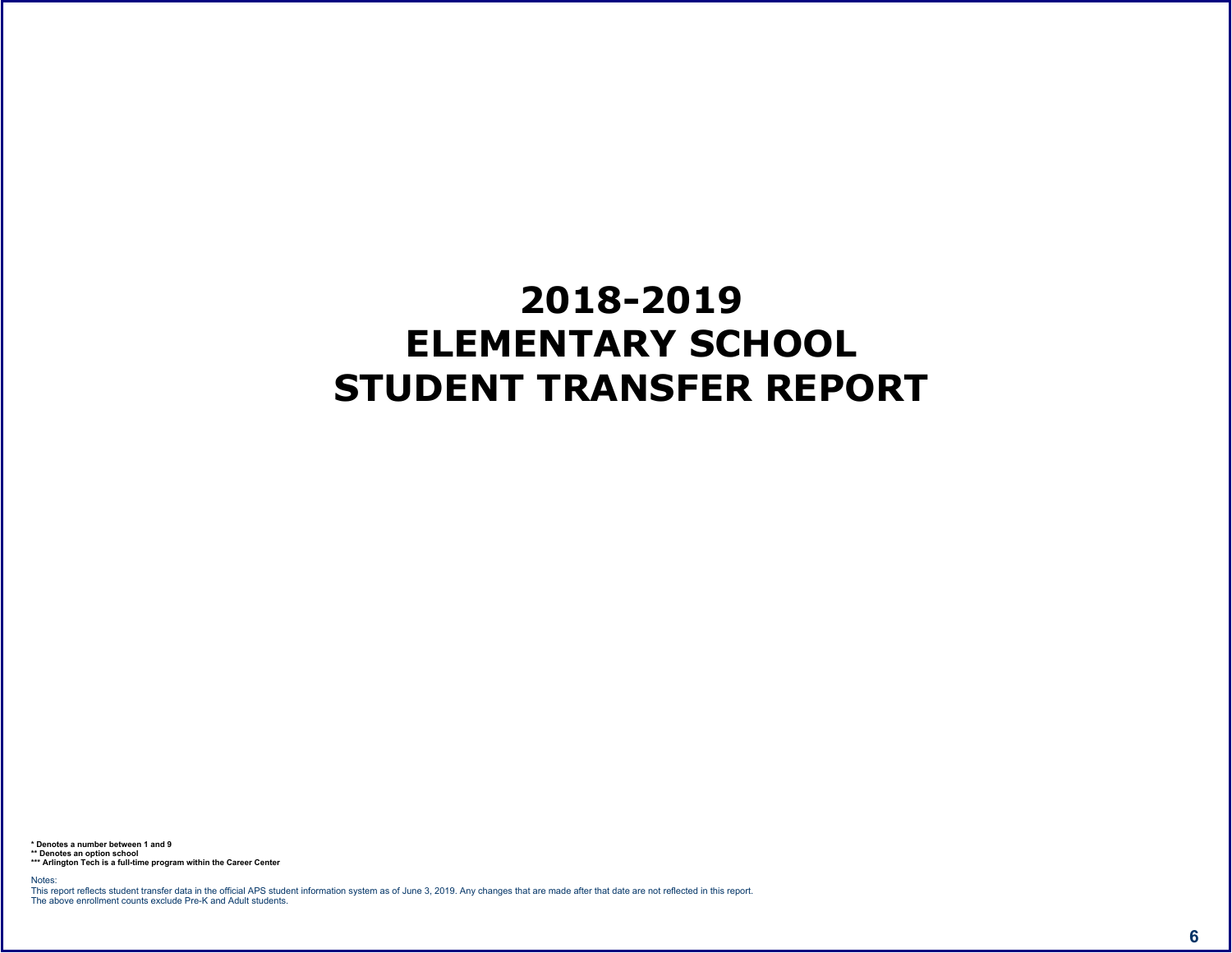$\left| \begin{array}{ccc} 1 & 1 \\ 1 & 1 \end{array} \right|$ 



<span id="page-7-0"></span> $\begin{array}{ccccccccccccccccc}\n\text{\$} & & & & \text{\&} & & & \text{\&} & & \text{\&} & & \text{\&} & & \text{\&} & \text{\&} & \text{\&} & \text{\&} & \text{\&} & \text{\&} & \text{\&} & \text{\&} & \text{\&} & \text{\&} & \text{\&} & \text{\&} & \text{\&} & \text{\&} & \text{\&} & \text{\&} & \text{\&} & \text{\&} & \text{\&} & \text{\&} & \text{\&} & \text{\&} & \text{\&} & \text{\&} & \text{\&} & \text{\&} & \text{\&} & \text{\&} & \text$ 

| &<br>$A$ \$ |  |  | .8/ | $\epsilon$ | $\blacksquare$ | $\frac{9}{6}$ / | $7\%$ > > $ $ > $ $ |  | $\mathbf{u}$ and $\mathbf{v}$ | 8" | & 7 | $\mathbb{S}^-$ |  |  |
|-------------|--|--|-----|------------|----------------|-----------------|---------------------|--|-------------------------------|----|-----|----------------|--|--|
|             |  |  |     |            |                |                 |                     |  |                               |    |     |                |  |  |
|             |  |  |     |            |                |                 |                     |  |                               |    |     |                |  |  |
|             |  |  |     |            |                |                 |                     |  |                               |    |     |                |  |  |
|             |  |  |     |            |                |                 |                     |  |                               |    |     |                |  |  |
|             |  |  |     |            |                |                 |                     |  |                               |    |     |                |  |  |
|             |  |  |     |            |                |                 |                     |  |                               |    |     |                |  |  |

5 ') ) 6<br>55 ' | - | 6 ' '<br>555 ! - | 6 ' '  $\prec$  (  $\#$  )

 $\qquad \qquad \qquad \qquad$ 

 $% 85$   $|$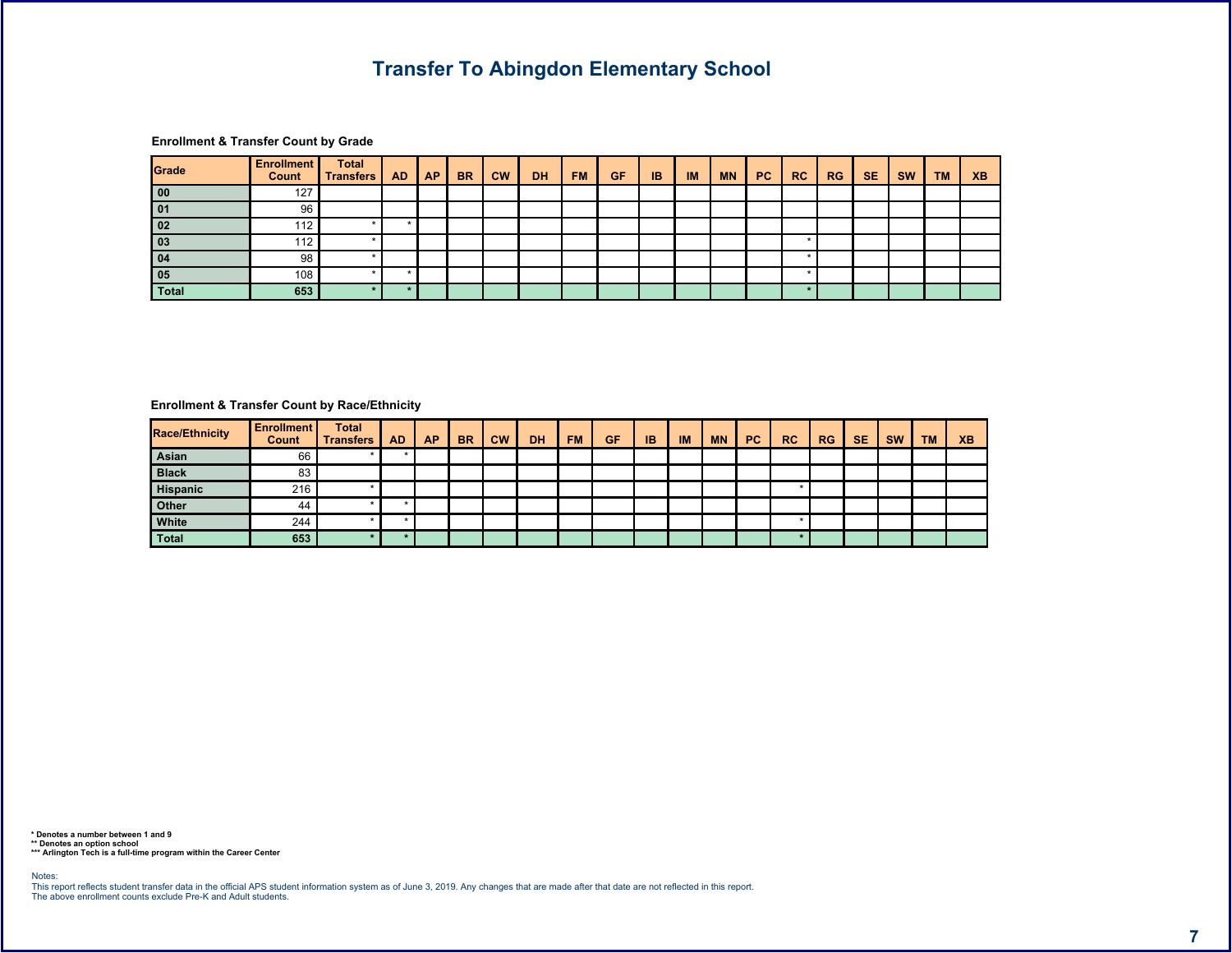| @<br>\$ | $\blacksquare$ | $\overline{7}$<br>$\sim$ $\sim$ $\sim$ |  |      |                         |              |     |     |       |    |  |    |     |         |                      |
|---------|----------------|----------------------------------------|--|------|-------------------------|--------------|-----|-----|-------|----|--|----|-----|---------|----------------------|
|         |                |                                        |  | $-8$ | $\mathbf{H}$<br>$\prec$ | $^{\prime}8$ | % / | 7 % | $>$ . | >1 |  | 8" | & 7 | \$<br>< | ◠<br><b>Contract</b> |
|         |                |                                        |  |      |                         |              |     |     |       |    |  |    |     |         |                      |
|         |                |                                        |  |      |                         |              |     |     |       |    |  |    |     |         |                      |
|         |                |                                        |  |      |                         |              |     |     |       |    |  |    |     |         |                      |
|         |                |                                        |  |      |                         |              |     |     |       |    |  |    |     |         |                      |
|         |                | =                                      |  |      |                         |              |     |     |       |    |  |    |     |         |                      |
|         |                |                                        |  |      |                         |              |     |     |       |    |  |    |     |         |                      |
|         |                |                                        |  |      |                         |              |     |     |       |    |  |    |     |         |                      |

### <span id="page-8-0"></span> $\begin{array}{ccccccccccccccccc}\n\text{\$} & & & & \text{\&} & & & \text{\&} & & \text{\&} & & \text{\&} & & \text{\&} & \text{\&} & \text{\&} & \text{\&} & \text{\&} & \text{\&} & \text{\&} & \text{\&} & \text{\&} & \text{\&} & \text{\&} & \text{\&} & \text{\&} & \text{\&} & \text{\&} & \text{\&} & \text{\&} & \text{\&} & \text{\&} & \text{\&} & \text{\&} & \text{\&} & \text{\&} & \text{\&} & \text{\&} & \text{\&} & \text{\&} & \text{\&} & \text$

| 8 A |  |  | $-8$ | $\blacksquare$ 8 | $\left  \frac{\%}{\%} \right $ 7% > $\left  \frac{\}{\%} \right $ / |  | <b>Contract</b> | 8" | 87 | S. |  |  |
|-----|--|--|------|------------------|---------------------------------------------------------------------|--|-----------------|----|----|----|--|--|
|     |  |  |      |                  |                                                                     |  |                 |    |    |    |  |  |
|     |  |  |      |                  |                                                                     |  |                 |    |    |    |  |  |
|     |  |  |      |                  |                                                                     |  |                 |    |    |    |  |  |
|     |  |  |      |                  |                                                                     |  |                 |    |    |    |  |  |
|     |  |  |      |                  |                                                                     |  |                 |    |    |    |  |  |
|     |  |  |      |                  |                                                                     |  |                 |    |    |    |  |  |

5 ') ) 6<br>55 ' ' - ' | 6<br>555 ! - ' | 6

 $\prec$  (  $\#$  )

 $% 8S$   $|$  $\qquad \qquad \qquad \qquad$   $\qquad \qquad$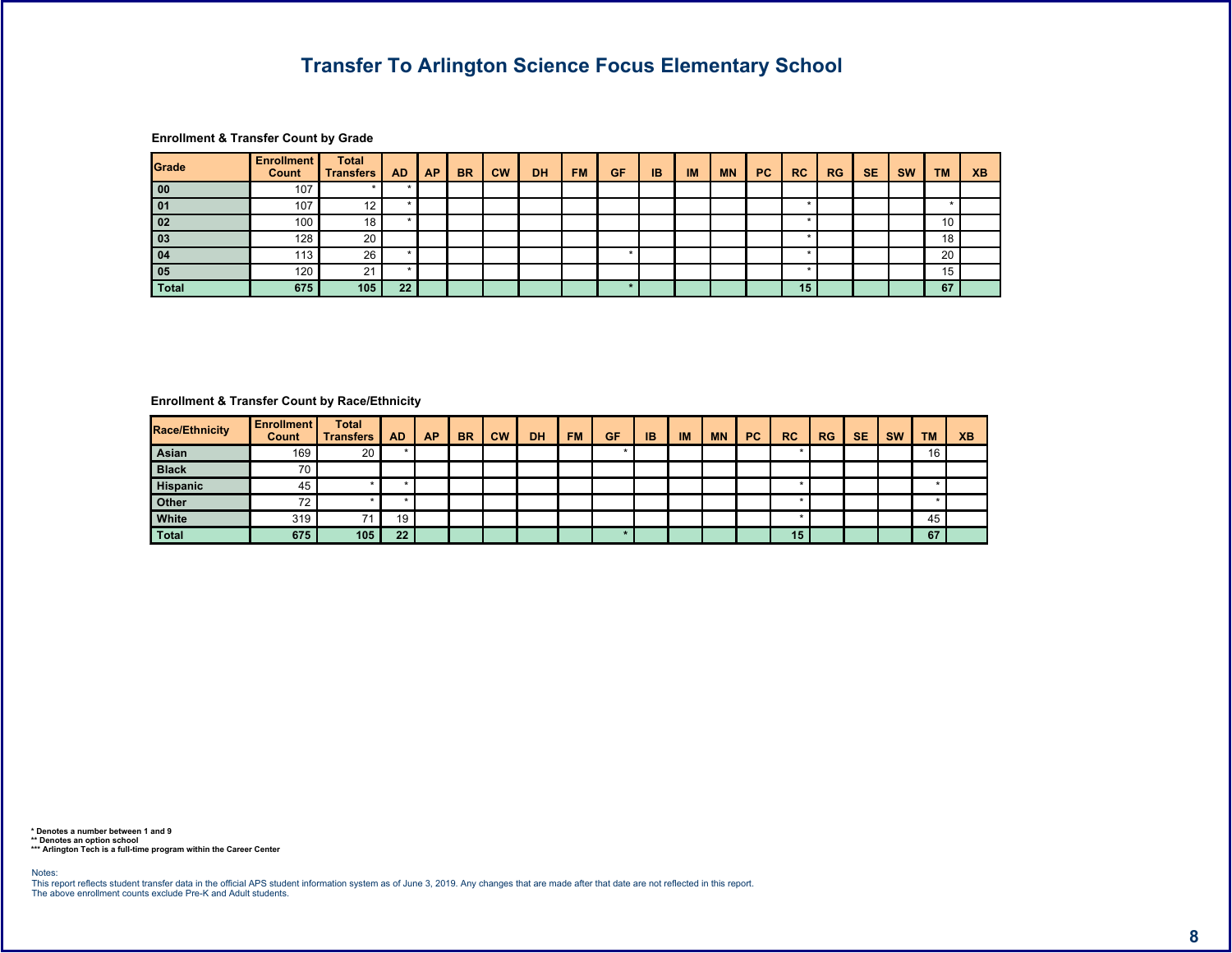55

| $^{\textregistered}$<br>\$ | - 11   |               |  |      |                           |    |     |     |       |    |              |    |     |                |         |     |
|----------------------------|--------|---------------|--|------|---------------------------|----|-----|-----|-------|----|--------------|----|-----|----------------|---------|-----|
|                            |        |               |  | $-8$ | $\mathbf{H}$ .<br>$\prec$ | '8 | % / | 7 % | $>$ . | >1 | $\mathbf{u}$ | 8" | & 7 | $\mathfrak{s}$ | $\,<\,$ | . . |
|                            |        |               |  |      |                           |    |     |     |       |    |              |    |     |                |         |     |
|                            | $=$    | $=$           |  |      | $=$                       |    |     |     |       |    |              |    |     |                |         |     |
|                            | =      | =             |  |      | =                         |    |     |     |       |    |              |    |     |                |         |     |
|                            |        |               |  |      |                           |    |     |     |       |    |              |    |     |                |         |     |
|                            |        |               |  |      |                           |    |     |     |       |    |              |    |     |                |         |     |
|                            |        |               |  |      |                           |    |     |     |       |    |              |    |     |                |         |     |
|                            | $\sim$ | $\mathcal{B}$ |  |      | 3                         |    |     |     |       |    |              |    |     |                |         |     |

### <span id="page-9-0"></span> $\begin{array}{ccccccccccccccccc}\n\text{\$} & & & & \text{\&} & & & \text{\&} & & \text{\&} & & \text{\&} & & \text{\&} & \text{\&} & \text{\&} & \text{\&} & \text{\&} & \text{\&} & \text{\&} & \text{\&} & \text{\&} & \text{\&} & \text{\&} & \text{\&} & \text{\&} & \text{\&} & \text{\&} & \text{\&} & \text{\&} & \text{\&} & \text{\&} & \text{\&} & \text{\&} & \text{\&} & \text{\&} & \text{\&} & \text{\&} & \text{\&} & \text{\&} & \text{\&} & \text$

| 8 A |        |     |  | $-8$ | $\frac{1}{2}$ | $\blacksquare$ 8 | % / | $7\%$ > $\vert$ > $\vert$ >/ $\vert$ / |  | <b>COLLECT</b> | _& " | 87 | $\mathsf{s}$ |  |  |
|-----|--------|-----|--|------|---------------|------------------|-----|----------------------------------------|--|----------------|------|----|--------------|--|--|
|     |        |     |  |      |               |                  |     |                                        |  |                |      |    |              |  |  |
|     |        |     |  |      |               |                  |     |                                        |  |                |      |    |              |  |  |
|     |        |     |  |      |               |                  |     |                                        |  |                |      |    |              |  |  |
|     |        | $=$ |  |      | $=$           |                  |     |                                        |  |                |      |    |              |  |  |
|     |        |     |  |      |               |                  |     |                                        |  |                |      |    |              |  |  |
|     | $\sim$ |     |  |      | $\sim$        |                  |     |                                        |  |                |      |    |              |  |  |

 $\prec$  (  $\#$ 

 $% 85$  !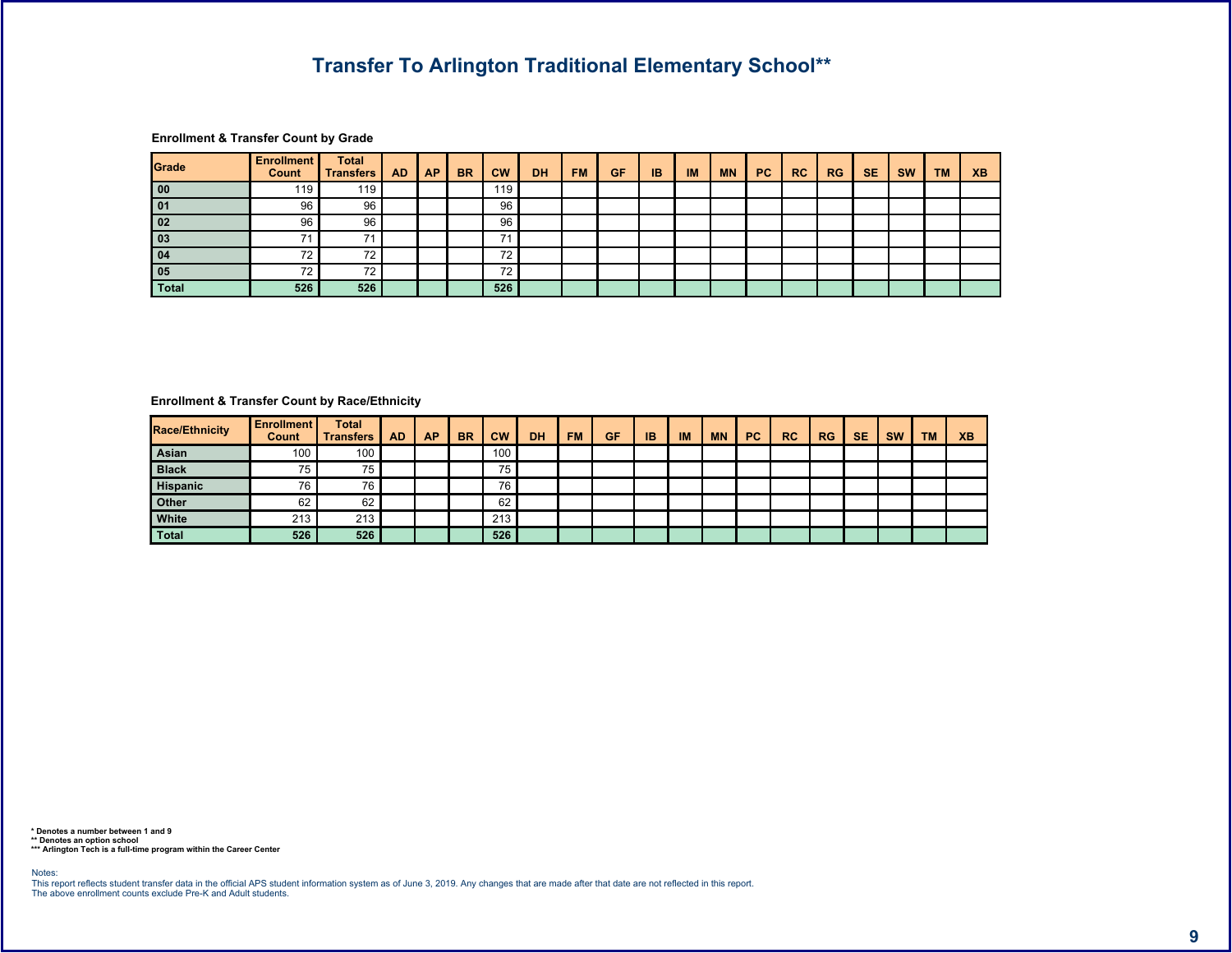$6 \quad$ 

#### **@** " ) 7  $\mathsf{\$}$  $\begin{array}{c} \circ \\ \circ \\ \circ \end{array}$  $|7|$  $\mathfrak{s}$  $\degree$   $<$  $\langle \mathbf{u} \rangle$  $8" | 87|$  $\sim$  $\mathbf{8}$ .  $^{\circ}8$  $% /$ 7 %  $>1$  $\geq$  .  $\prec$  $\overline{1}$  $\overline{?}$ .  $5$  $5$  $5$  $\rightarrow$ - 51  $5$  $5$  $5$  $88$  $5$  $5$  $\overline{5}$  $\overline{2}$  $\overline{83}$  $5$  $\overline{5}$ 5  $5<sup>1</sup>$  $5$  $\overline{5}$  $5$  $\overline{4}$  $5$

#### <span id="page-10-0"></span> $\begin{array}{ccccccccccccccccc}\n\text{\$} & & & \text{\&} & & \text{\&} & & \text{\&} & & \text{\&} & & \text{\&} & & \text{\&} & & \text{\&} & & \text{\&} & & \text{\&} & & \text{\&} & & \text{\&} & & \text{\&} & & \text{\&} & & \text{\&} & & \text{\&} & & \text{\&} & & \text{\&} & & \text{\&} & & \text{\&} & & \text{\&} & & \text{\&} & & \text{\&} & & \text{\&} & & \text{\&} & & \text{\&} & & \text{\&} & & \text{\&} & & \text{\&} & & \text{\&$

| 8 A |  |  | $-8$ | $\epsilon$ | $\blacksquare$ 8 | % / | $7\%$ > > $/$ / |  | <b>Contract Contract</b> | 8" | 87 | $\mathbb{S}^-$ |  |  |
|-----|--|--|------|------------|------------------|-----|-----------------|--|--------------------------|----|----|----------------|--|--|
|     |  |  |      |            |                  |     |                 |  |                          |    |    |                |  |  |
|     |  |  |      |            |                  |     |                 |  |                          |    |    |                |  |  |
|     |  |  |      |            |                  |     |                 |  |                          |    |    |                |  |  |
|     |  |  |      |            |                  |     |                 |  |                          |    |    |                |  |  |
|     |  |  |      |            |                  |     |                 |  |                          |    |    |                |  |  |
|     |  |  |      |            |                  |     |                 |  |                          |    |    |                |  |  |

5 ') ) 6<br>55 ' ' - ! 6 ' ' '<br>555 ! - ! 6 ' '

 $\prec$   $\qquad$   $\#$   $\qquad$ 

% & \$ !  $\qquad \qquad \qquad \qquad$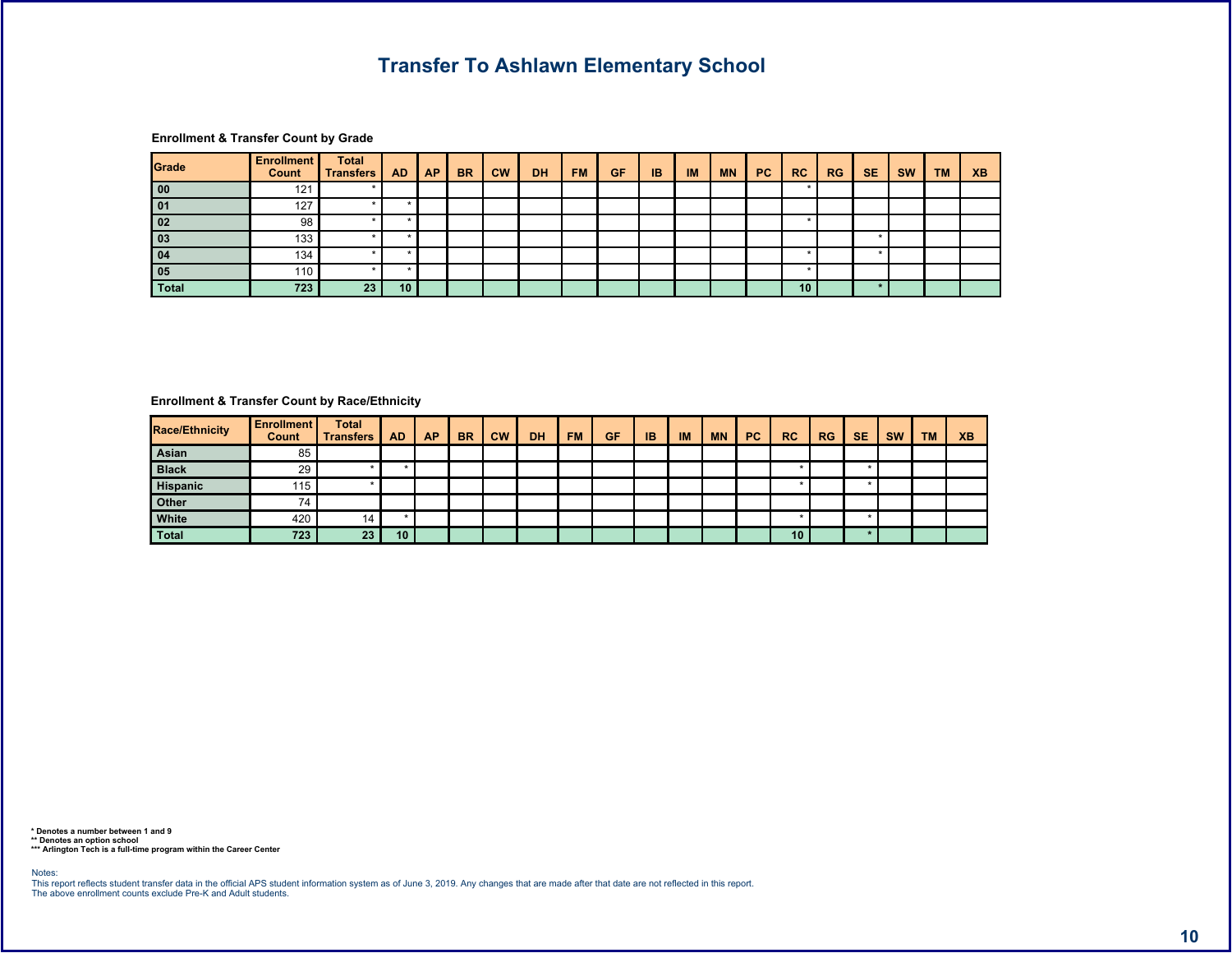$\begin{array}{ccccccccccccccccc}\n\text{\$} & & & & \text{\&} & & & \text{\&} & & & \text{\&} & & \text{\&} & & \text{\&} & & \text{\&} & & \text{\&} & & \text{\&} & & \text{\&} & & \text{\&} & & \text{\&} & & \text{\&} & & \text{\&} & & \text{\&} & & \text{\&} & & \text{\&} & & \text{\&} & & \text{\&} & & \text{\&} & & \text{\&} & & \text{\&} & & \text{\&} & & \text{\&} & & \text{\&} & & \text{\&} & & \text{\&} & & \text{\&} & & \text{\&} & & \$ 

|        |  | 8 <sup>7</sup> | $\mathbf{u}$ | 8 | % / | 7% | $\rightarrow$ . | $\rightarrow$ $\rightarrow$ $\rightarrow$ |  | 8" | & 7 |  |  |
|--------|--|----------------|--------------|---|-----|----|-----------------|-------------------------------------------|--|----|-----|--|--|
|        |  |                |              |   |     |    |                 |                                           |  |    |     |  |  |
|        |  |                |              |   |     |    |                 |                                           |  |    |     |  |  |
|        |  |                |              |   |     |    |                 |                                           |  |    |     |  |  |
|        |  |                |              |   |     |    |                 |                                           |  |    |     |  |  |
|        |  |                |              |   |     |    |                 |                                           |  |    |     |  |  |
| $=$    |  |                |              |   |     |    |                 |                                           |  |    |     |  |  |
| $\sim$ |  |                |              |   |     |    |                 |                                           |  |    |     |  |  |

### <span id="page-11-0"></span> $\begin{array}{ccccccccccccccccc}\n\text{\$} & & & & \text{\&} & & & \text{\&} & & \text{\&} & & \text{\&} & & \text{\&} & \text{\&} & \text{\&} & \text{\&} & \text{\&} & \text{\&} & \text{\&} & \text{\&} & \text{\&} & \text{\&} & \text{\&} & \text{\&} & \text{\&} & \text{\&} & \text{\&} & \text{\&} & \text{\&} & \text{\&} & \text{\&} & \text{\&} & \text{\&} & \text{\&} & \text{\&} & \text{\&} & \text{\&} & \text{\&} & \text{\&} & \text{\&} & \text$

| 8 A |  |  | .8 <sub>1</sub> | $^{\prime}8$ | $\frac{9}{6}$ / | $7\%$ >. | $\vert \rangle$ > / $\vert \vert$ | $\sim$ 10 $\sim$ | 8" | & 7 |  |  |
|-----|--|--|-----------------|--------------|-----------------|----------|-----------------------------------|------------------|----|-----|--|--|
|     |  |  |                 |              |                 |          |                                   |                  |    |     |  |  |
|     |  |  |                 |              |                 |          |                                   |                  |    |     |  |  |
|     |  |  |                 |              |                 |          |                                   |                  |    |     |  |  |
|     |  |  |                 |              |                 |          |                                   |                  |    |     |  |  |
|     |  |  |                 |              |                 |          |                                   |                  |    |     |  |  |
|     |  |  |                 |              |                 |          |                                   |                  |    |     |  |  |

5 ') ) 6<br>55 ' ' - ' | 6<br>555 ! - ' | 6

 $\prec$  (  $\parallel$  #  $\parallel$ 

 $% 85$  !  $\begin{array}{ccccccccccccc} \oslash & & & & & & & \oslash & & & & \oslash & & & & \oslash & & & & \oslash & & & & \oslash & & & & \oslash & & & & \oslash & & & & \oslash & & & & \oslash & & & & \oslash & & & & \oslash & & & & \oslash & & & & \oslash & & & & \oslash & & & & \oslash & & & & \oslash & & & & \oslash & & & & \oslash & & & & \oslash & & & & \oslash & & & & \oslash & & & & \oslash & & & & \oslash & & & & \oslash & & & & \oslash & & & & \oslash & & & & \oslash & & & & \oslash & & & & \oslash &$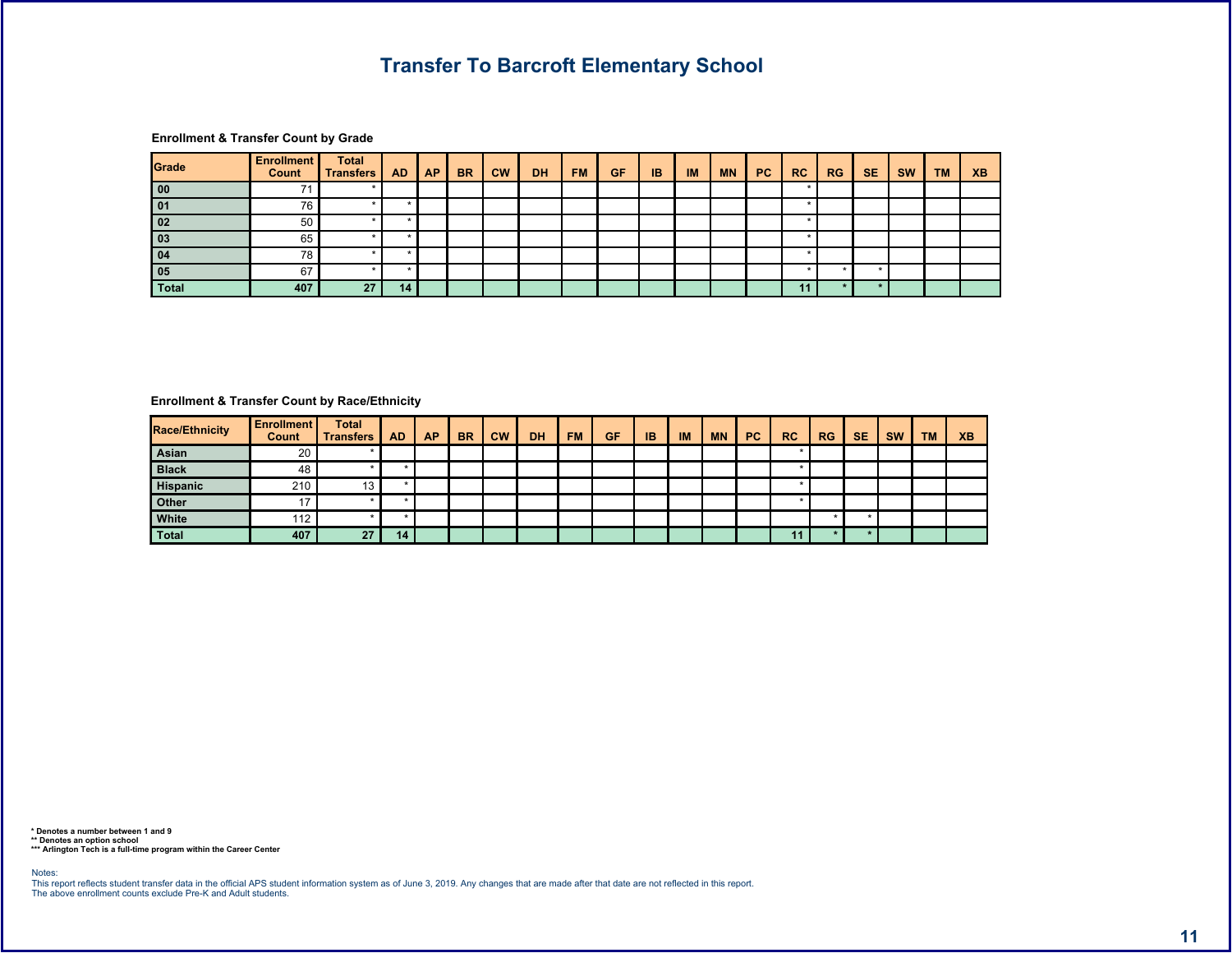$\begin{array}{cccc} \text{\$} & \text{\$} & \text{\$} & \text{\$} & \text{\$} & \text{\$} \end{array}$ 

|        |  | .8 <sub>1</sub> | $\mathbf{H}$ | '8 | $%$ / | 7% | $\rightarrow$ . | >1 | $\mathbf{u}$ | 8" | & 7 |  |  |
|--------|--|-----------------|--------------|----|-------|----|-----------------|----|--------------|----|-----|--|--|
|        |  |                 |              |    |       |    |                 |    |              |    |     |  |  |
|        |  |                 |              |    |       |    |                 |    |              |    |     |  |  |
|        |  |                 |              |    |       |    |                 |    |              |    |     |  |  |
|        |  |                 |              |    |       |    |                 |    |              |    |     |  |  |
|        |  |                 |              |    |       |    |                 |    |              |    |     |  |  |
|        |  |                 |              |    |       |    |                 |    |              |    |     |  |  |
| $\sim$ |  |                 |              |    |       |    |                 |    |              |    | 51  |  |  |

### <span id="page-12-0"></span>\$@ ")&A\$

| 8 A |  |  | 8.8 | $\sqrt{8}$ | % / | 7 % | $\rightarrow$ . | >1 | <b>CHAIR</b> | 8" | & 7 |  |  |
|-----|--|--|-----|------------|-----|-----|-----------------|----|--------------|----|-----|--|--|
|     |  |  |     |            |     |     |                 |    |              |    |     |  |  |
|     |  |  |     |            |     |     |                 |    |              |    |     |  |  |
|     |  |  |     |            |     |     |                 |    |              |    |     |  |  |
|     |  |  |     |            |     |     |                 |    |              |    |     |  |  |
|     |  |  |     |            |     |     |                 |    |              |    |     |  |  |
|     |  |  |     |            |     |     |                 |    |              |    |     |  |  |

and the state of the state of the state of the state of the state of the state of the state of the state of th

5 ') ) 6<br>555 ! - ! 6 " "

 $\lt$  #

 $\qquad \qquad$   $\qquad \qquad$   $\qquad$   $\qquad$   $\qquad$   $\qquad$   $\qquad$   $\qquad$   $\qquad$   $\qquad$   $\qquad$   $\qquad$   $\qquad$   $\qquad$   $\qquad$   $\qquad$   $\qquad$   $\qquad$   $\qquad$   $\qquad$   $\qquad$   $\qquad$   $\qquad$   $\qquad$   $\qquad$   $\qquad$   $\qquad$   $\qquad$   $\qquad$   $\qquad$   $\qquad$   $\qquad$   $\qquad$   $\qquad$   $\qquad$   $\qquad$  %
&\$ !
-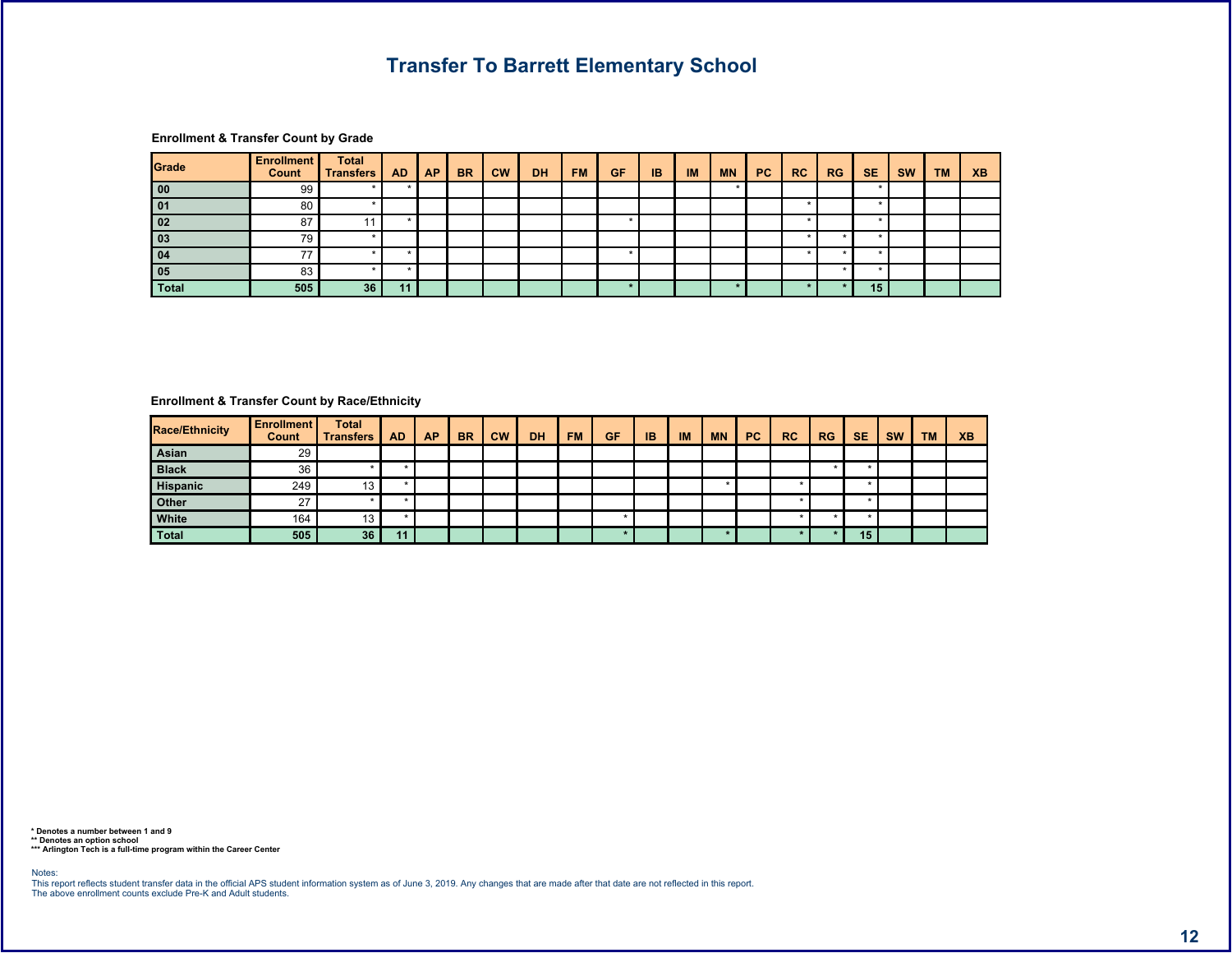**@** " ) 7  $\frac{1}{2}$  $\sqrt{2}$  $\overline{7}$  $\sim 0$  $8" | 87$  $\sim$  $8.$  $" <$  $^{\circ}8$  $% /$ 7 %  $>1$  $\sqrt{2}$  $\geq$  .  $\prec$  $\overline{?}$ .  $=$  $=$  $=$  $\overline{3}$  $\equiv$  $\overline{a}$  $\overline{a}$  $\overline{2}$  $= 8$  $= 8$  $= 8$  $=$  $\equiv$  $\equiv$ उा  $\overline{\phantom{a}}$ 3  $\overline{\phantom{a}}$ 

#### <span id="page-13-0"></span> $\begin{array}{ccccccccccccccccc}\n\text{\$} & & & \text{\&} & & \text{\&} & & \text{\&} & & \text{\&} & & \text{\&} & & \text{\&} & & \text{\&} & & \text{\&} & & \text{\&} & & \text{\&} & & \text{\&} & & \text{\&} & & \text{\&} & & \text{\&} & & \text{\&} & & \text{\&} & & \text{\&} & & \text{\&} & & \text{\&} & & \text{\&} & & \text{\&} & & \text{\&} & & \text{\&} & & \text{\&} & & \text{\&} & & \text{\&} & & \text{\&} & & \text{\&} & & \text{\&$

| 8 A |  |  | $-8$ | " < ' | $-8$ | % / |  |  | <b>COLLECT</b> | 8" | 87 | $\frac{1}{2}$ |  |  |
|-----|--|--|------|-------|------|-----|--|--|----------------|----|----|---------------|--|--|
|     |  |  |      |       |      |     |  |  |                |    |    |               |  |  |
|     |  |  |      |       |      |     |  |  |                |    |    |               |  |  |
|     |  |  |      |       |      |     |  |  |                |    |    |               |  |  |
|     |  |  |      |       |      |     |  |  |                |    |    |               |  |  |
|     |  |  |      |       |      |     |  |  |                |    |    |               |  |  |
|     |  |  |      |       |      |     |  |  |                |    |    |               |  |  |

5 ' ) ) 6<br>55 ' ' - ! 6 ' ' '<br>555 ! - ! 6 ' '

 $\prec$   $\qquad$   $\#$   $\cdot$ 

 $\qquad \qquad \qquad \qquad$ 

 $% 85$  !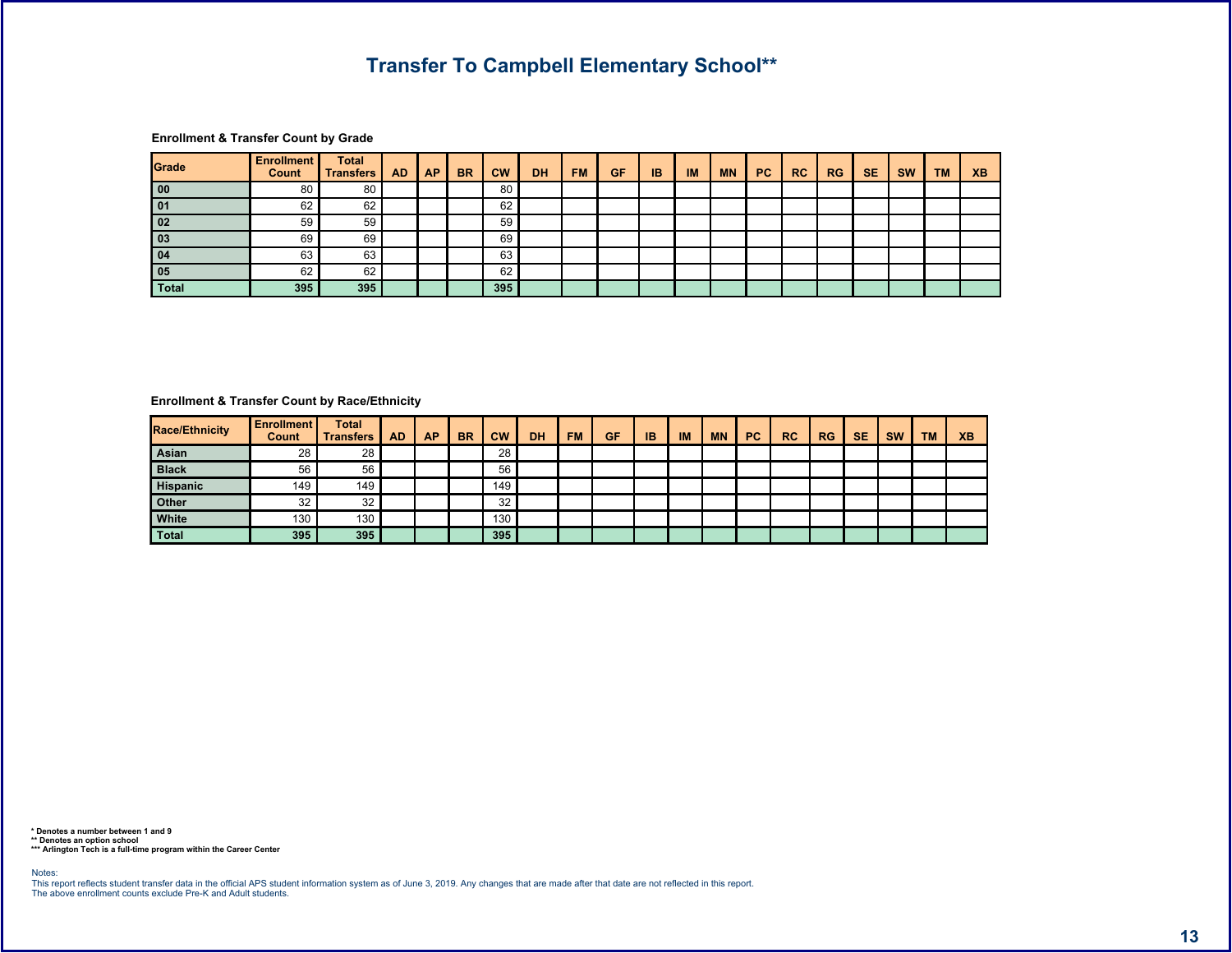|        |  | $-8$ | 8 <sup>1</sup> | $\frac{9}{6}$ /   7 %   >   > / |  |  | 8" | & 7 |  |  |
|--------|--|------|----------------|---------------------------------|--|--|----|-----|--|--|
|        |  |      |                |                                 |  |  |    |     |  |  |
|        |  |      |                |                                 |  |  |    |     |  |  |
|        |  |      |                |                                 |  |  |    |     |  |  |
|        |  |      |                |                                 |  |  |    |     |  |  |
|        |  |      |                |                                 |  |  |    |     |  |  |
|        |  |      |                |                                 |  |  |    |     |  |  |
| $\sim$ |  |      |                |                                 |  |  |    |     |  |  |

<span id="page-14-0"></span> $\begin{array}{ccccccccccccccccc}\n\text{\$} & & & & \text{\&} & & & \text{\&} & & & \text{\&} & & \text{\&} & & \text{\&} & & \text{\&} & & \text{\&} & & \text{\&} & & \text{\&} & & \text{\&} & & \text{\&} & & \text{\&} & & \text{\&} & & \text{\&} & & \text{\&} & & \text{\&} & & \text{\&} & & \text{\&} & & \text{\&} & & \text{\&} & & \text{\&} & & \text{\&} & & \text{\&} & & \text{\&} & & \text{\&} & & \text{\&} & & \text{\&} & & \text{\&} & & \$ 

| 8 A |  |  | 8 <sup>7</sup> | $"$ < $'$ | $^{\prime}8$ | % / | 7% | $\rightarrow$ . | >1 |  | 8" | & 7 | \$ |  |
|-----|--|--|----------------|-----------|--------------|-----|----|-----------------|----|--|----|-----|----|--|
|     |  |  |                |           |              |     |    |                 |    |  |    |     |    |  |
|     |  |  |                |           |              |     |    |                 |    |  |    |     |    |  |
|     |  |  |                |           |              |     |    |                 |    |  |    |     |    |  |
|     |  |  |                |           |              |     |    |                 |    |  |    |     |    |  |
|     |  |  |                |           |              |     |    |                 |    |  |    |     |    |  |
|     |  |  |                |           |              |     |    |                 |    |  |    |     |    |  |

5 ') ) 6<br>55 ' | - | 6 " "<br>555 ! - | 6 " "

 $\prec$   $\parallel$   $\parallel$   $\parallel$ 

 $% 8S$   $|$  $\qquad \qquad \qquad \qquad$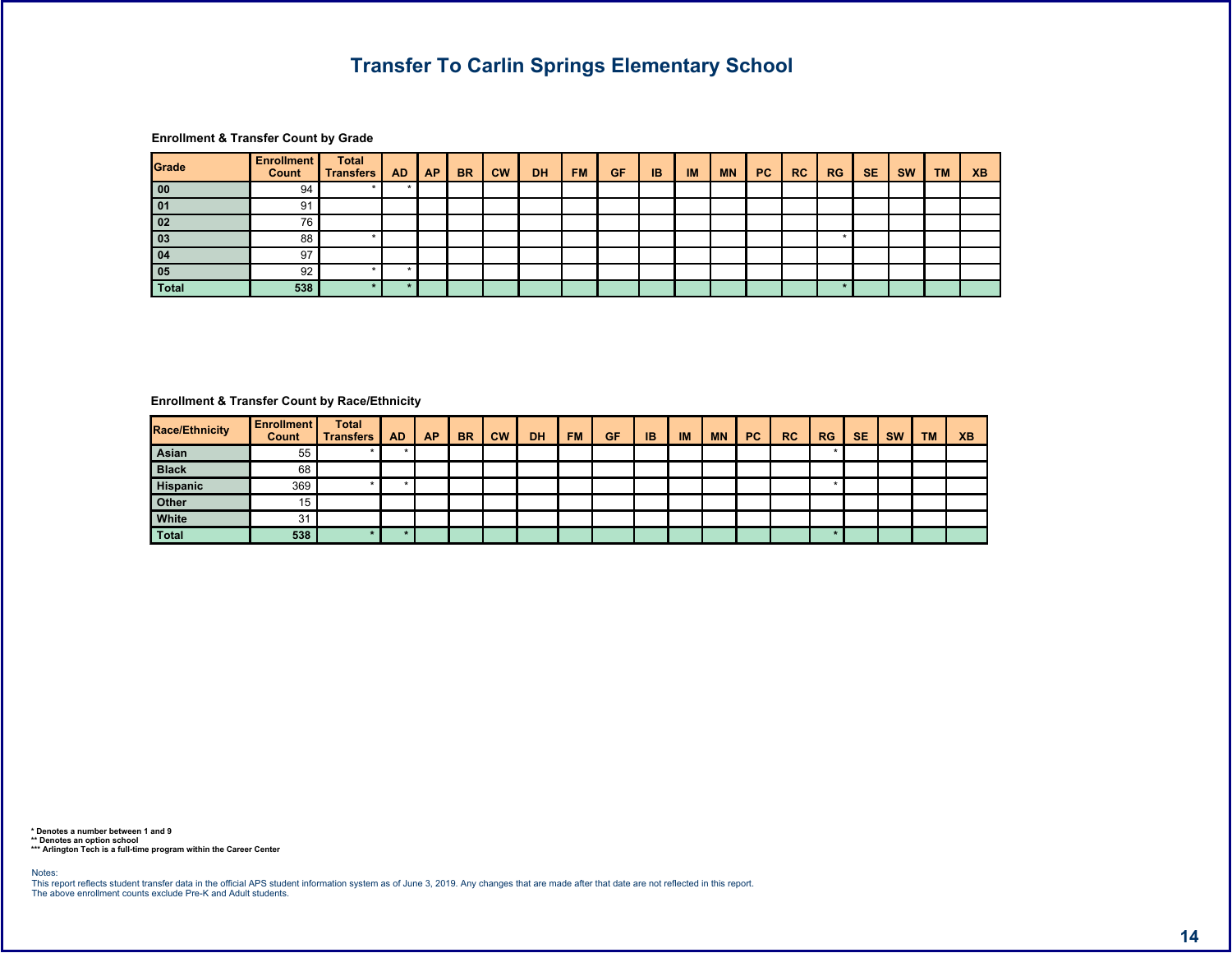$\begin{array}{ccccccccccccccccc}\n\text{\$} & & & & \text{\&} & & & \text{\&} & & & \text{\&} & & \text{\&} & & \text{\&} & & \text{\&} & & \text{\&} & & \text{\&} & & \text{\&} & & \text{\&} & & \text{\&} & & \text{\&} & & \text{\&} & & \text{\&} & & \text{\&} & & \text{\&} & & \text{\&} & & \text{\&} & & \text{\&} & & \text{\&} & & \text{\&} & & \text{\&} & & \text{\&} & & \text{\&} & & \text{\&} & & \text{\&} & & \text{\&} & & \text{\&} & & \$ 

|  |  | 8 <sub>1</sub> | $\mathbf{u}$ | $^{\prime}8$ | % / | 7 % | $>$ . $\sim$ | >1             | $\mathbf{u}$ | 8" | & 7 | \$ |  |
|--|--|----------------|--------------|--------------|-----|-----|--------------|----------------|--------------|----|-----|----|--|
|  |  |                |              |              |     |     |              | ິ<br>∝         |              |    |     |    |  |
|  |  |                |              |              |     |     |              |                |              |    |     |    |  |
|  |  |                |              |              |     |     |              |                |              |    |     |    |  |
|  |  |                |              |              |     |     |              |                |              |    |     |    |  |
|  |  |                |              |              |     |     |              |                |              |    |     |    |  |
|  |  |                |              |              |     |     |              |                |              |    |     |    |  |
|  |  |                |              |              |     |     |              | $\overline{ }$ |              |    |     |    |  |

<span id="page-15-0"></span> $\begin{array}{ccccccccccccccccc}\n\text{\$} & & & & \text{\&} & & & \text{\&} & & \text{\&} & & \text{\&} & & \text{\&} & \text{\&} & \text{\&} & \text{\&} & \text{\&} & \text{\&} & \text{\&} & \text{\&} & \text{\&} & \text{\&} & \text{\&} & \text{\&} & \text{\&} & \text{\&} & \text{\&} & \text{\&} & \text{\&} & \text{\&} & \text{\&} & \text{\&} & \text{\&} & \text{\&} & \text{\&} & \text{\&} & \text{\&} & \text{\&} & \text{\&} & \text{\&} & \text$ 

| $\mathbf{R}$<br>A \$ |         |       |  | 8 <sub>1</sub> | $\sim$ | $\blacksquare$ 8 | % / | 7% | $\rightarrow$ . | >1            | $\mathbf{H}$ | 8" | & 7 | D |  |  |
|----------------------|---------|-------|--|----------------|--------|------------------|-----|----|-----------------|---------------|--------------|----|-----|---|--|--|
|                      |         |       |  |                |        |                  |     |    |                 |               |              |    |     |   |  |  |
|                      |         |       |  |                |        |                  |     |    |                 | $\Omega$<br>∝ |              |    |     |   |  |  |
|                      | $8 = 1$ | $8 =$ |  |                |        |                  |     |    |                 | $8 =$         |              |    |     |   |  |  |
|                      |         |       |  |                |        |                  |     |    |                 | &             |              |    |     |   |  |  |
|                      |         |       |  |                |        |                  |     |    |                 | $\sim$        |              |    |     |   |  |  |
|                      |         |       |  |                |        |                  |     |    |                 |               |              |    |     |   |  |  |

5 ') ) 6<br>55 ' | - | 6 " "<br>555 ! - | 6 " "

 $\prec$  (  $\#$ 

 $% 85$   $|$  $\qquad \qquad \qquad \qquad$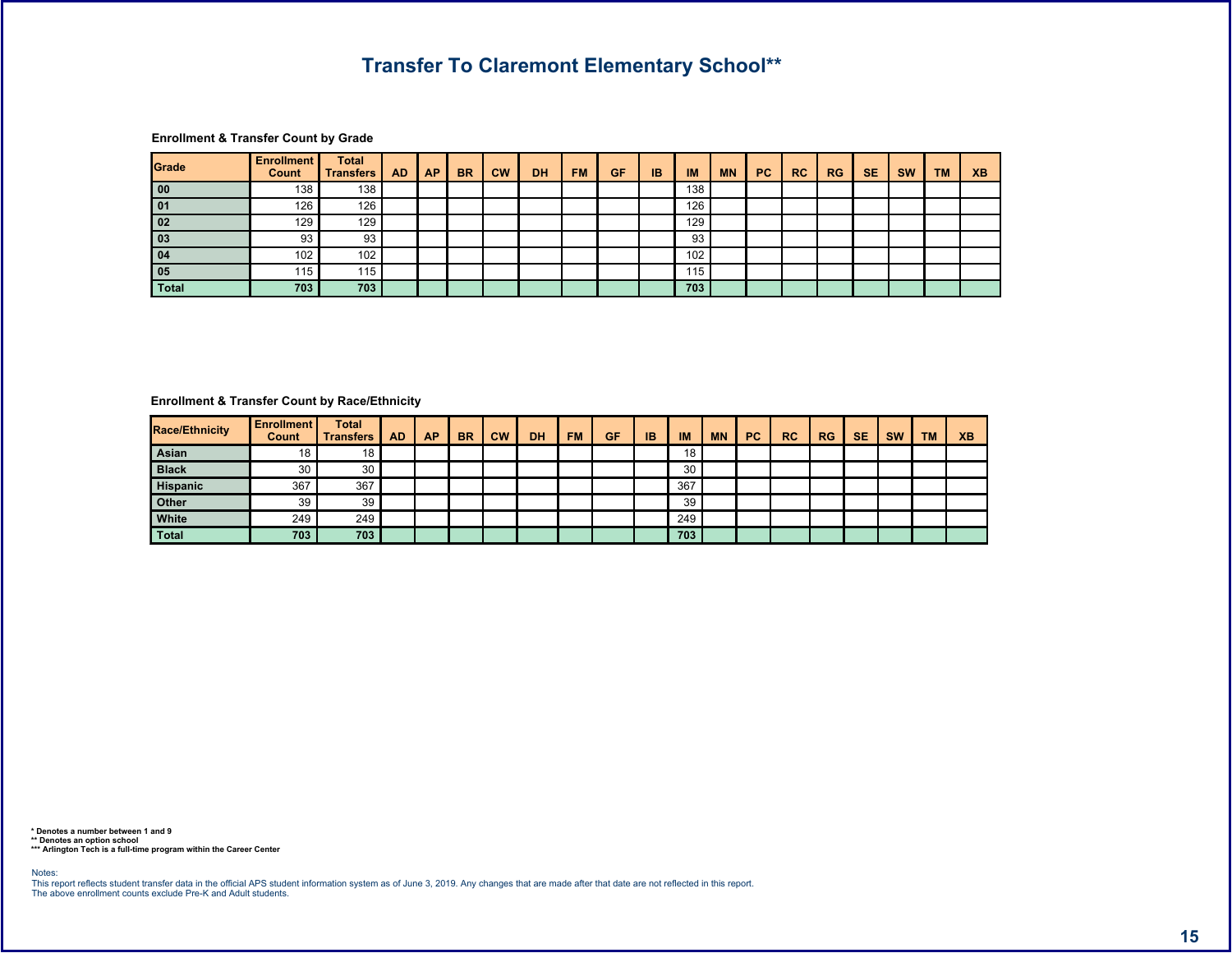$\begin{array}{ccccccccccccccccc}\n\text{\$} & & & & \text{\&} & & & \text{\&} & & & \text{\&} & & \text{\&} & & \text{\&} & & \text{\&} & & \text{\&} & & \text{\&} & & \text{\&} & & \text{\&} & & \text{\&} & & \text{\&} & & \text{\&} & & \text{\&} & & \text{\&} & & \text{\&} & & \text{\&} & & \text{\&} & & \text{\&} & & \text{\&} & & \text{\&} & & \text{\&} & & \text{\&} & & \text{\&} & & \text{\&} & & \text{\&} & & \text{\&} & & \text{\&} & & \$  $\begin{array}{c} \circ \\ \circ \\ \circ \end{array}$  $\overline{7}$  $\alpha$  $\sim 0^{\circ}$  $8" 87$  $8.$  $\degree$   $<$  $^{\prime}8$  $% /$ 7 %  $>1$  $\sqrt{2}$  $\geq$  .  $\prec$  $\overline{1}$  $\overline{?}$ .  $\alpha$  $5$  $\overline{5}$  $5$  $\overline{\mathbf{3}}$  $5$ - 51 -5  $5$  $5$  $>$  $5$  $5$  $\overline{2}$ ⇒∣  $\overline{8}$  $5$  $\overline{5}$  $5$ 5  $34<sup>1</sup>$  $\overline{5}$  $\overline{5}$  $5$  $5$ 

### <span id="page-16-0"></span> $\begin{array}{ccccccccccccccccc}\n\text{\$} & & & & \text{\&} & & & \text{\&} & & & \text{\&} & & \text{\&} & & \text{\&} & & \text{\&} & & \text{\&} & & \text{\&} & & \text{\&} & & \text{\&} & & \text{\&} & & \text{\&} & & \text{\&} & & \text{\&} & & \text{\&} & & \text{\&} & & \text{\&} & & \text{\&} & & \text{\&} & & \text{\&} & & \text{\&} & & \text{\&} & & \text{\&} & & \text{\&} & & \text{\&} & & \text{\&} & & \text{\&} & & \text{\&} & & \$

| 8 A |        |  | .8/ | $\blacksquare$ 8 | $\frac{9}{6}$ | $7\%$ > >   > |  | - - - | 8" | & 7 | $\mathbb{S}$ |  |  |
|-----|--------|--|-----|------------------|---------------|---------------|--|-------|----|-----|--------------|--|--|
|     |        |  |     |                  |               |               |  |       |    |     |              |  |  |
|     |        |  |     |                  |               |               |  |       |    |     |              |  |  |
|     |        |  |     |                  |               |               |  |       |    |     |              |  |  |
|     |        |  |     |                  |               |               |  |       |    |     |              |  |  |
|     |        |  |     |                  |               |               |  |       |    |     |              |  |  |
|     | $\sim$ |  |     |                  |               |               |  |       |    |     |              |  |  |

5 ' ) ) 6<br>55 ' ' - ! 6 ' ' '<br>555 ! - ! 6 ' '

 $\prec$   $\qquad$   $\#$   $\cdots$ 

 $\qquad \qquad \qquad \qquad$ 

 $% 8$ \$ !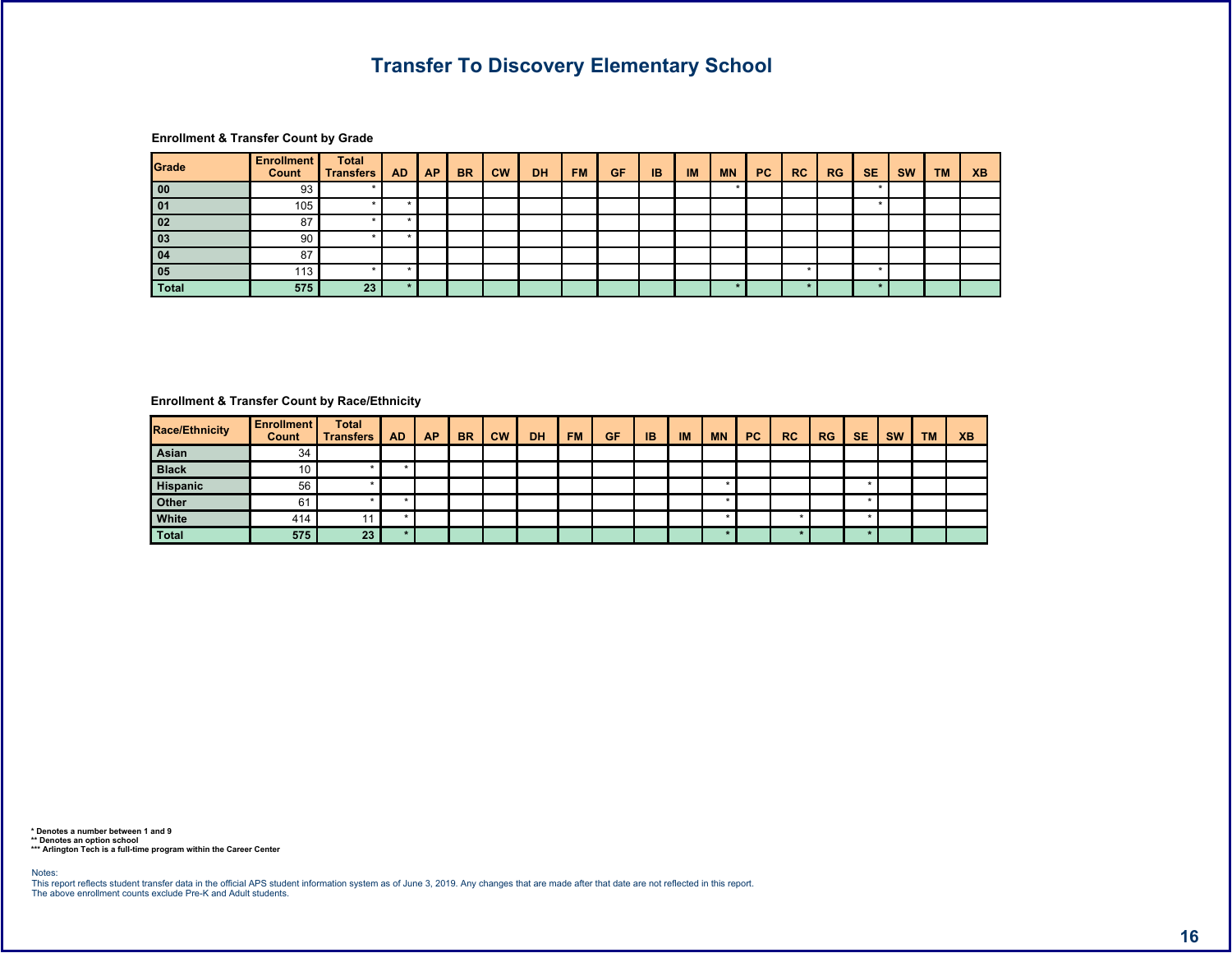$6 /$  \$ 55

 $\begin{array}{ccccccccccccccccc}\n\text{\$} & & & & \text{\&} & & & \text{\&} & & \text{\&} & & \text{\&} & \text{\&} & \text{\&} & \text{\&} & \text{\&} & \text{\&} & \text{\&} & \text{\&} & \text{\&} & \text{\&} & \text{\&} & \text{\&} & \text{\&} & \text{\&} & \text{\&} & \text{\&} & \text{\&} & \text{\&} & \text{\&} & \text{\&} & \text{\&} & \text{\&} & \text{\&} & \text{\&} & \text{\&} & \text{\&} & \text{\&} & \text{\&} & \text{\&} & \text{\$ 

|          |     |  | $\cdot$ 8 | $\mathbf{H}$ | $\mathbf{B}$ | % / | 7% | $>$ . | >1 |   | 8" | & 7 |  |  |
|----------|-----|--|-----------|--------------|--------------|-----|----|-------|----|---|----|-----|--|--|
|          |     |  |           |              |              |     |    |       |    | o |    |     |  |  |
|          | .   |  |           |              |              |     |    |       |    | = |    |     |  |  |
|          | $=$ |  |           |              |              |     |    |       |    | ⌒ |    |     |  |  |
|          | $=$ |  |           |              |              |     |    |       |    |   |    |     |  |  |
|          |     |  |           |              |              |     |    |       |    |   |    |     |  |  |
|          |     |  |           |              |              |     |    |       |    |   |    |     |  |  |
| $\Omega$ |     |  |           |              |              |     |    |       |    |   |    | ᄗ   |  |  |

<span id="page-17-0"></span> $\begin{array}{ccccccccccccccccc}\n\text{\$} & & & \text{\&} & & \text{\&} & & \text{\&} & & \text{\&} & & \text{\&} & & \text{\&} & & \text{\&} & & \text{\&} & & \text{\&} & & \text{\&} & & \text{\&} & & \text{\&} & & \text{\&} & & \text{\&} & & \text{\&} & & \text{\&} & & \text{\&} & & \text{\&} & & \text{\&} & & \text{\&} & & \text{\&} & & \text{\&} & & \text{\&} & & \text{\&} & & \text{\&} & & \text{\&} & & \text{\&} & & \text{\&} & & \text{\&$ 

| 8 A |        |     |  | .8 <sub>1</sub> | $"$ < | $\blacksquare$ 8 | % / | 7% | $\rightarrow$ . | >1 | <b>COLLEGE</b> | 8" | & 7 | $\mathbb{S}$ |  |  |
|-----|--------|-----|--|-----------------|-------|------------------|-----|----|-----------------|----|----------------|----|-----|--------------|--|--|
|     |        |     |  |                 |       |                  |     |    |                 |    |                |    |     |              |  |  |
|     |        | $=$ |  |                 |       |                  |     |    |                 |    |                |    |     |              |  |  |
|     |        | $=$ |  |                 |       |                  |     |    |                 |    |                |    |     |              |  |  |
|     |        |     |  |                 |       |                  |     |    |                 |    |                |    |     |              |  |  |
|     |        |     |  |                 |       |                  |     |    |                 |    |                |    |     |              |  |  |
|     | $\sim$ |     |  |                 |       |                  |     |    |                 |    |                |    |     |              |  |  |

 $<$   $\qquad$   $\#$   $\,$ 

 $% 8S$   $|$  $\qquad \qquad \qquad \qquad$   $\qquad \qquad$   $\qquad \qquad$   $\qquad \qquad$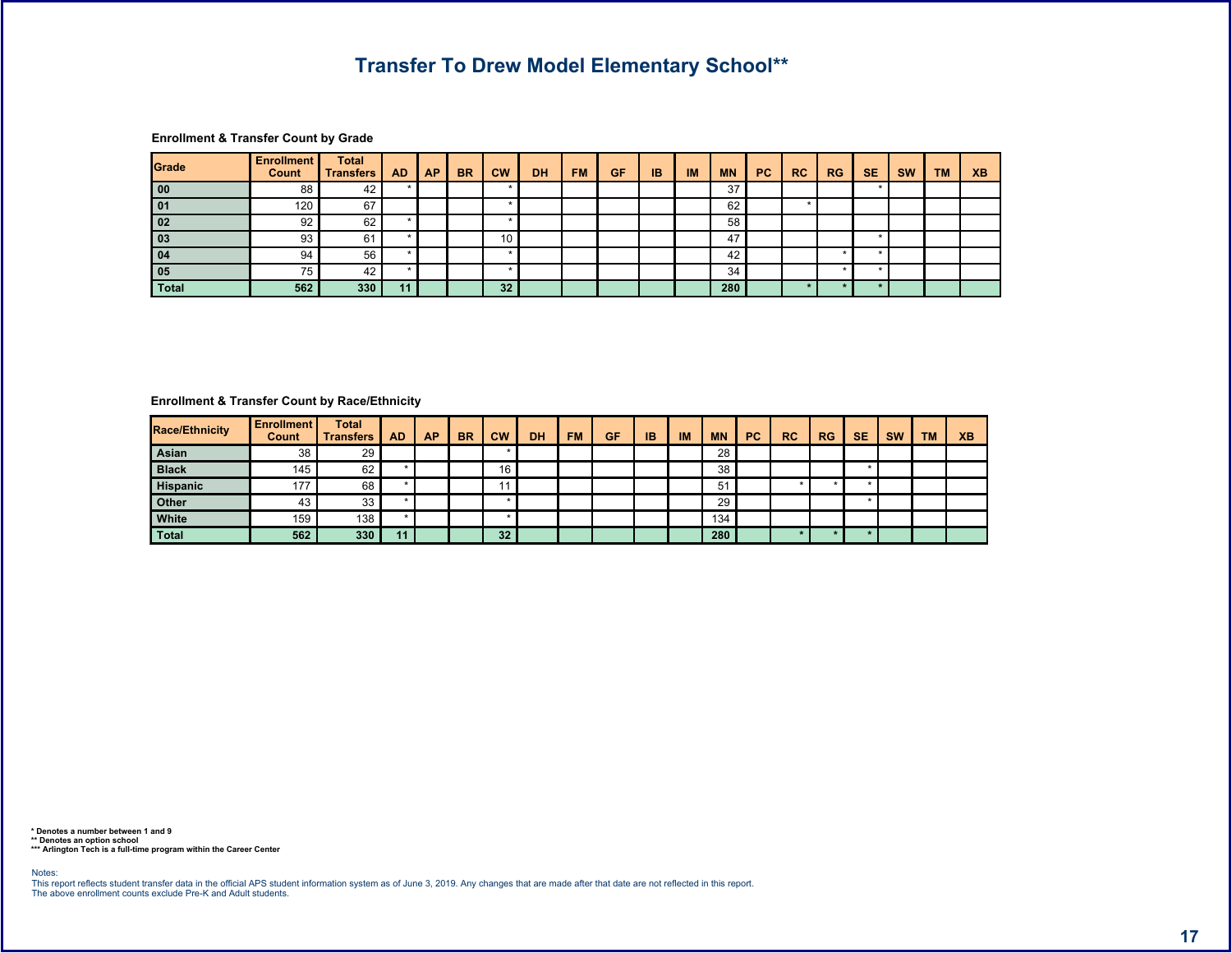$7$  ) \$

| @<br>\$ | $\mathbf{H}$ | $\sqrt{7}$ |    |                |                            |          |     |    |            |    |              |     |     |         |                  |
|---------|--------------|------------|----|----------------|----------------------------|----------|-----|----|------------|----|--------------|-----|-----|---------|------------------|
|         |              |            |    | 8 <sub>1</sub> | $\mathbf{u}$<br>$\tilde{}$ | <b>8</b> | % / | 7% | $>$ . $\,$ | >1 | $\mathbf{u}$ | & " | & 7 | \$<br>≺ | $\overline{?}$ . |
|         |              |            |    |                |                            |          |     |    |            |    |              |     |     |         |                  |
|         | =            |            |    |                |                            |          |     |    |            |    |              |     |     |         |                  |
|         |              |            |    |                |                            |          |     |    |            |    |              |     |     |         |                  |
|         |              |            | 5  |                |                            |          |     |    |            |    |              |     |     |         |                  |
|         |              |            |    |                |                            |          |     |    |            |    |              |     |     |         |                  |
| $\sim$  |              |            |    |                |                            |          |     |    |            |    |              |     |     |         |                  |
|         | 34           | ᇊ          | 51 |                |                            |          |     |    |            |    |              |     |     |         |                  |

<span id="page-18-0"></span> $\begin{array}{ccccccccccccccccc}\n\text{\$} & & & & \text{\&} & & & \text{\&} & & \text{\&} & & \text{\&} & & \text{\&} & \text{\&} & \text{\&} & \text{\&} & \text{\&} & \text{\&} & \text{\&} & \text{\&} & \text{\&} & \text{\&} & \text{\&} & \text{\&} & \text{\&} & \text{\&} & \text{\&} & \text{\&} & \text{\&} & \text{\&} & \text{\&} & \text{\&} & \text{\&} & \text{\&} & \text{\&} & \text{\&} & \text{\&} & \text{\&} & \text{\&} & \text{\&} & \text$ 

| 8 A |         |  | 8 <sup>1</sup> | $\frac{1}{2}$ $\leq$ $\frac{1}{2}$ | $\blacksquare$ 8 | % / | $7\%$ > $>$ $\frac{1}{1}$ |  | <b>CHAIR</b> | 8" | 87 | $\mathsf{s}$ |  |  |
|-----|---------|--|----------------|------------------------------------|------------------|-----|---------------------------|--|--------------|----|----|--------------|--|--|
|     |         |  |                |                                    |                  |     |                           |  |              |    |    |              |  |  |
|     |         |  |                |                                    |                  |     |                           |  |              |    |    |              |  |  |
|     |         |  |                |                                    |                  |     |                           |  |              |    |    |              |  |  |
|     |         |  |                |                                    |                  |     |                           |  |              |    |    |              |  |  |
|     |         |  |                |                                    |                  |     |                           |  |              |    |    |              |  |  |
|     | $\circ$ |  |                |                                    |                  |     |                           |  |              |    |    |              |  |  |

 $\prec$  (  $\parallel$  #  $\parallel$ 

 $% 85$  !  $\circledcirc$  ( )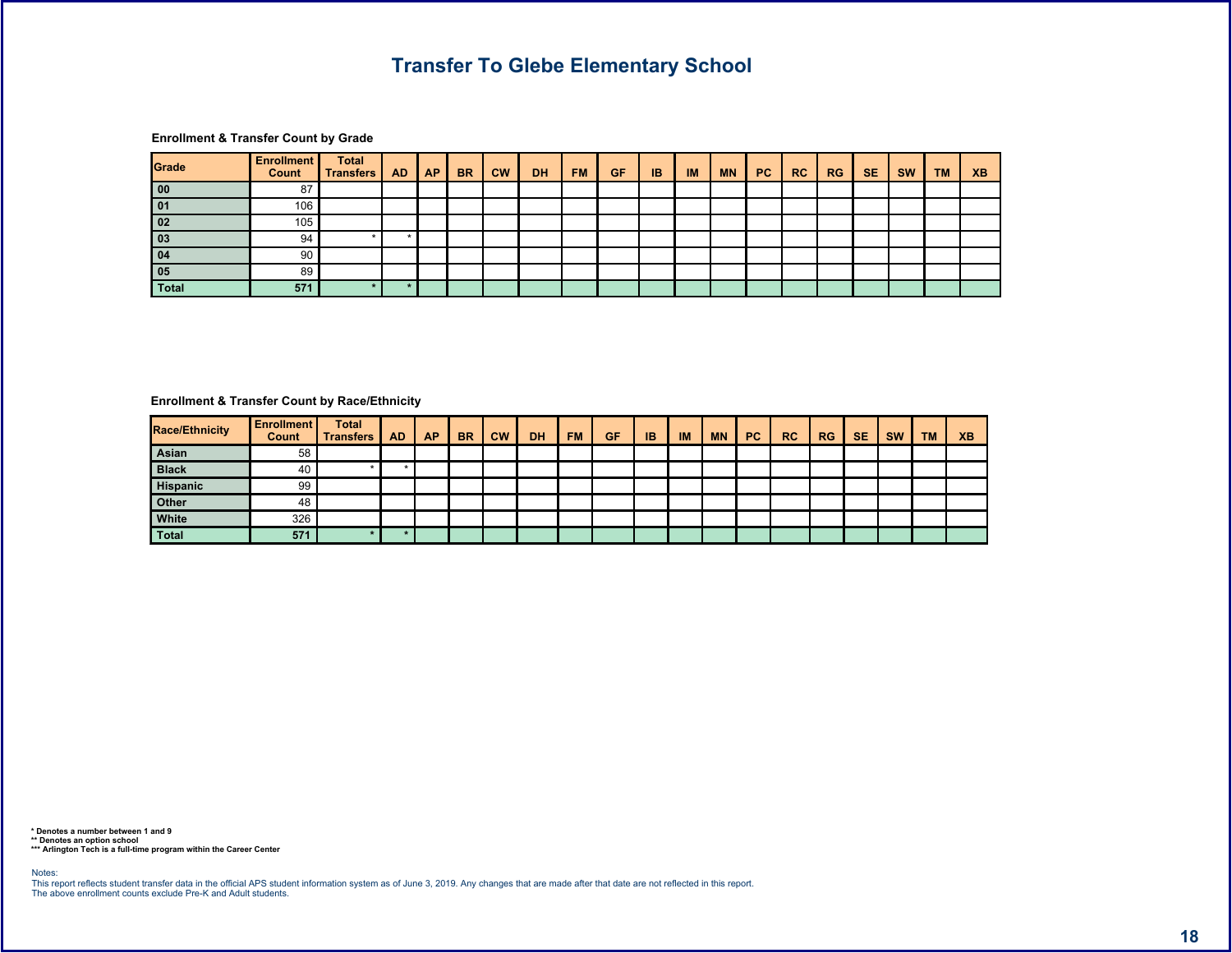|  | \$ | $^\copyright$ | $\overline{z}$ ) 7 |  |
|--|----|---------------|--------------------|--|
|--|----|---------------|--------------------|--|

|  |  | $-8$ | <br>8 <sup>1</sup> | % / | 7% | $>$   >/ | <b>Harry</b> | 8" | 87 |  |  |
|--|--|------|--------------------|-----|----|----------|--------------|----|----|--|--|
|  |  |      |                    |     |    |          |              |    |    |  |  |
|  |  |      |                    |     |    |          |              |    |    |  |  |
|  |  |      |                    |     |    |          |              |    |    |  |  |
|  |  |      |                    |     |    |          |              |    |    |  |  |
|  |  |      |                    |     |    |          |              |    |    |  |  |
|  |  |      |                    |     |    |          |              |    |    |  |  |
|  |  |      |                    |     |    |          |              |    |    |  |  |

### <span id="page-19-0"></span>\$@ ")&A\$

| 8 A |  |  | .8 <sub>1</sub> | $\frac{1}{2}$ $\leq$ $\frac{1}{2}$ | $\blacksquare$ 8 | % / | $7\%$ > $\vert$ > $\vert$ |  | <b>COLLECT</b> | 8" | 87 | $\mathbb{S}^-$ |  |  |
|-----|--|--|-----------------|------------------------------------|------------------|-----|---------------------------|--|----------------|----|----|----------------|--|--|
|     |  |  |                 |                                    |                  |     |                           |  |                |    |    |                |  |  |
|     |  |  |                 |                                    |                  |     |                           |  |                |    |    |                |  |  |
|     |  |  |                 |                                    |                  |     |                           |  |                |    |    |                |  |  |
|     |  |  |                 |                                    |                  |     |                           |  |                |    |    |                |  |  |
|     |  |  |                 |                                    |                  |     |                           |  |                |    |    |                |  |  |
|     |  |  |                 |                                    |                  |     |                           |  |                |    |    |                |  |  |

5 ') ) 6<br>555 ! - ! 6 " "

 $\lt$  #

 $\qquad \qquad$   $\qquad \qquad$   $\qquad$   $\qquad$   $\qquad$   $\qquad$   $\qquad$   $\qquad$   $\qquad$   $\qquad$   $\qquad$   $\qquad$   $\qquad$   $\qquad$   $\qquad$   $\qquad$   $\qquad$   $\qquad$   $\qquad$   $\qquad$   $\qquad$   $\qquad$   $\qquad$   $\qquad$   $\qquad$   $\qquad$   $\qquad$   $\qquad$   $\qquad$   $\qquad$   $\qquad$   $\qquad$   $\qquad$   $\qquad$   $\qquad$   $\qquad$ 

 %
&\$ !
-

and the state of the state of the state of the state of the state of the state of the state of the state of th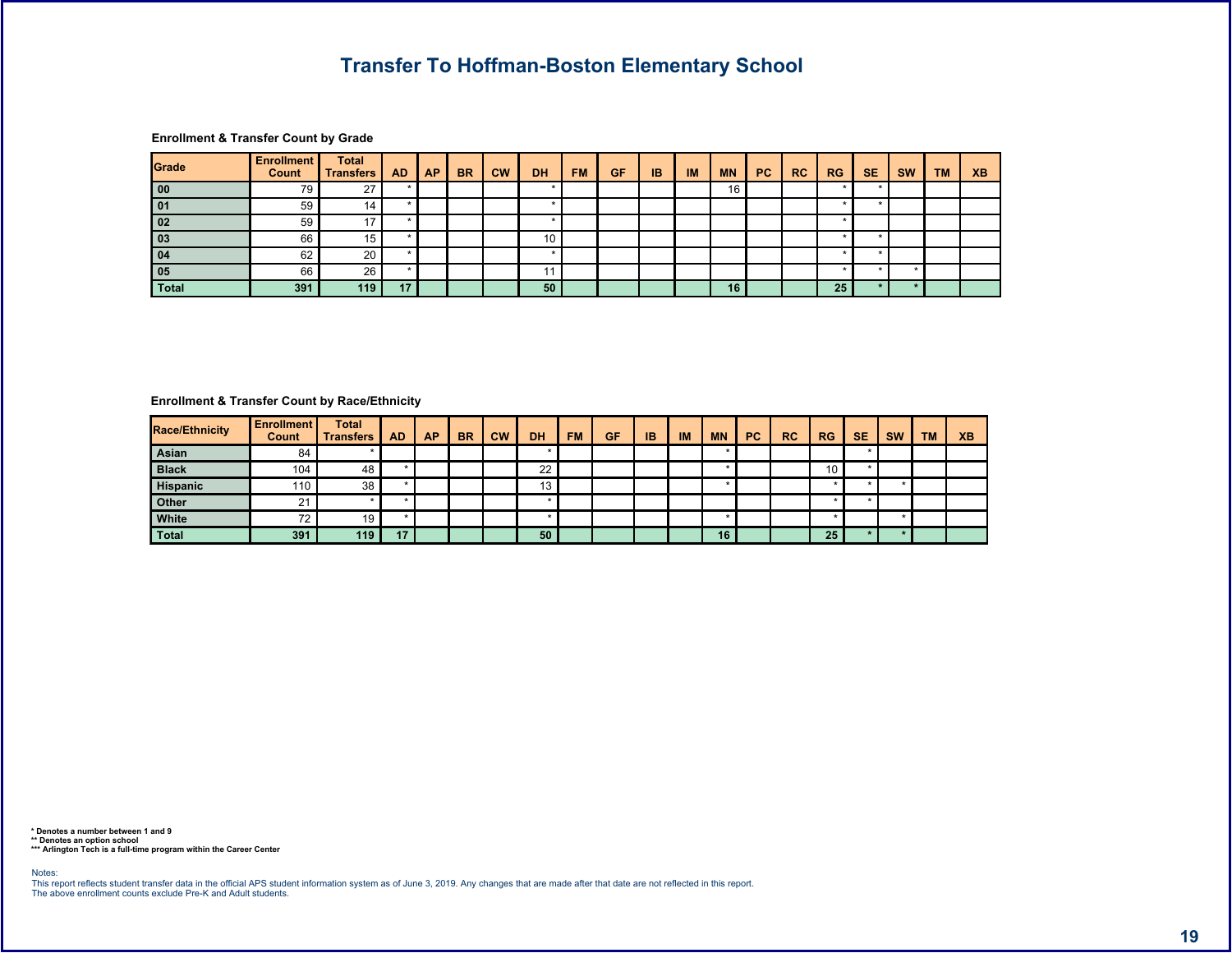6\$

| $^{\circledR}$ | $\mathbf{u}$     | - |    |                |     |       |    |       |    |                |    |     |    |    |   |
|----------------|------------------|---|----|----------------|-----|-------|----|-------|----|----------------|----|-----|----|----|---|
|                |                  |   | .8 | $\overline{a}$ | '8' | $%$ / | 7% | $>$ . | >1 | $\mathbf{H}$ . | 8" | & 7 | \$ |    |   |
|                |                  | 5 |    |                |     |       |    |       |    |                |    |     |    |    |   |
|                |                  |   |    |                |     |       |    |       |    |                |    |     |    |    |   |
|                |                  | 5 |    |                |     |       |    |       |    |                |    |     |    |    |   |
|                |                  | 5 |    |                |     |       |    |       |    |                |    |     |    |    |   |
|                |                  | 5 |    |                |     |       |    |       |    |                |    |     |    |    |   |
|                |                  | b |    |                |     |       |    |       |    |                |    |     |    |    |   |
|                | $\overline{3}$ 1 |   |    |                |     |       | ς  |       |    |                |    |     | Б  | БΙ | 5 |
|                |                  |   |    |                |     |       |    |       |    |                |    |     |    |    |   |

# <span id="page-20-0"></span>\$@ ")&A\$

| 8 A |        |  | .87 | $\epsilon$ | $\blacksquare$ 8 | $\sqrt{96/1}$ | $7\%$ > $>$ $ $ $>$ $ $ $ $ $ $ |  | <b>COLLEGE</b> | 8" | & 7 | \$. |  |  |
|-----|--------|--|-----|------------|------------------|---------------|---------------------------------|--|----------------|----|-----|-----|--|--|
|     |        |  |     |            |                  |               |                                 |  |                |    |     |     |  |  |
|     |        |  |     |            |                  |               |                                 |  |                |    |     |     |  |  |
|     |        |  |     |            |                  |               |                                 |  |                |    |     |     |  |  |
|     |        |  |     |            |                  |               |                                 |  |                |    |     |     |  |  |
|     |        |  |     |            |                  |               |                                 |  |                |    |     |     |  |  |
|     | $\sim$ |  |     |            |                  |               |                                 |  |                |    |     |     |  |  |

5 ') ) 6<br>555 ! - ! 6 " "

 $\lt$  #

 $\qquad \qquad$   $\qquad \qquad$   $\qquad$   $\qquad$   $\qquad$   $\qquad$   $\qquad$   $\qquad$   $\qquad$   $\qquad$   $\qquad$   $\qquad$   $\qquad$   $\qquad$   $\qquad$   $\qquad$   $\qquad$   $\qquad$   $\qquad$   $\qquad$   $\qquad$   $\qquad$   $\qquad$   $\qquad$   $\qquad$   $\qquad$   $\qquad$   $\qquad$   $\qquad$   $\qquad$   $\qquad$   $\qquad$   $\qquad$   $\qquad$   $\qquad$   $\qquad$  %
&\$ !
-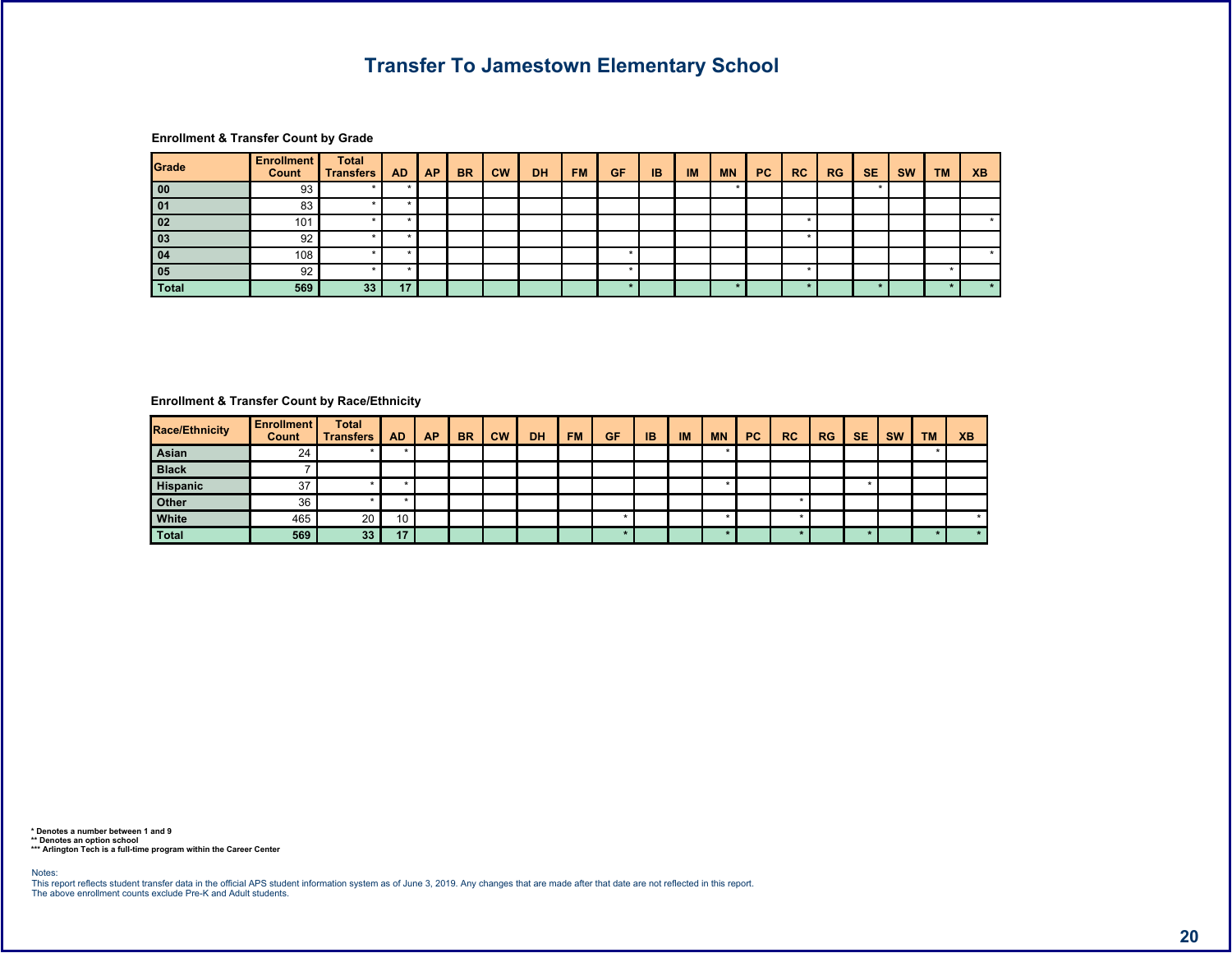

### <span id="page-21-0"></span> $\begin{array}{ccccccc}\n\text{\$} & & \text{\&} & & \text{\&} & & \text{\&} & & \text{\&} & \text{\&} & \text{\&} & \text{\&} & \text{\&} & \text{\&} & \text{\&} & \text{\&} & \text{\&} & \text{\&} & \text{\&} & \text{\&} & \text{\&} & \text{\&} & \text{\&} & \text{\&} & \text{\&} & \text{\&} & \text{\&} & \text{\&} & \text{\&} & \text{\&} & \text{\&} & \text{\&} & \text{\&} & \text{\&} & \text{\&} & \text{\&} & \text{\&} & \text{\&} & \text{\$

| 8 A |                       |     |  | .8 <sub>o</sub> | $^{\prime}8$ | % / | 7% | $\blacktriangleright$ . | >1                   | <b>COLLECT</b> | 8" | & 7 | \$ |        |  |
|-----|-----------------------|-----|--|-----------------|--------------|-----|----|-------------------------|----------------------|----------------|----|-----|----|--------|--|
|     |                       |     |  |                 |              |     |    |                         |                      |                |    |     |    |        |  |
|     |                       |     |  |                 |              |     |    |                         |                      |                |    |     |    |        |  |
|     | $\circ$ $\circ$<br>αs | & 3 |  |                 |              |     |    |                         | & &                  |                |    |     |    |        |  |
|     |                       |     |  |                 |              |     |    |                         | $\Omega$<br>$\alpha$ |                |    |     |    |        |  |
|     |                       |     |  |                 |              |     |    |                         |                      |                |    |     |    |        |  |
|     |                       |     |  |                 |              |     |    |                         |                      |                |    |     |    | $\sim$ |  |

 $\prec$  (  $\#$  )

 $\qquad \qquad \qquad \qquad$ 

 $% 85$   $|$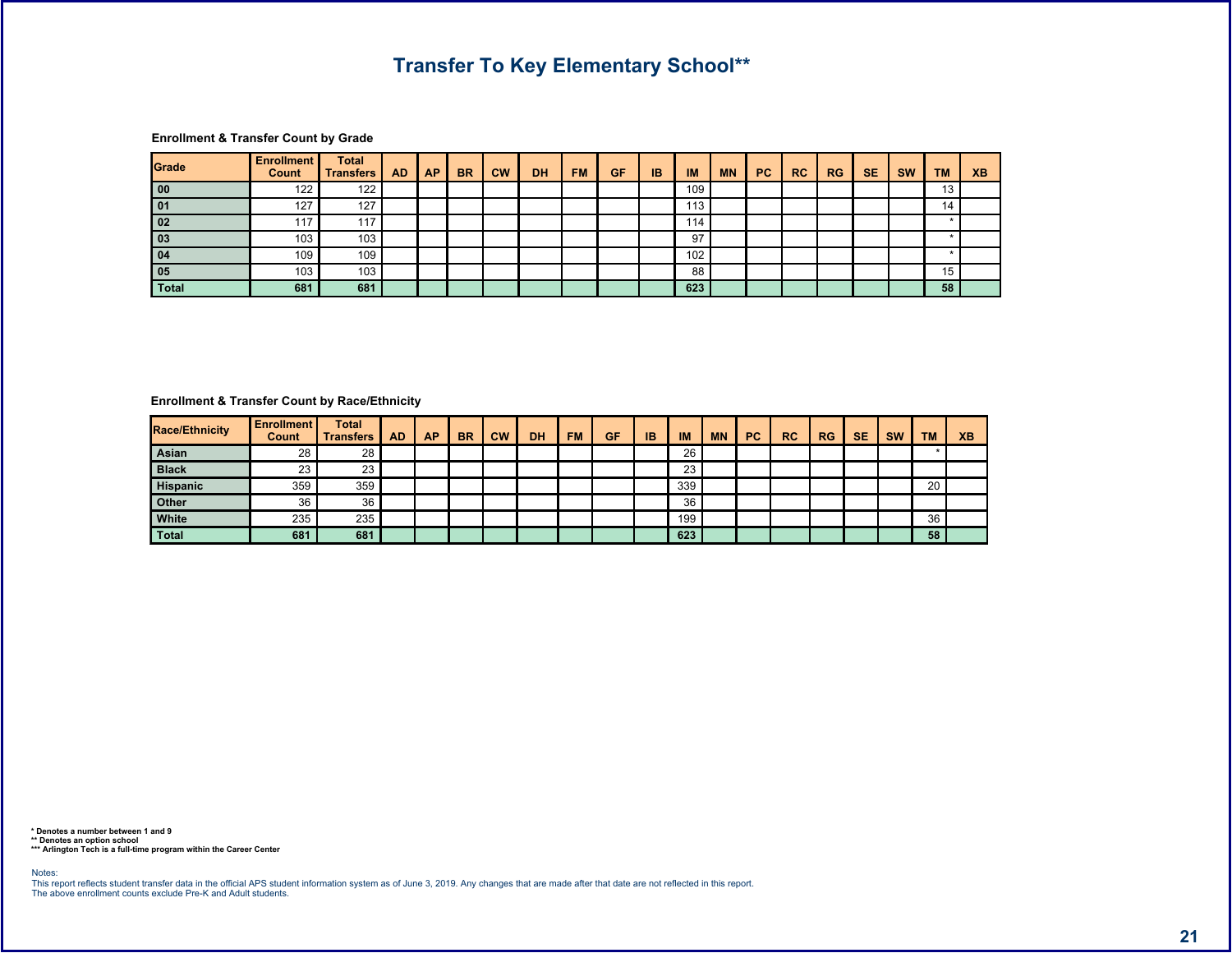9!. \$

 $\text{\$}$   $\text{\textcircled{a}}$  "  $\text{\textcircled{7}}$  7  $\begin{bmatrix} 7 & 1 \end{bmatrix}$   $\begin{bmatrix} 5 & 1 \end{bmatrix}$  $\left| \begin{array}{c|c|c|c|c|c|c|c} \hline \end{array} \right|$  . &  $\left| \begin{array}{c|c|c|c|c} \hline \end{array} \right|$  %/ 7% >.  $\left| \begin{array}{c|c|c|c} \hline \end{array} \right|$  /  $\left| \begin{array}{c|c|c} \hline \end{array} \right|$  &  $\left| \begin{array}{c|c|c} \hline \end{array} \right|$  /  $\left| \begin{array}{c|c} \hline \end{array} \right|$  ?. 2 3 5 5 5 & 5 5 5 5 5 5 5 **8** 1 1 1 5 5 1 1 1 5 5 > 5 5 5 5 5 5 5  $341 44$ 3 1 5

### <span id="page-22-0"></span>\$@ ")&A\$

| &<br>$A$ \$ |        |  | 8 <sub>1</sub> | $\blacksquare$ 8 | % / | $7\%$ > $>$ $ $ |  | $\mathbf{u}$ | 8" | & 7 |  |  |
|-------------|--------|--|----------------|------------------|-----|-----------------|--|--------------|----|-----|--|--|
|             |        |  |                |                  |     |                 |  |              |    |     |  |  |
|             |        |  |                |                  |     |                 |  |              |    |     |  |  |
|             |        |  |                |                  |     |                 |  |              |    |     |  |  |
|             |        |  |                |                  |     |                 |  |              |    |     |  |  |
|             |        |  |                |                  |     |                 |  |              |    |     |  |  |
|             | $\sim$ |  |                |                  |     |                 |  |              |    |     |  |  |

5 ') ) 6<br>555 ! - ! 6 " "

 $\lt$  #

 $\circledcirc$  (  $\circledcirc$  )

 %
&\$ !
-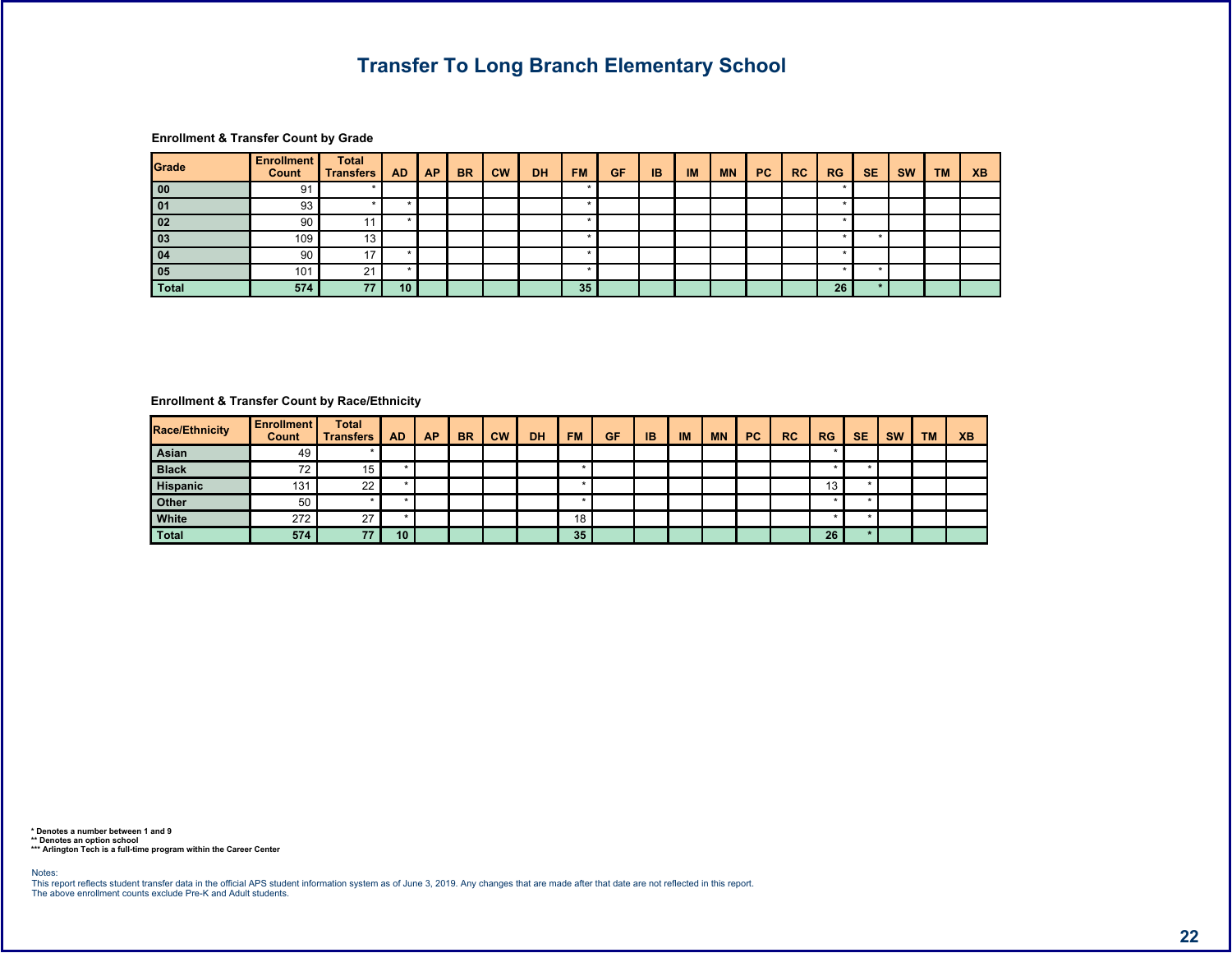$1:$  \$

**@** " ) 7  $\frac{1}{2}$  $\begin{array}{c} 5 \\ 1 \end{array}$  $|7|$  $8 \mid 87$  $\sim 0^{\circ}$  $\sim$  $8.$  $" <$  $^{\circ}8$  $% /$ 7 %  $>1$  $\mathfrak{s}$  $\geq$  .  $\prec$  $\overline{?}$ .  $\overline{?3}$  $\overline{\mathbf{r}}$  $\rightarrow$  $5$  $5$  $\overline{2}$  $\alpha$  $5$ 5 5  $\alpha$  $4,$ ,  $5$  $5$  $5$ 

### <span id="page-23-0"></span> $\begin{array}{ccccccccccccccccc}\n\text{\$} & & & \text{\&} & & \text{\&} & & \text{\&} & & \text{\&} & & \text{\&} & & \text{\&} & & \text{\&} & & \text{\&} & & \text{\&} & & \text{\&} & & \text{\&} & & \text{\&} & & \text{\&} & & \text{\&} & & \text{\&} & & \text{\&} & & \text{\&} & & \text{\&} & & \text{\&} & & \text{\&} & & \text{\&} & & \text{\&} & & \text{\&} & & \text{\&} & & \text{\&} & & \text{\&} & & \text{\&} & & \text{\&} & & \text{\&$

| 8 A |       |  | .87 | $\blacksquare$ 8 | $\frac{9}{6}$ / | $7\%$ > > $/$ / |  | <b>Contract Contract Contract</b> | 8" | 87 | S |  |  |
|-----|-------|--|-----|------------------|-----------------|-----------------|--|-----------------------------------|----|----|---|--|--|
|     |       |  |     |                  |                 |                 |  |                                   |    |    |   |  |  |
|     |       |  |     |                  |                 |                 |  |                                   |    |    |   |  |  |
|     |       |  |     |                  |                 |                 |  |                                   |    |    |   |  |  |
|     |       |  |     |                  |                 |                 |  |                                   |    |    |   |  |  |
|     | $3 =$ |  |     |                  |                 |                 |  |                                   |    |    |   |  |  |
|     |       |  |     |                  |                 |                 |  |                                   |    |    |   |  |  |

 $\prec$   $\qquad$   $\#$ 

 $\qquad \qquad \qquad \qquad$ 

 $% 85$   $|$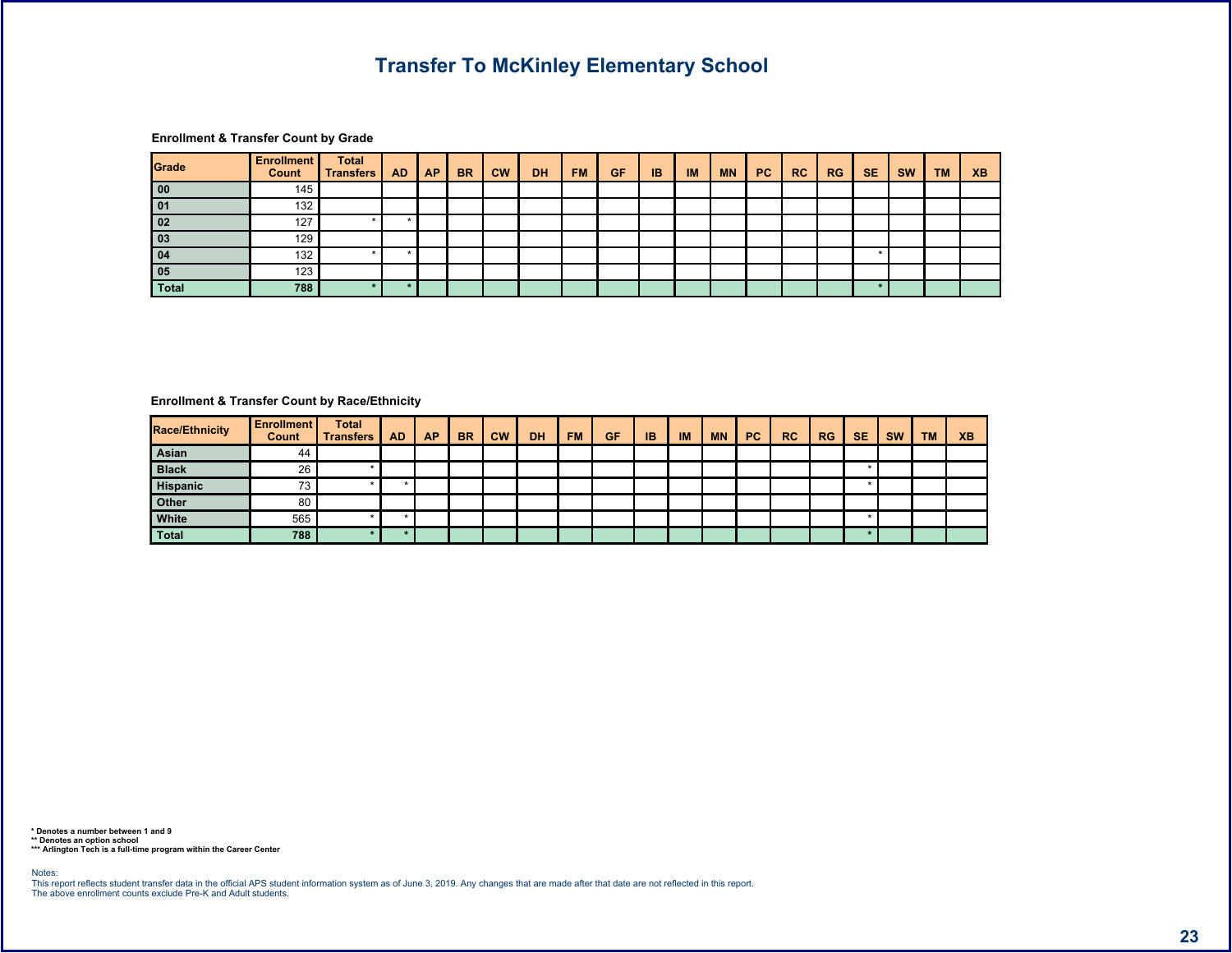$\mathbf{1}$  \$

#### $\begin{array}{ccccccccccccccccc}\n\text{\$} & & & & \text{\&} & & & \text{\&} & & & \text{\&} & & \text{\&} & & \text{\&} & & \text{\&} & & \text{\&} & & \text{\&} & & \text{\&} & & \text{\&} & & \text{\&} & & \text{\&} & & \text{\&} & & \text{\&} & & \text{\&} & & \text{\&} & & \text{\&} & & \text{\&} & & \text{\&} & & \text{\&} & & \text{\&} & & \text{\&} & & \text{\&} & & \text{\&} & & \text{\&} & & \text{\&} & & \text{\&} & & \text{\&} & & \$  $\sqrt{2}$  $|7|$  $8 \mid 87$  $\degree$   $<$  $\sim 0^{\circ}$  $\sim$  $8.$  $^{\circ}8$  $% /$ 7 %  $>1$  $\mathfrak{s}$  $\geq$  .  $\prec$  $\overline{1}$  $\overline{?}$ .  $\overline{\mathbf{3}}$  $5$ -51  $5$  $5$  $\overline{2}$  $\overline{?}$  $5$  $5$  $5$ 5  $\overline{8}$  $\overline{5}$  $\overline{5}$  $24$  $5$  $5$  $5$  $5$

### <span id="page-24-0"></span> $\begin{array}{ccccccccccccccccc}\n\text{\$} & & & \text{\&} & & \text{\&} & & \text{\&} & & \text{\&} & & \text{\&} & & \text{\&} & & \text{\&} & & \text{\&} & & \text{\&} & & \text{\&} & & \text{\&} & & \text{\&} & & \text{\&} & & \text{\&} & & \text{\&} & & \text{\&} & & \text{\&} & & \text{\&} & & \text{\&} & & \text{\&} & & \text{\&} & & \text{\&} & & \text{\&} & & \text{\&} & & \text{\&} & & \text{\&} & & \text{\&} & & \text{\&} & & \text{\&$

| 8 A |        |  | .8 <sub>2</sub> | $\epsilon$ | $\blacksquare$ 8 | % / | $7\%$ > > $\frac{1}{1}$ |  | <b>COLLECT</b> | 8" | & 7 | \$ |  |
|-----|--------|--|-----------------|------------|------------------|-----|-------------------------|--|----------------|----|-----|----|--|
|     |        |  |                 |            |                  |     |                         |  |                |    |     |    |  |
|     |        |  |                 |            |                  |     |                         |  |                |    |     |    |  |
|     |        |  |                 |            |                  |     |                         |  |                |    |     |    |  |
|     |        |  |                 |            |                  |     |                         |  |                |    |     |    |  |
|     |        |  |                 |            |                  |     |                         |  |                |    |     |    |  |
|     | $\sim$ |  |                 |            |                  |     |                         |  |                |    |     |    |  |

5 ' ) ) 6<br>55 ' ' - ! 6 ' ' '<br>555 ! - ! 6 ' '

 $\prec$   $\qquad$   $\#$ 

 $%85$   $|$  $\qquad \qquad \qquad \qquad$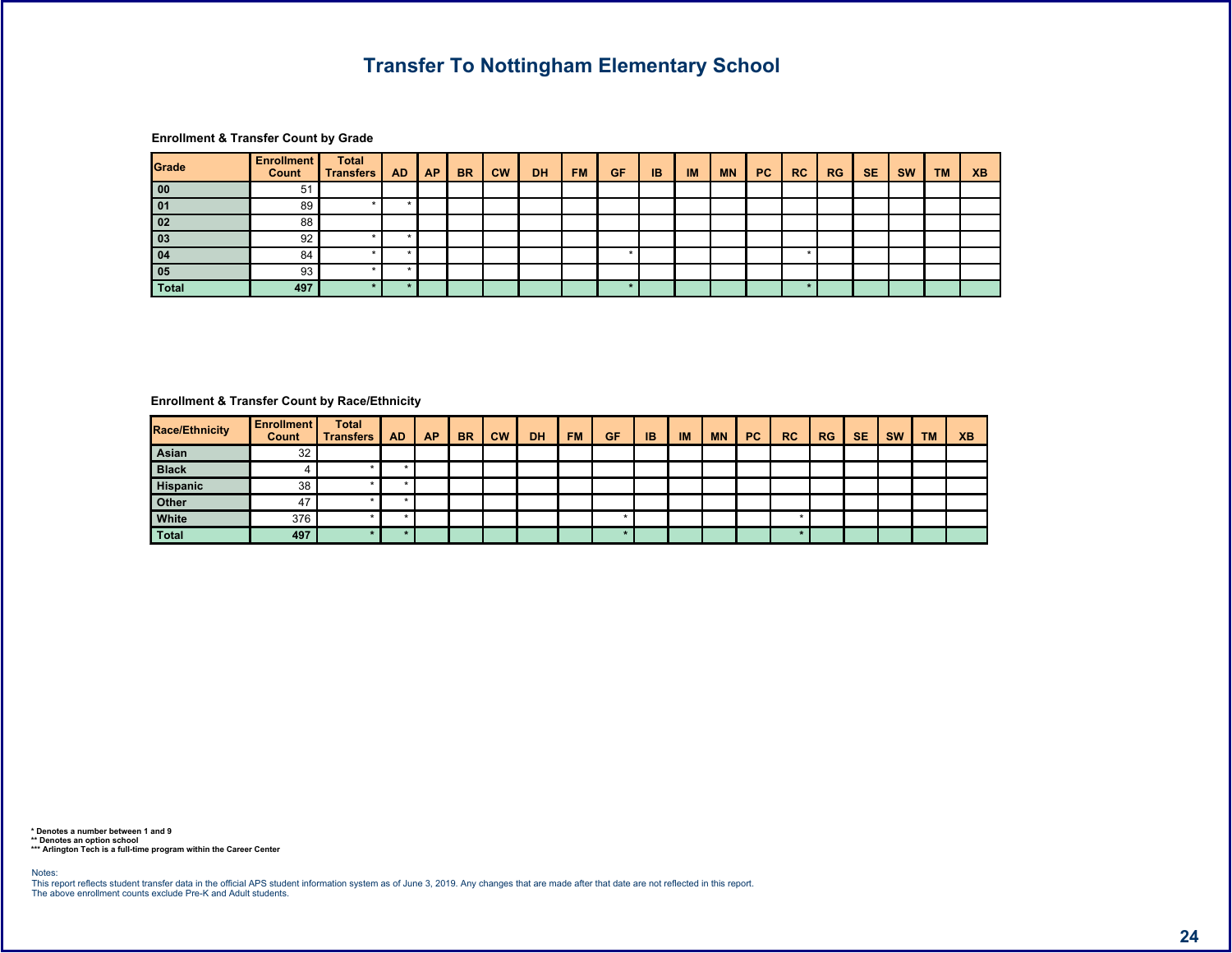$#$ ;  $\vdots$  \$

 $\begin{array}{ccccccccccccccccc}\n\text{\$} & & & & \text{\$} & & & \text{\$} & & & \text{\$} & & \text{\$} & & \text{\$} & & \text{\$} & & \text{\$} & & \text{\$} & & \text{\$} & & \text{\$} & & \text{\$} & & \text{\$} & & \text{\$} & & \text{\$} & & \text{\$} & & \text{\$} & & \text{\$} & & \text{\$} & & \text{\$} & & \text{\$} & & \text{\$} & & \text{\$} & & \text{\$} & & \text{\$} & & \text{\$} & & \text{\$} & & \text{\$} & & \text{\$} & & \$ 

|    |  | .8/ | $^{\prime}8$ | % / | 7% | $\rightarrow$ . | >1 | $\mathbf{u}$ | 8" | & 7 |  |  |
|----|--|-----|--------------|-----|----|-----------------|----|--------------|----|-----|--|--|
|    |  |     |              |     |    |                 |    |              |    |     |  |  |
|    |  |     |              |     |    |                 |    |              |    |     |  |  |
|    |  |     |              |     |    |                 |    |              |    |     |  |  |
|    |  |     |              |     |    |                 |    |              |    |     |  |  |
|    |  |     |              |     |    |                 |    |              |    |     |  |  |
|    |  |     |              |     |    |                 |    |              |    |     |  |  |
| 43 |  |     |              |     |    |                 |    |              |    |     |  |  |

<span id="page-25-0"></span> $\begin{array}{ccccccccccccccccc}\n\text{\$} & & & & \text{\&} & & & \text{\&} & & \text{\&} & & \text{\&} & & \text{\&} & \text{\&} & \text{\&} & \text{\&} & \text{\&} & \text{\&} & \text{\&} & \text{\&} & \text{\&} & \text{\&} & \text{\&} & \text{\&} & \text{\&} & \text{\&} & \text{\&} & \text{\&} & \text{\&} & \text{\&} & \text{\&} & \text{\&} & \text{\&} & \text{\&} & \text{\&} & \text{\&} & \text{\&} & \text{\&} & \text{\&} & \text{\&} & \text$ 

| 8 A |            |  | .8 <sub>2</sub> | $^{\prime}8$ | % / | 7% | $\rightarrow$ . | >1 | $\mathbf{H}$ | 8" | & 7 |  |  |
|-----|------------|--|-----------------|--------------|-----|----|-----------------|----|--------------|----|-----|--|--|
|     |            |  |                 |              |     |    |                 |    |              |    |     |  |  |
|     |            |  |                 |              |     |    |                 |    |              |    |     |  |  |
|     |            |  |                 |              |     |    |                 |    |              |    |     |  |  |
|     |            |  |                 |              |     |    |                 |    |              |    |     |  |  |
|     | ά=         |  |                 |              |     |    |                 |    |              |    |     |  |  |
|     | $\sqrt{2}$ |  |                 |              |     |    |                 |    |              |    |     |  |  |

5 ') ) 6<br>55 ' | - | 6 ' | '<br>555 ! - | 6 ' '

 $<$   $\qquad$   $\#$   $\,$ 

 $% 8S$  !  $\qquad \qquad \qquad \qquad$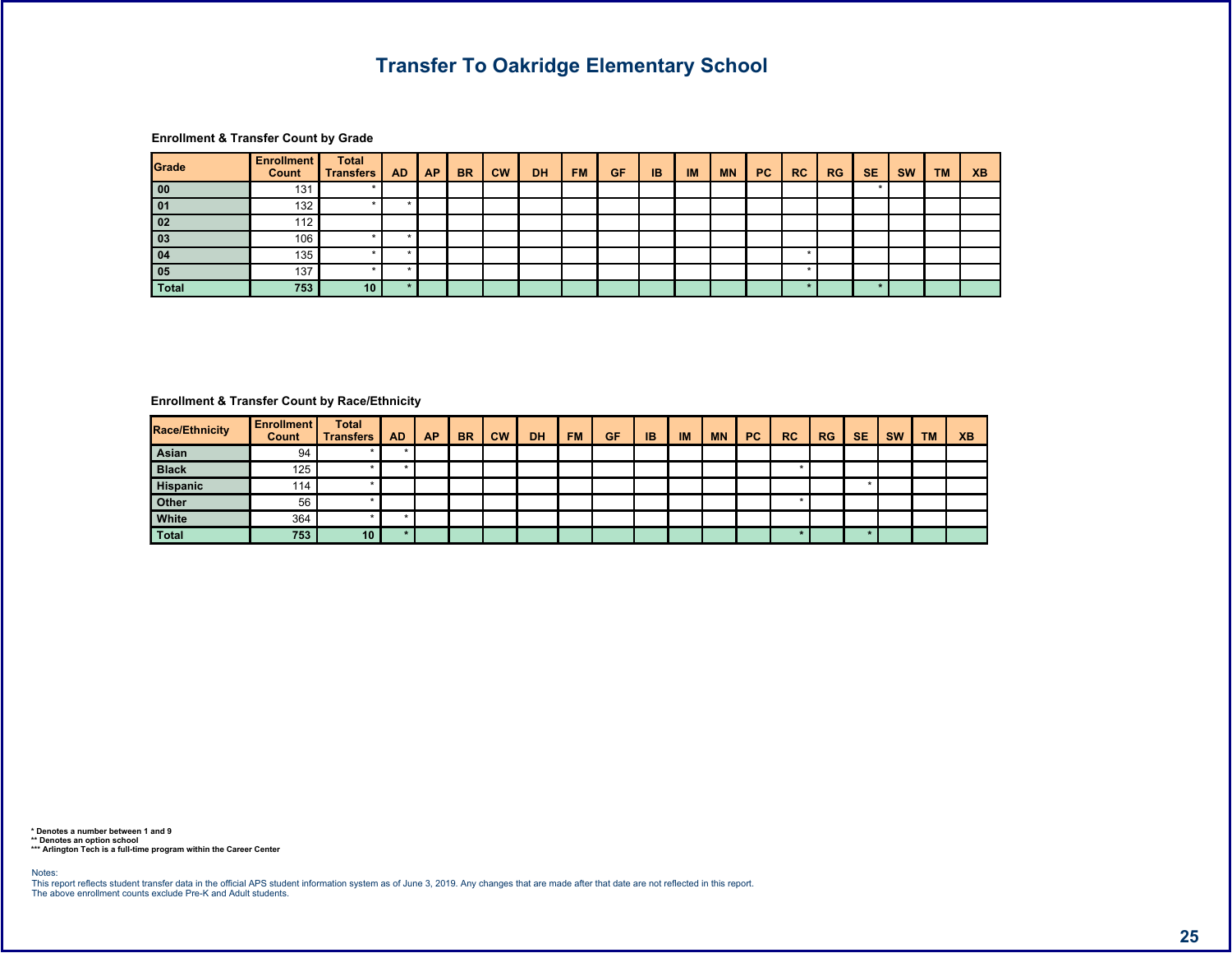$\begin{array}{cc} \text{3} & \text{4} \\ \text{5} & \text{5} \end{array}$ 

 $\sqrt{2}$ 

 $5$ 

-5

 $\overline{5}$ 

 $\prec$ 

 $\overline{1}$ 

 $\overline{?}$ .

 $\begin{array}{ccccccccccccccccc}\n\text{\$} & & & & \text{\&} & & & \text{\&} & & & \text{\&} & & \text{\&} & & \text{\&} & & \text{\&} & & \text{\&} & & \text{\&} & & \text{\&} & & \text{\&} & & \text{\&} & & \text{\&} & & \text{\&} & & \text{\&} & & \text{\&} & & \text{\&} & & \text{\&} & & \text{\&} & & \text{\&} & & \text{\&} & & \text{\&} & & \text{\&} & & \text{\&} & & \text{\&} & & \text{\&} & & \text{\&} & & \text{\&} & & \text{\&} & & \$  $\begin{array}{c} \circ \\ \circ \\ \circ \end{array}$  $|7|$  $\sim 0$  .  $8" | 87$  $\sim$  $8.$  $\degree$   $<$  $18$  $% /$ 7 %  $>1$  $\geq$  .  $5$  $5$  $5$  $\frac{1}{2}$ -5 -51  $5$  $5$  $5$ 

 $\overline{3}$  $5$  $5$  $\overline{5}$  $5<sup>1</sup>$  $\frac{1}{2}$  $5$  $5$ 5  $5<sup>1</sup>$ 5  $\overline{?}$  $\overline{5}$  $5$  $\overline{5}$  $=$ 5  $1,$  $\overline{1}$  $5$  $\vert$  1

| 8 A |  |  | 8 <sub>1</sub> | $\blacksquare$ 8 | % / | 7% | $\vert$ >. $\vert$ >/ $\vert$ / $\vert$ | <b>Contract Contract</b> | 8" | & 7 |  |  |
|-----|--|--|----------------|------------------|-----|----|-----------------------------------------|--------------------------|----|-----|--|--|
|     |  |  |                |                  |     |    |                                         |                          |    |     |  |  |
|     |  |  |                |                  |     |    |                                         |                          |    |     |  |  |
|     |  |  |                |                  |     |    |                                         |                          |    |     |  |  |
|     |  |  |                |                  |     |    |                                         |                          |    |     |  |  |
|     |  |  |                |                  |     |    |                                         |                          |    |     |  |  |
|     |  |  |                |                  |     |    |                                         |                          |    |     |  |  |

 $\overline{2}$ 

<span id="page-26-0"></span>

 $\prec$   $\qquad$   $\#$   $\qquad$ 

 $% 85$   $|$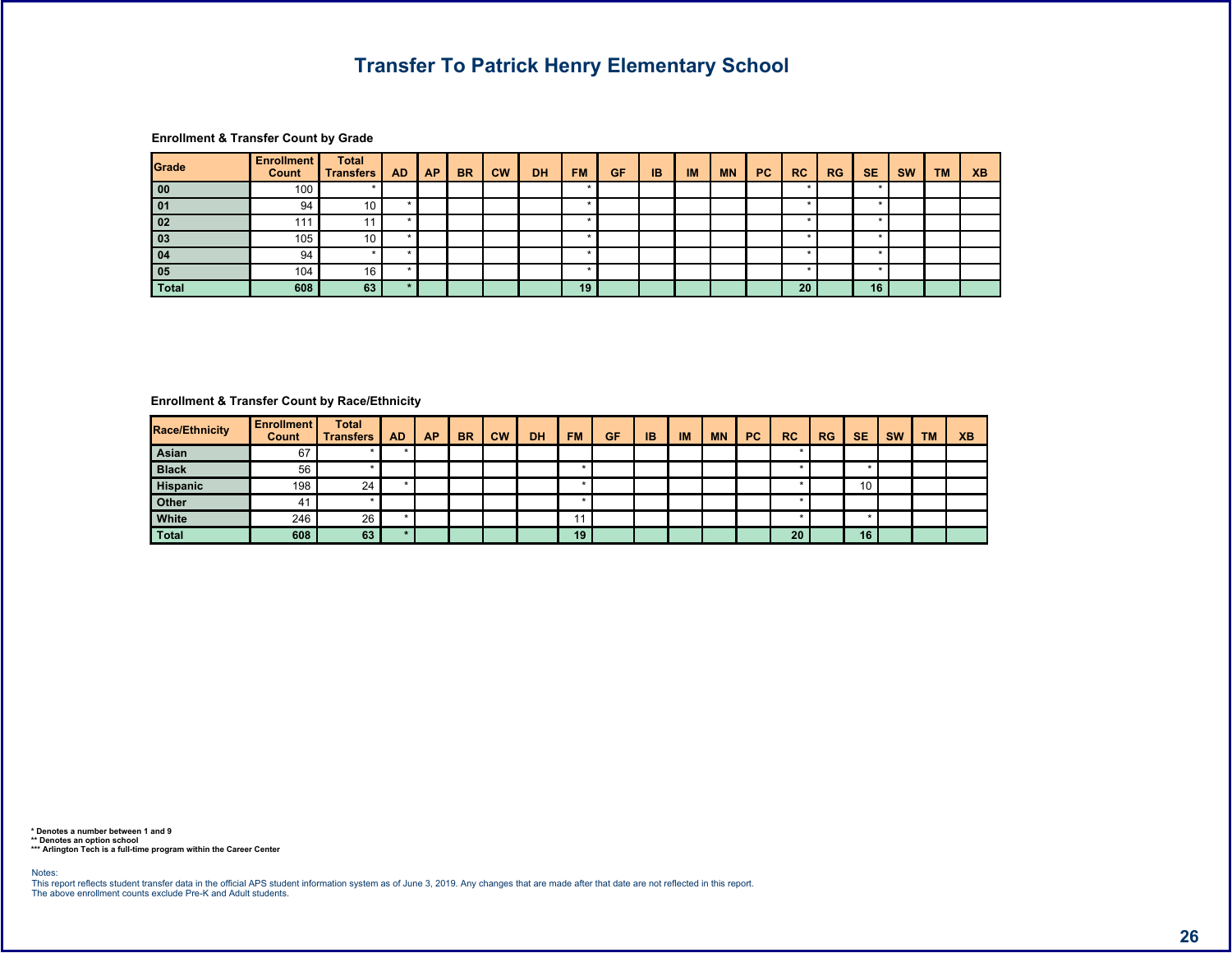& \$

**@** " ) 7  $\frac{1}{2}$  $\sqrt{2}$  $\overline{7}$  $\langle \mathbf{u} \rangle$  $8"$  $87$  $\mathcal{S}$  $\sim$  $8.$  $" <$  $^{\prime}8$  $% /$ 7 %  $>1$  $\geq$  .  $\prec$  $\overline{1}$  $5$ 5 5 .5  $5$  $\vert$  > 5  $5<sup>1</sup>$  $\overline{a}$  $\overline{\phantom{a}3}$  $\overline{5}$  $= 8$  $5$  $5$  $5$  $5$  $\overline{2}$  $=$   $\overline{ }$  $5$ 5 5  $38$  $5$  $\overline{5}$  $\overline{5}$  $5$  $\overline{2}$  $\overline{31}$  $5$  $3$  $\vert$  4  $5<sub>l</sub>$ 

 $\overline{?}$ .

### <span id="page-27-0"></span>

| 8 A |        |  | 8 <sub>1</sub> | 8 <sup>1</sup> | % / | 7% | $\vert \cdot \vert \cdot \vert \cdot \vert$ | <b>Contract Contract</b> | 8" | & 7 |  |  |
|-----|--------|--|----------------|----------------|-----|----|---------------------------------------------|--------------------------|----|-----|--|--|
|     |        |  |                |                |     |    |                                             |                          |    |     |  |  |
|     |        |  |                |                |     |    |                                             |                          |    |     |  |  |
|     |        |  |                |                |     |    |                                             |                          |    |     |  |  |
|     |        |  |                |                |     |    |                                             |                          |    |     |  |  |
|     |        |  |                |                |     |    |                                             |                          |    |     |  |  |
|     | $\sim$ |  |                |                |     |    |                                             |                          |    |     |  |  |

5 ') ) 6<br>55 ' ' - ! 6 ' ' '<br>555 ! - ! 6 ' '

 $\prec$   $\qquad$   $\#$   $\qquad$ 

% & \$ !  $\qquad \qquad \qquad \qquad$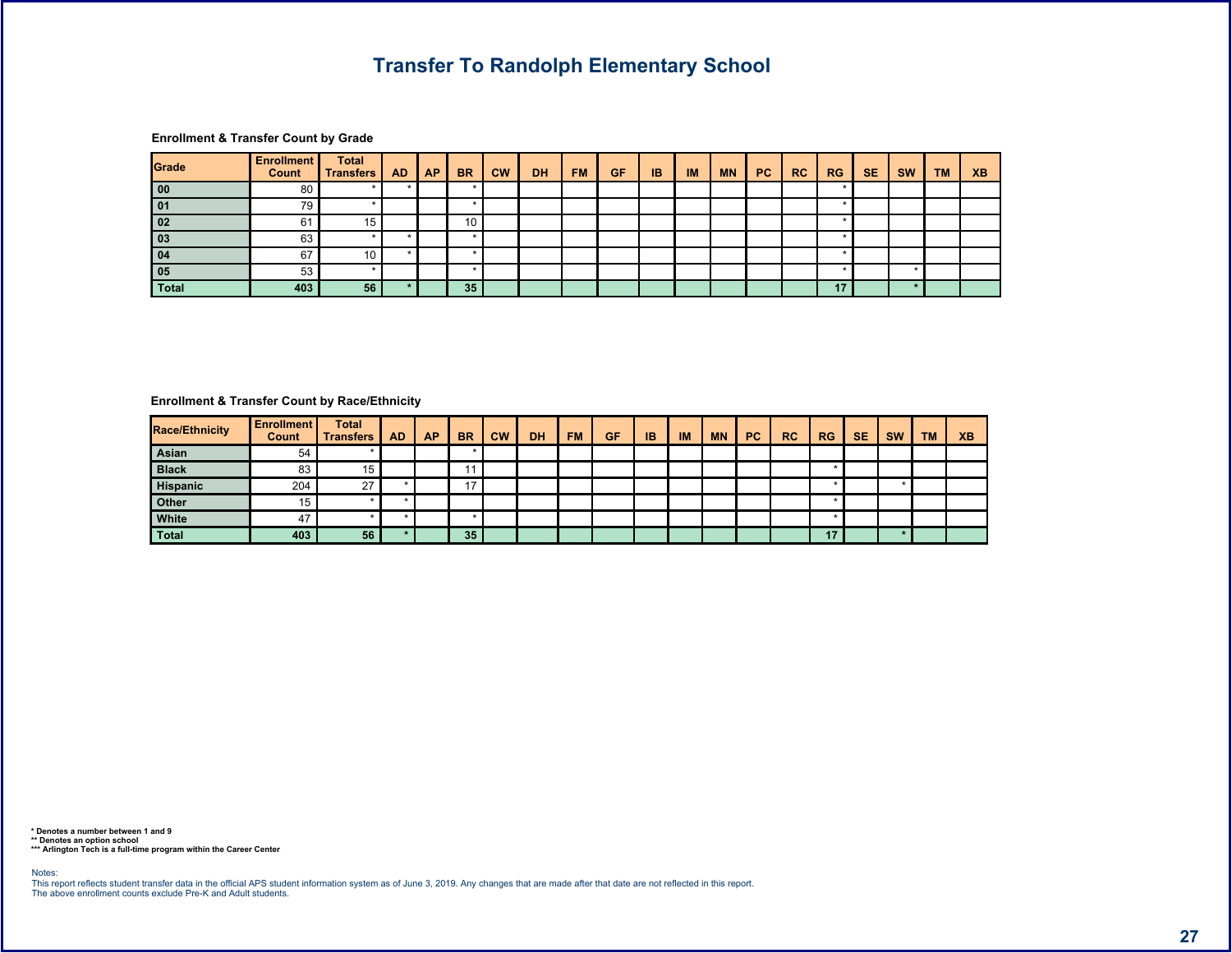| \$<br>$^{\copyright}$ | $\mathbf{u}$ | $\rightarrow$ 7 |  |
|-----------------------|--------------|-----------------|--|
|                       |              |                 |  |

|  |  | . & | '8 | % / | $7\%$ >. | >1 |  | 8" | & 7 | \$ |  |
|--|--|-----|----|-----|----------|----|--|----|-----|----|--|
|  |  |     |    |     |          |    |  |    |     |    |  |
|  |  |     |    |     |          |    |  |    |     |    |  |
|  |  |     |    |     |          |    |  |    |     |    |  |
|  |  |     |    |     |          |    |  |    |     |    |  |
|  |  |     |    |     |          |    |  |    |     |    |  |
|  |  |     |    |     |          |    |  |    |     |    |  |
|  |  |     |    |     |          |    |  |    |     |    |  |

### <span id="page-28-0"></span> $\begin{array}{ccccccccccccccccc}\n\text{\$} & & & & \text{\&} & & & \text{\&} & & \text{\&} & & \text{\&} & & \text{\&} & \text{\&} & \text{\&} & \text{\&} & \text{\&} & \text{\&} & \text{\&} & \text{\&} & \text{\&} & \text{\&} & \text{\&} & \text{\&} & \text{\&} & \text{\&} & \text{\&} & \text{\&} & \text{\&} & \text{\&} & \text{\&} & \text{\&} & \text{\&} & \text{\&} & \text{\&} & \text{\&} & \text{\&} & \text{\&} & \text{\&} & \text{\&} & \text$

| 8 A |  |  | .8 <sup>7</sup> | $\blacksquare$ | % / | $7\%$ > $\vert$ > $\vert$ |  | <b>COLLECT</b> | 8 <sup>1</sup> | & 7 | \$. |  |  |
|-----|--|--|-----------------|----------------|-----|---------------------------|--|----------------|----------------|-----|-----|--|--|
|     |  |  |                 |                |     |                           |  |                |                |     |     |  |  |
|     |  |  |                 |                |     |                           |  |                |                |     |     |  |  |
|     |  |  |                 |                |     |                           |  |                |                |     |     |  |  |
|     |  |  |                 |                |     |                           |  |                |                |     |     |  |  |
|     |  |  |                 |                |     |                           |  |                |                |     |     |  |  |
|     |  |  |                 |                |     |                           |  |                |                |     |     |  |  |

5 ' ) ) 6<br>55 ' ' - ! 6 ' ' '<br>555 ! - ! 6 ' '

 $\prec$  (  $\parallel$  #  $\parallel$ 

 $% 85$   $|$  $\circledcirc$  (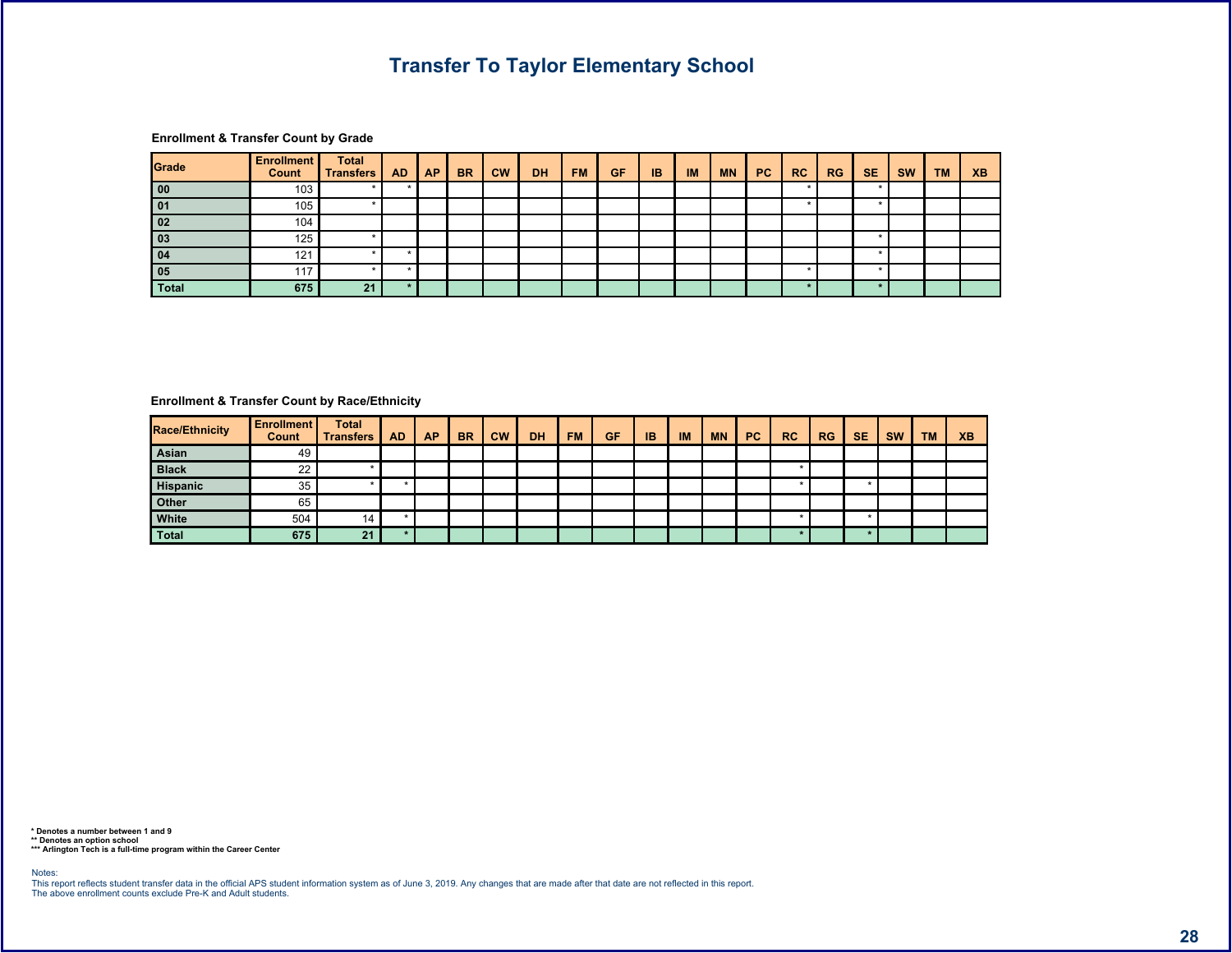|        |  | $-8$ | $\mathbf{H}$ | '8 | % / | 7% | $\rightarrow$ . | >1 | $\mathbf{H}$ | & " | & 7 |  |  |
|--------|--|------|--------------|----|-----|----|-----------------|----|--------------|-----|-----|--|--|
|        |  |      |              |    |     |    |                 |    |              |     |     |  |  |
|        |  |      |              |    |     |    |                 |    |              |     |     |  |  |
|        |  |      |              |    |     |    |                 |    |              |     |     |  |  |
|        |  |      |              |    |     |    |                 |    |              |     |     |  |  |
|        |  |      |              |    |     |    |                 |    |              |     |     |  |  |
|        |  |      |              |    |     |    |                 |    |              |     |     |  |  |
| $\sim$ |  |      |              |    |     |    |                 |    |              |     |     |  |  |

### <span id="page-29-0"></span> $\begin{array}{ccccccccccccccccc}\n\text{\$} & & & & \text{\&} & & & \text{\&} & & \text{\&} & & \text{\&} & & \text{\&} & \text{\&} & \text{\&} & \text{\&} & \text{\&} & \text{\&} & \text{\&} & \text{\&} & \text{\&} & \text{\&} & \text{\&} & \text{\&} & \text{\&} & \text{\&} & \text{\&} & \text{\&} & \text{\&} & \text{\&} & \text{\&} & \text{\&} & \text{\&} & \text{\&} & \text{\&} & \text{\&} & \text{\&} & \text{\&} & \text{\&} & \text{\&} & \text$

| 8 A |  |  | .8 <sub>1</sub> | $"$ < $'$ | $\blacksquare$ 8 | % / | $7\%$ > $>$ $\frac{1}{2}$ |  | $-100$ | $-8"$ | & 7 | $\mathbb{S}$ |  |  |
|-----|--|--|-----------------|-----------|------------------|-----|---------------------------|--|--------|-------|-----|--------------|--|--|
|     |  |  |                 |           |                  |     |                           |  |        |       |     |              |  |  |
|     |  |  |                 |           |                  |     |                           |  |        |       |     |              |  |  |
|     |  |  |                 |           |                  |     |                           |  |        |       |     |              |  |  |
|     |  |  |                 |           |                  |     |                           |  |        |       |     |              |  |  |
|     |  |  |                 |           |                  |     |                           |  |        |       |     |              |  |  |
|     |  |  |                 |           |                  |     |                           |  |        |       |     |              |  |  |

5 ') ) 6<br>55 ' | - | 6 " "<br>555 ! - | 6 " "

 $\prec$  (  $\parallel$  #  $\parallel$ 

 $% 85$   $|$  $\qquad \qquad \qquad \qquad$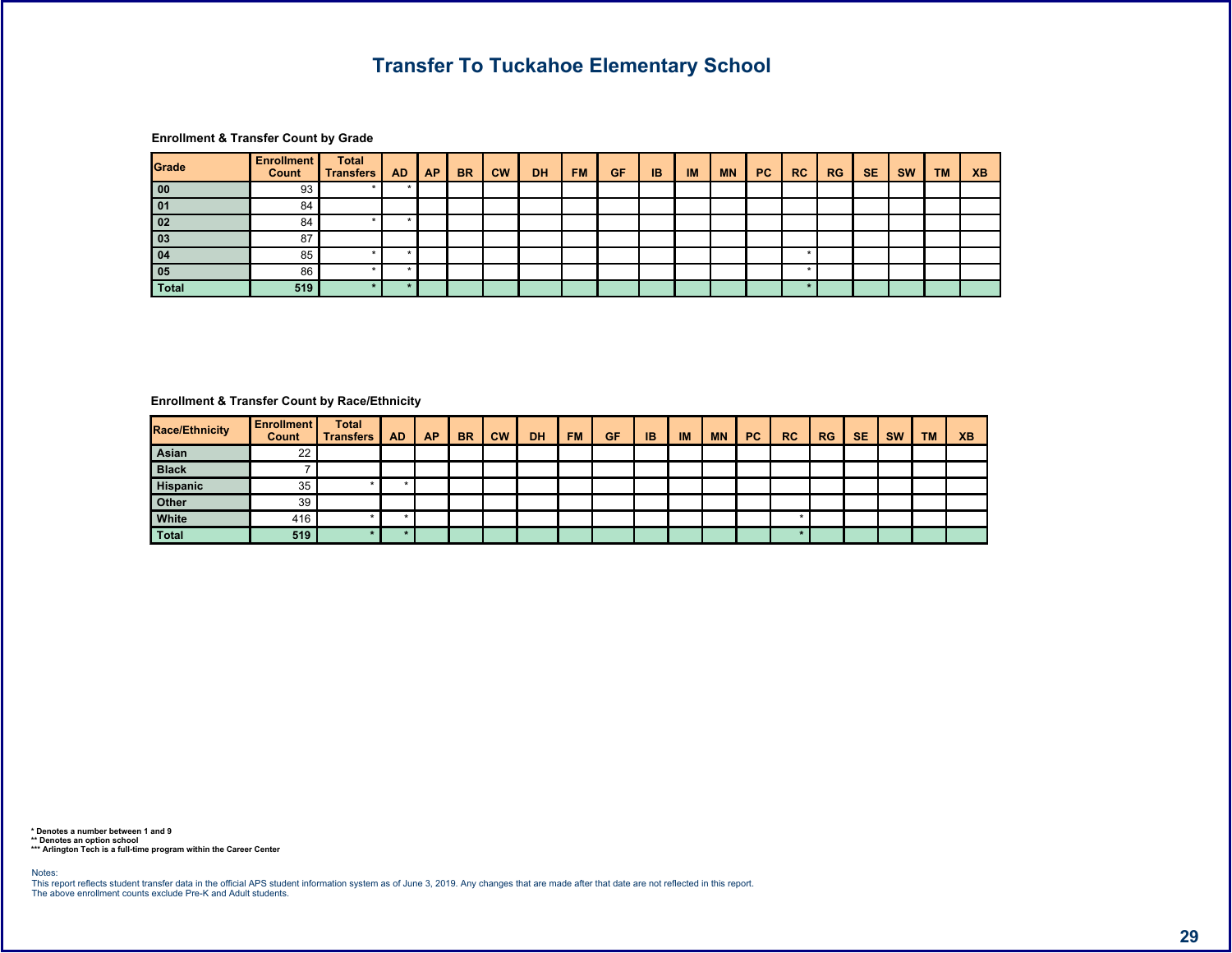<span id="page-30-0"></span> $'0$  -  $/$  + -  $)$  1

 $55'$  ) ) 6<br>555 ! - ! 6 " "<br>< #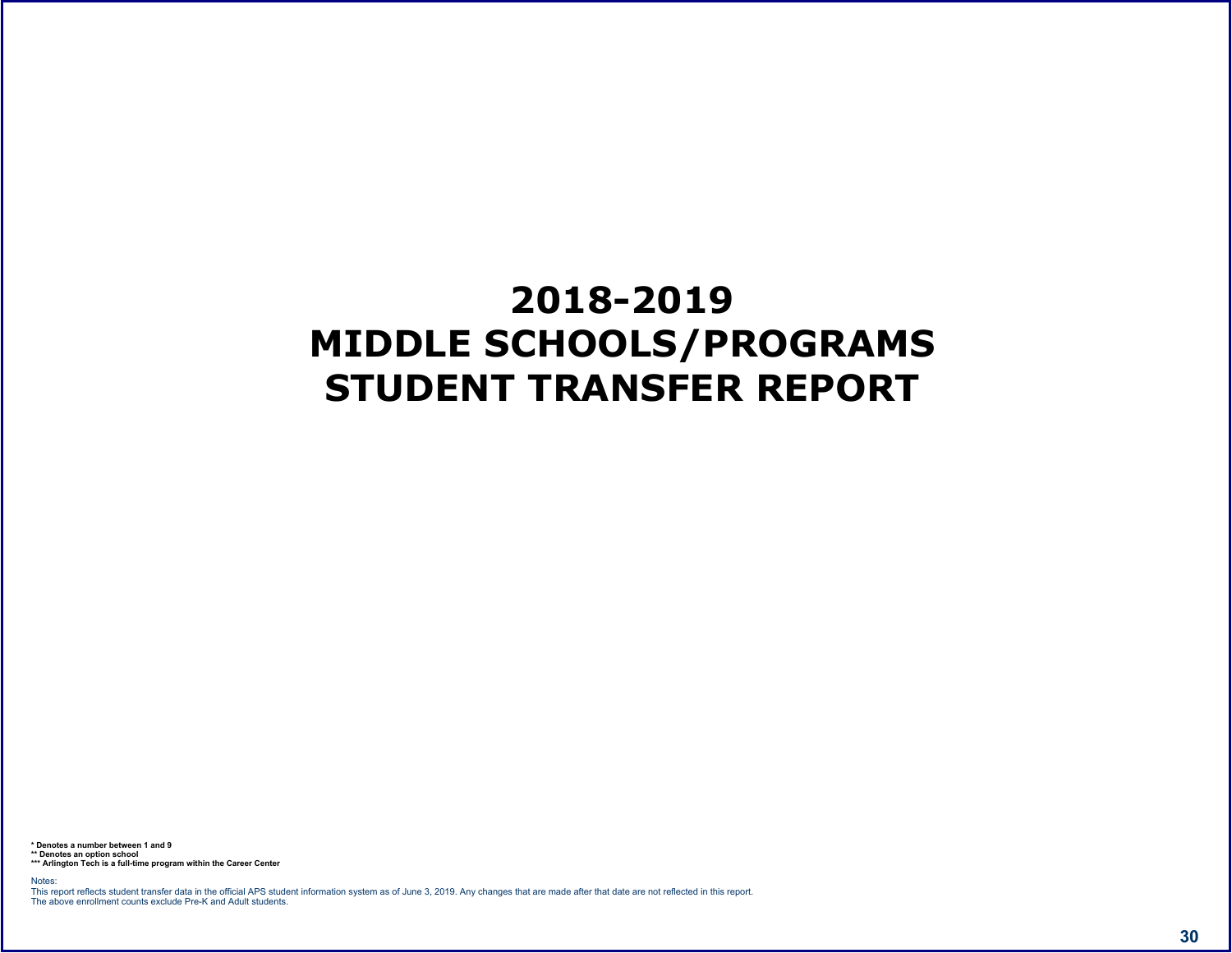$\overline{7}$  /

 $\begin{array}{ccccccccccccccccc}\n\text{\textbf{S}} & & & & \text{\textbf{0}} & & & & \textbf{0} & & & \textbf{0} & & \textbf{0}\n\end{array}$ 

|  |  | $-\alpha$ | $^{\prime}$ 8 | $%$ / | $\sqrt{7\%}$ >. |  | $-1$ >/ $1-$ | $\sim$ 11 | 8" | & 7 | $\triangle$ |  |  |
|--|--|-----------|---------------|-------|-----------------|--|--------------|-----------|----|-----|-------------|--|--|
|  |  |           |               |       |                 |  |              |           |    |     |             |  |  |
|  |  |           |               |       |                 |  |              |           |    |     |             |  |  |
|  |  |           |               |       |                 |  |              |           |    |     |             |  |  |
|  |  |           |               |       |                 |  |              |           |    |     |             |  |  |

<span id="page-31-0"></span> $\begin{array}{ccccccccccccccccc}\n\text{\$} & & & & \text{\&} & & & \text{\&} & & \text{\&} & & \text{\&} & & \text{\&} & \text{\&} & \text{\&} & \text{\&} & \text{\&} & \text{\&} & \text{\&} & \text{\&} & \text{\&} & \text{\&} & \text{\&} & \text{\&} & \text{\&} & \text{\&} & \text{\&} & \text{\&} & \text{\&} & \text{\&} & \text{\&} & \text{\&} & \text{\&} & \text{\&} & \text{\&} & \text{\&} & \text{\&} & \text{\&} & \text{\&} & \text{\&} & \text$ 

| 8 A |            |  | 8 <sub>1</sub> | 8 | $\frac{9}{6}$ / | $7\%$ > > $ $ > $ $ |  | <b>Contract Contract</b> | 8" | & 7 | \$ |  |
|-----|------------|--|----------------|---|-----------------|---------------------|--|--------------------------|----|-----|----|--|
|     |            |  |                |   |                 |                     |  |                          |    |     |    |  |
|     |            |  |                |   |                 |                     |  |                          |    |     |    |  |
|     |            |  |                |   |                 |                     |  |                          |    |     |    |  |
|     |            |  |                |   |                 |                     |  |                          |    |     |    |  |
|     | $\alpha =$ |  |                |   |                 |                     |  |                          |    |     |    |  |
|     |            |  |                |   |                 |                     |  |                          |    |     |    |  |

 $\prec$   $\qquad$   $\#$ 

 $% 85$  !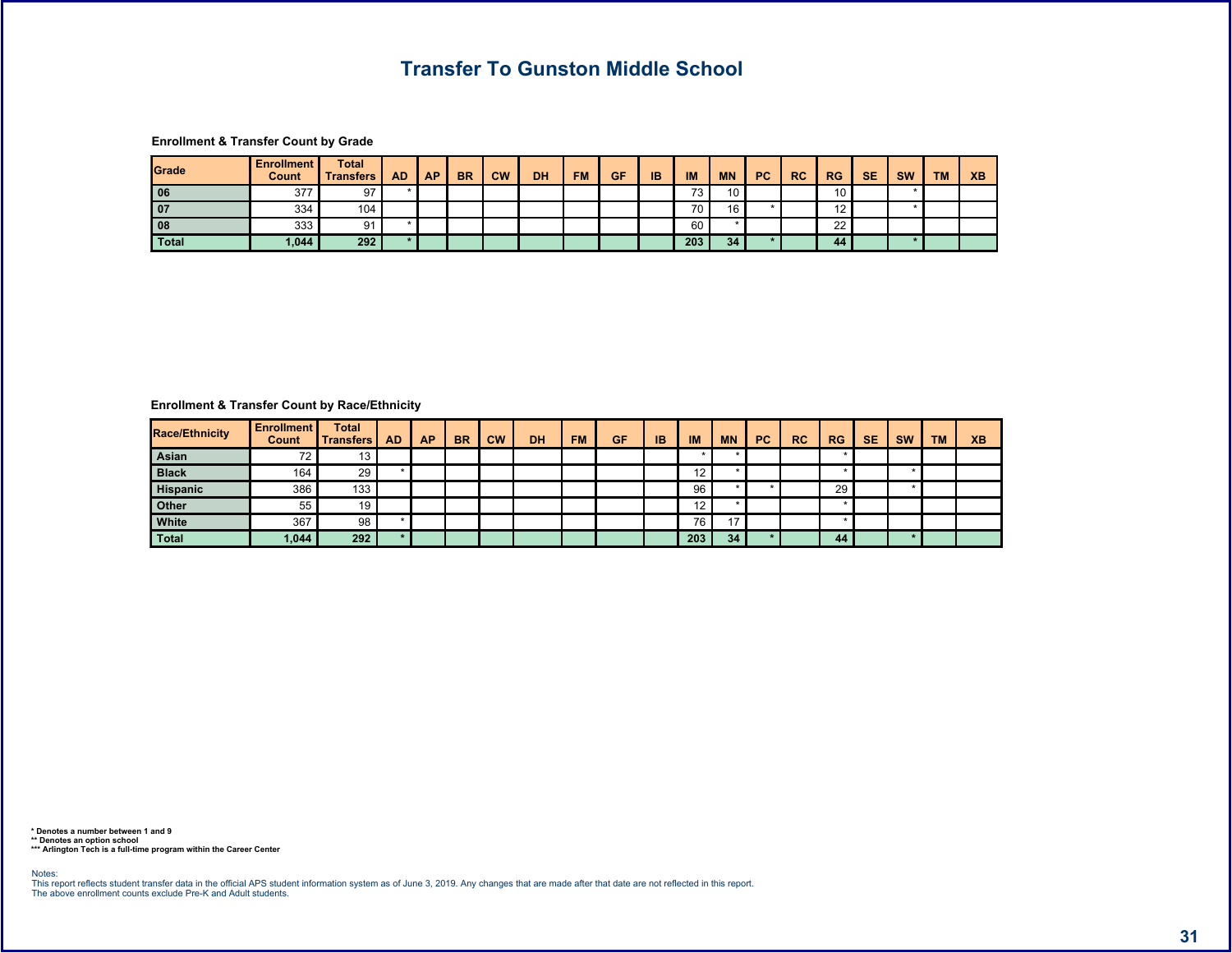$\begin{array}{ccccccccccccccccc}\n\text{\$} & & & & \text{\&} & & & \text{\&} & & & \text{\&} & & \text{\&} & & \text{\&} & & \text{\&} & & \text{\&} & & \text{\&} & & \text{\&} & & \text{\&} & & \text{\&} & & \text{\&} & & \text{\&} & & \text{\&} & & \text{\&} & & \text{\&} & & \text{\&} & & \text{\&} & & \text{\&} & & \text{\&} & & \text{\&} & & \text{\&} & & \text{\&} & & \text{\&} & & \text{\&} & & \text{\&} & & \text{\&} & & \text{\&} & & \$ 

|  |  | $-8$ | $^{\prime}$ R | % / |  | $7\%$ > $\vert$ > $\vert$ | $\sim$ 10 | & " | $\alpha$ | $\bullet$ |  |  |
|--|--|------|---------------|-----|--|---------------------------|-----------|-----|----------|-----------|--|--|
|  |  |      |               |     |  |                           |           |     |          |           |  |  |
|  |  |      |               |     |  |                           |           |     |          |           |  |  |
|  |  |      |               |     |  |                           |           |     |          |           |  |  |
|  |  |      |               |     |  |                           |           |     |          |           |  |  |

<span id="page-32-0"></span> $\begin{array}{ccccccccccccccccc}\n\text{\$} & & & \text{\&} & & \text{\&} & & \text{\&} & & \text{\&} & & \text{\&} & & \text{\&} & & \text{\&} & & \text{\&} & & \text{\&} & & \text{\&} & & \text{\&} & & \text{\&} & & \text{\&} & & \text{\&} & & \text{\&} & & \text{\&} & & \text{\&} & & \text{\&} & & \text{\&} & & \text{\&} & & \text{\&} & & \text{\&} & & \text{\&} & & \text{\&} & & \text{\&} & & \text{\&} & & \text{\&} & & \text{\&} & & \text{\&$ 

| 8 A |  |  | .8 <sub>1</sub> | $-8$ | $\frac{9}{6}$ / | $7\%$ > > $ $ > $ $ |  |  | $-8"$ | & 7 |  |  |
|-----|--|--|-----------------|------|-----------------|---------------------|--|--|-------|-----|--|--|
|     |  |  |                 |      |                 |                     |  |  |       |     |  |  |
|     |  |  |                 |      |                 |                     |  |  |       |     |  |  |
|     |  |  |                 |      |                 |                     |  |  |       |     |  |  |
|     |  |  |                 |      |                 |                     |  |  |       |     |  |  |
|     |  |  |                 |      |                 |                     |  |  |       |     |  |  |
|     |  |  |                 |      |                 |                     |  |  |       |     |  |  |

 $\left\langle \cdot \right\rangle =\frac{1}{2}$ 

 $% 8S$  !  $\qquad \qquad \qquad \qquad$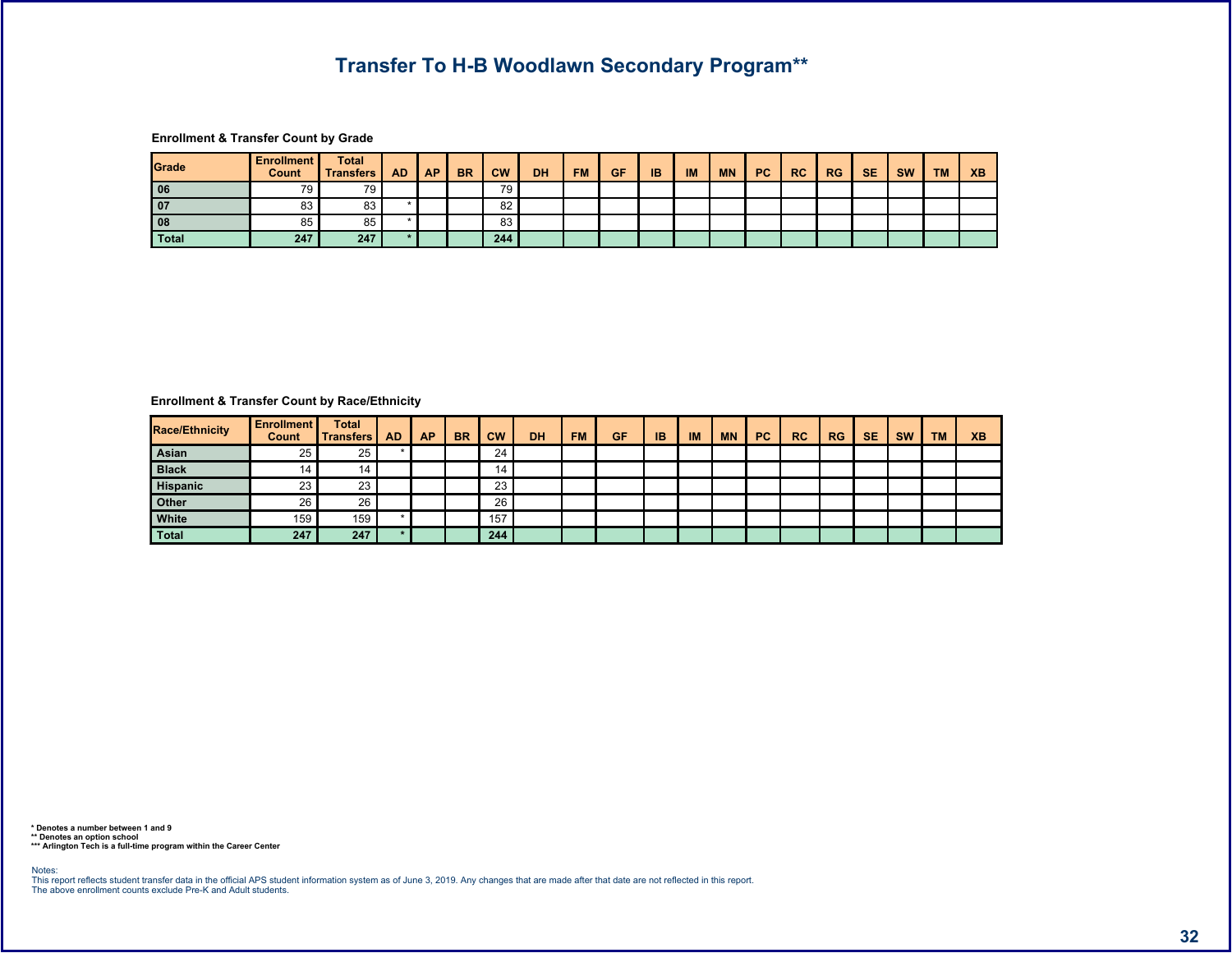# 

|  |  | 8 <sub>1</sub> | $\mathcal{L}^{\text{max}}$ | 18 | $\left  \frac{\%}{\ } \right $ 7% > $\left  \right $ > $\left  \right $ |  | . | _& " | 87 | $\triangle$ |  |  |
|--|--|----------------|----------------------------|----|-------------------------------------------------------------------------|--|---|------|----|-------------|--|--|
|  |  |                |                            |    |                                                                         |  |   |      |    |             |  |  |
|  |  |                |                            |    |                                                                         |  |   |      |    |             |  |  |
|  |  |                |                            |    |                                                                         |  |   |      |    |             |  |  |
|  |  |                |                            |    |                                                                         |  |   |      |    |             |  |  |

### <span id="page-33-0"></span> $\begin{array}{ccccccccccccccccc}\n\text{\$} & & & & \text{\&} & & & \text{\&} & & \text{\&} & & \text{\&} & & \text{\&} & \text{\&} & \text{\&} & \text{\&} & \text{\&} & \text{\&} & \text{\&} & \text{\&} & \text{\&} & \text{\&} & \text{\&} & \text{\&} & \text{\&} & \text{\&} & \text{\&} & \text{\&} & \text{\&} & \text{\&} & \text{\&} & \text{\&} & \text{\&} & \text{\&} & \text{\&} & \text{\&} & \text{\&} & \text{\&} & \text{\&} & \text{\&} & \text$

| 8 A |            |  | .8 <sub>1</sub> | $-8$ | $%$ / | $7\%$ > > $ $ > $ $ |  | <b>Contract</b> | 8" | 87 | $\mathsf{s}$ | $\sim$ |  |
|-----|------------|--|-----------------|------|-------|---------------------|--|-----------------|----|----|--------------|--------|--|
|     |            |  |                 |      |       |                     |  |                 |    |    |              |        |  |
|     |            |  |                 |      |       |                     |  |                 |    |    |              |        |  |
|     |            |  |                 |      |       |                     |  |                 |    |    |              |        |  |
|     |            |  |                 |      |       |                     |  |                 |    |    |              |        |  |
|     | $^{\circ}$ |  |                 |      |       |                     |  |                 |    |    |              |        |  |
|     |            |  |                 |      |       |                     |  |                 |    |    |              |        |  |

 $\prec$  (  $\#$  )

 $% 85$  !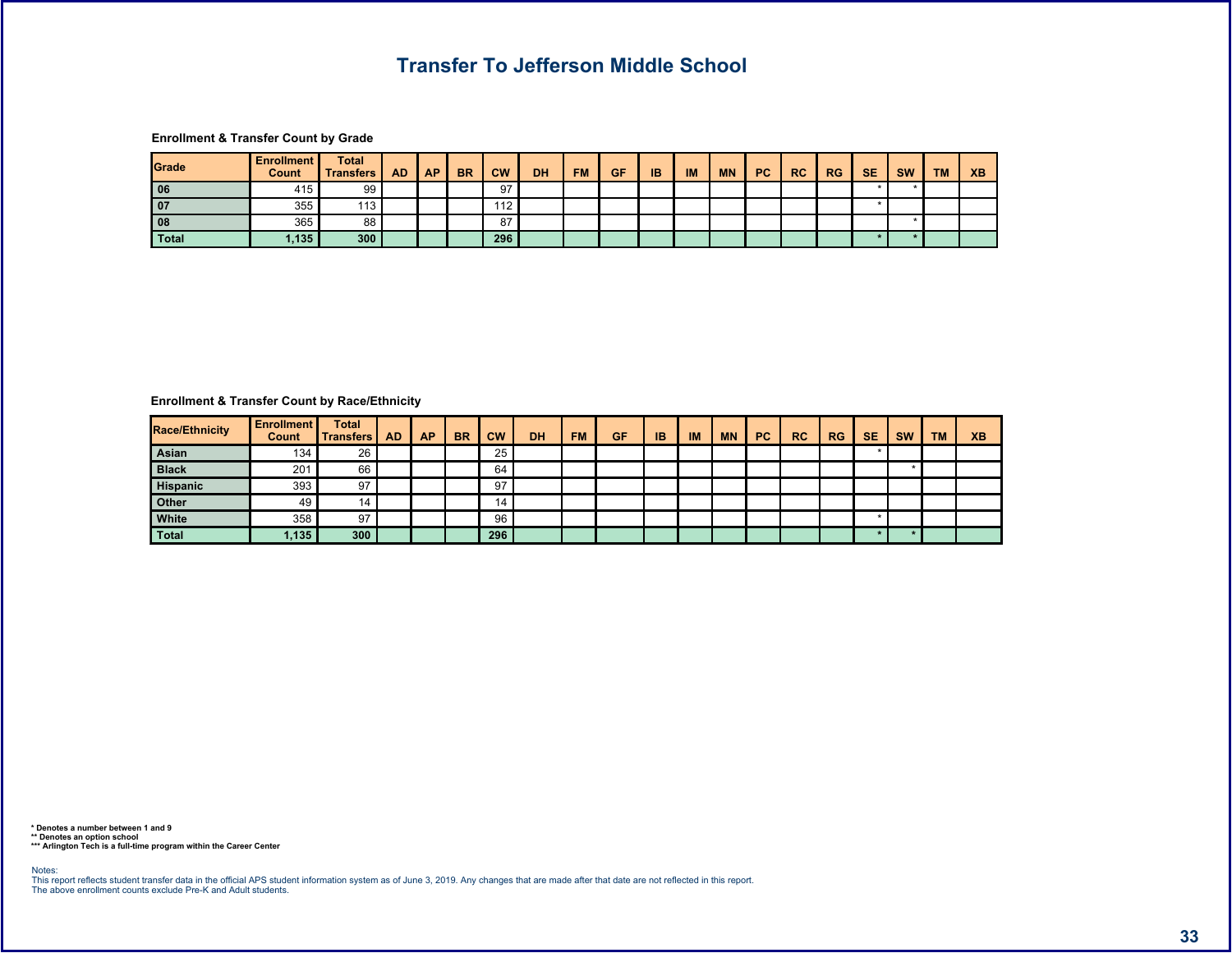# $\begin{array}{ccccccccccccccccc}\n\text{\$} & & & & \text{\&} & & & \text{\&} & & & \text{\&} & & \text{\&} & & \text{\&} & & \text{\&} & & \text{\&} & & \text{\&} & & \text{\&} & & \text{\&} & & \text{\&} & & \text{\&} & & \text{\&} & & \text{\&} & & \text{\&} & & \text{\&} & & \text{\&} & & \text{\&} & & \text{\&} & & \text{\&} & & \text{\&} & & \text{\&} & & \text{\&} & & \text{\&} & & \text{\&} & & \text{\&} & & \text{\&} & & \text{\&} & & \$

|        |  | 8 <sup>7</sup> |   | 8 | $\frac{96}{1}$ 7% >. |  |  | _& " | 87 | $\triangle$ |  |  |
|--------|--|----------------|---|---|----------------------|--|--|------|----|-------------|--|--|
|        |  |                |   |   |                      |  |  |      |    |             |  |  |
| $\sim$ |  |                | ∽ |   |                      |  |  |      |    |             |  |  |
|        |  |                |   |   |                      |  |  |      |    |             |  |  |
|        |  |                |   |   |                      |  |  |      |    |             |  |  |

### <span id="page-34-0"></span> $\begin{array}{ccccccccccccccccc}\n\text{\$} & & & & \text{\&} & & & \text{\&} & & \text{\&} & & \text{\&} & & \text{\&} & \text{\&} & \text{\&} & \text{\&} & \text{\&} & \text{\&} & \text{\&} & \text{\&} & \text{\&} & \text{\&} & \text{\&} & \text{\&} & \text{\&} & \text{\&} & \text{\&} & \text{\&} & \text{\&} & \text{\&} & \text{\&} & \text{\&} & \text{\&} & \text{\&} & \text{\&} & \text{\&} & \text{\&} & \text{\&} & \text{\&} & \text{\&} & \text$

| 8 A |  |  | .8 <sub>1</sub> | $\blacksquare$ 8 | $\frac{9}{6}$ / | $7\%$ > $>$ / / |  |  | $-8"$ | & 7 |  |  |
|-----|--|--|-----------------|------------------|-----------------|-----------------|--|--|-------|-----|--|--|
|     |  |  |                 |                  |                 |                 |  |  |       |     |  |  |
|     |  |  |                 |                  |                 |                 |  |  |       |     |  |  |
|     |  |  |                 |                  |                 |                 |  |  |       |     |  |  |
|     |  |  |                 |                  |                 |                 |  |  |       |     |  |  |
|     |  |  |                 |                  |                 |                 |  |  |       |     |  |  |
|     |  |  |                 |                  |                 |                 |  |  |       |     |  |  |

 $\epsilon$  =  $\#$  =  $\pm$ 

 $% 8$ \$ !  $\circledcirc$  (  $\circledcirc$  )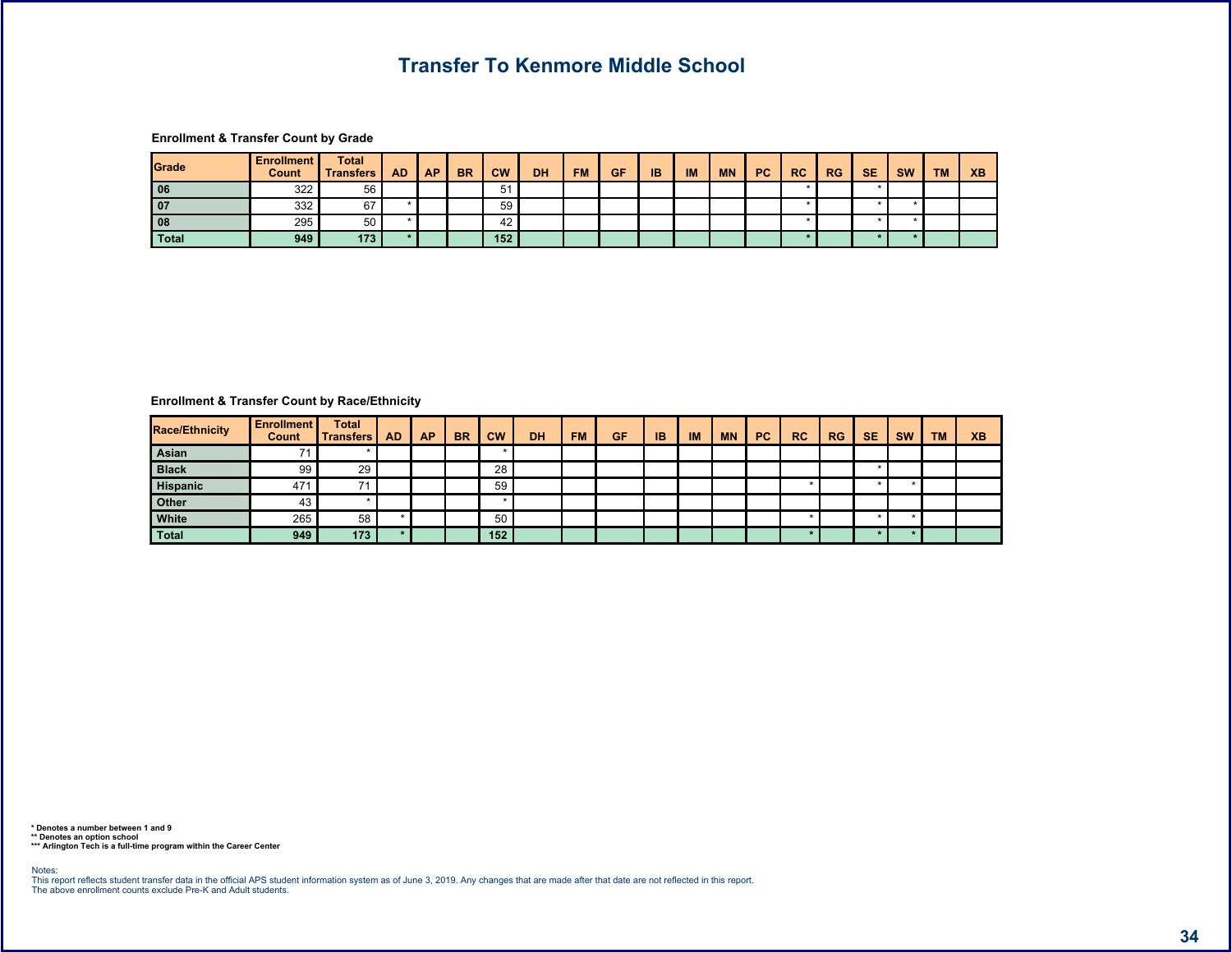$\begin{matrix} 6 & 7 \end{matrix}$ 

 $\begin{array}{ccccccccccccccccc}\n\text{\$} & & & & \text{\$} & & & \text{\$} & & & \text{\$} & & \text{\$} & & \text{\$} & & \text{\$} & & \text{\$} & & \text{\$} & & \text{\$} & & \text{\$} & & \text{\$} & & \text{\$} & & \text{\$} & & \text{\$} & & \text{\$} & & \text{\$} & & \text{\$} & & \text{\$} & & \text{\$} & & \text{\$} & & \text{\$} & & \text{\$} & & \text{\$} & & \text{\$} & & \text{\$} & & \text{\$} & & \text{\$} & & \text{\$} & & \$ 

|               |  | .8 <sub>1</sub> | $^{\prime}$ 8 | $\left  \frac{9}{6}$ /   7 %   >   >     / |  | . | - & " | & 7 | $\bullet$ |  |  |
|---------------|--|-----------------|---------------|--------------------------------------------|--|---|-------|-----|-----------|--|--|
| $\sim$ $\sim$ |  |                 |               |                                            |  |   |       |     |           |  |  |
|               |  |                 |               |                                            |  |   |       |     |           |  |  |
|               |  |                 |               |                                            |  |   |       |     |           |  |  |
|               |  |                 |               |                                            |  |   |       |     |           |  |  |

<span id="page-35-0"></span> $\begin{array}{ccccccccccccccccc}\n\text{\$} & & & & \text{\&} & & & \text{\&} & & \text{\&} & & \text{\&} & & \text{\&} & \text{\&} & \text{\&} & \text{\&} & \text{\&} & \text{\&} & \text{\&} & \text{\&} & \text{\&} & \text{\&} & \text{\&} & \text{\&} & \text{\&} & \text{\&} & \text{\&} & \text{\&} & \text{\&} & \text{\&} & \text{\&} & \text{\&} & \text{\&} & \text{\&} & \text{\&} & \text{\&} & \text{\&} & \text{\&} & \text{\&} & \text{\&} & \text$ 

| 8 A |  |  | .8 <sub>1</sub> | '8' | % / | $7\%$ > > $ $ > $ $ |  | <b>Contract Contract</b> | 8" | & 7 | \$ |  |
|-----|--|--|-----------------|-----|-----|---------------------|--|--------------------------|----|-----|----|--|
|     |  |  |                 |     |     |                     |  |                          |    |     |    |  |
|     |  |  |                 |     |     |                     |  |                          |    |     |    |  |
|     |  |  |                 |     |     |                     |  |                          |    |     |    |  |
|     |  |  |                 |     |     |                     |  |                          |    |     |    |  |
|     |  |  |                 |     |     |                     |  |                          |    |     |    |  |
|     |  |  |                 |     |     |                     |  |                          |    |     |    |  |

 $\left\langle \cdot \right\rangle =\frac{1}{2}$ 

 $% 85$  !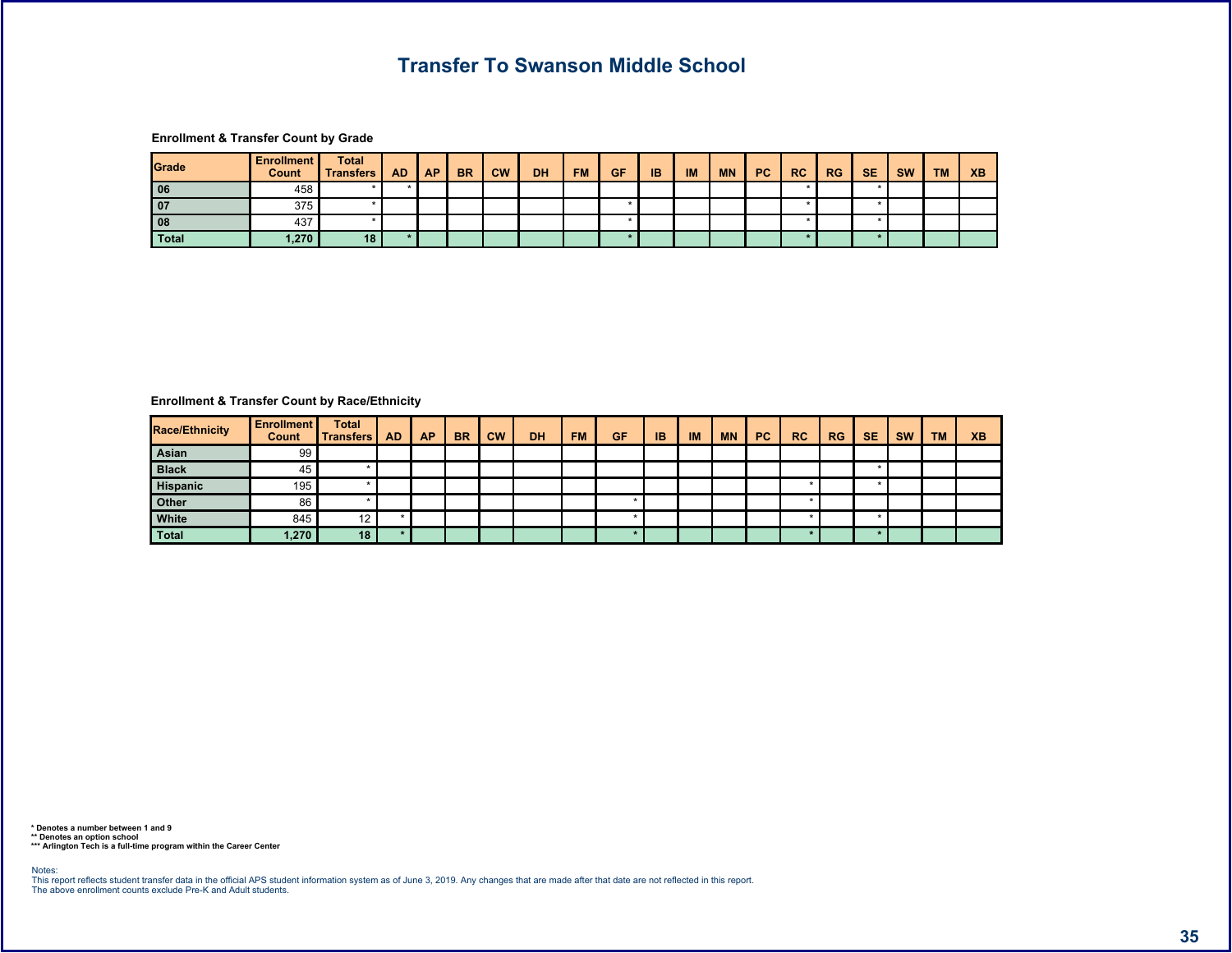$\leftarrow$   $\leftarrow$   $\leftarrow$   $\leftarrow$   $\leftarrow$   $\leftarrow$   $\leftarrow$ 

 $\begin{array}{ccccccccccccccccc}\n\text{\$} & & & & \text{\$} & & & & \text{\$} & & & \text{\$} & & \text{\$} & & \text{\$} & & \text{\$} & & \text{\$} & & \text{\$} & & \text{\$} & & \text{\$} & & \text{\$} & & \text{\$} & & \text{\$} & & \text{\$} & & \text{\$} & & \text{\$} & & \text{\$} & & \text{\$} & & \text{\$} & & \text{\$} & & \text{\$} & & \text{\$} & & \text{\$} & & \text{\$} & & \text{\$} & & \text{\$} & & \text{\$} & & \text{\$} & &$ 

|  |  | .8 <sub>2</sub> | $^{\prime}$ 8 | % / | $\vert$ 7% > $\vert$ > $\vert$ 1 |  |  | 8" | & 7 | $\triangle$ |  |  |
|--|--|-----------------|---------------|-----|----------------------------------|--|--|----|-----|-------------|--|--|
|  |  |                 |               |     |                                  |  |  |    |     |             |  |  |
|  |  |                 |               |     |                                  |  |  |    |     |             |  |  |
|  |  |                 |               |     |                                  |  |  |    |     |             |  |  |
|  |  |                 |               |     |                                  |  |  |    |     |             |  |  |

<span id="page-36-0"></span> $\begin{array}{ccccccccccccccccc}\n\text{\$} & & & & \text{\&} & & & \text{\&} & & \text{\&} & & \text{\&} & & \text{\&} & \text{\&} & \text{\&} & \text{\&} & \text{\&} & \text{\&} & \text{\&} & \text{\&} & \text{\&} & \text{\&} & \text{\&} & \text{\&} & \text{\&} & \text{\&} & \text{\&} & \text{\&} & \text{\&} & \text{\&} & \text{\&} & \text{\&} & \text{\&} & \text{\&} & \text{\&} & \text{\&} & \text{\&} & \text{\&} & \text{\&} & \text{\&} & \text$ 

| 8 A |  |  | .8 <sub>1</sub> | $^{\prime}8$ | $\frac{9}{6}$ / | 7% > $\vert$ > $\vert$ / $\vert$ " |  |  | 8" | & 7 |  |  |
|-----|--|--|-----------------|--------------|-----------------|------------------------------------|--|--|----|-----|--|--|
|     |  |  |                 |              |                 |                                    |  |  |    |     |  |  |
|     |  |  |                 |              |                 |                                    |  |  |    |     |  |  |
|     |  |  |                 |              |                 |                                    |  |  |    |     |  |  |
|     |  |  |                 |              |                 |                                    |  |  |    |     |  |  |
|     |  |  |                 |              |                 |                                    |  |  |    |     |  |  |
|     |  |  |                 |              |                 |                                    |  |  |    |     |  |  |

 $\left| \cdot \right|$  =  $\left| \cdot \right|$ 

 $% 85$  !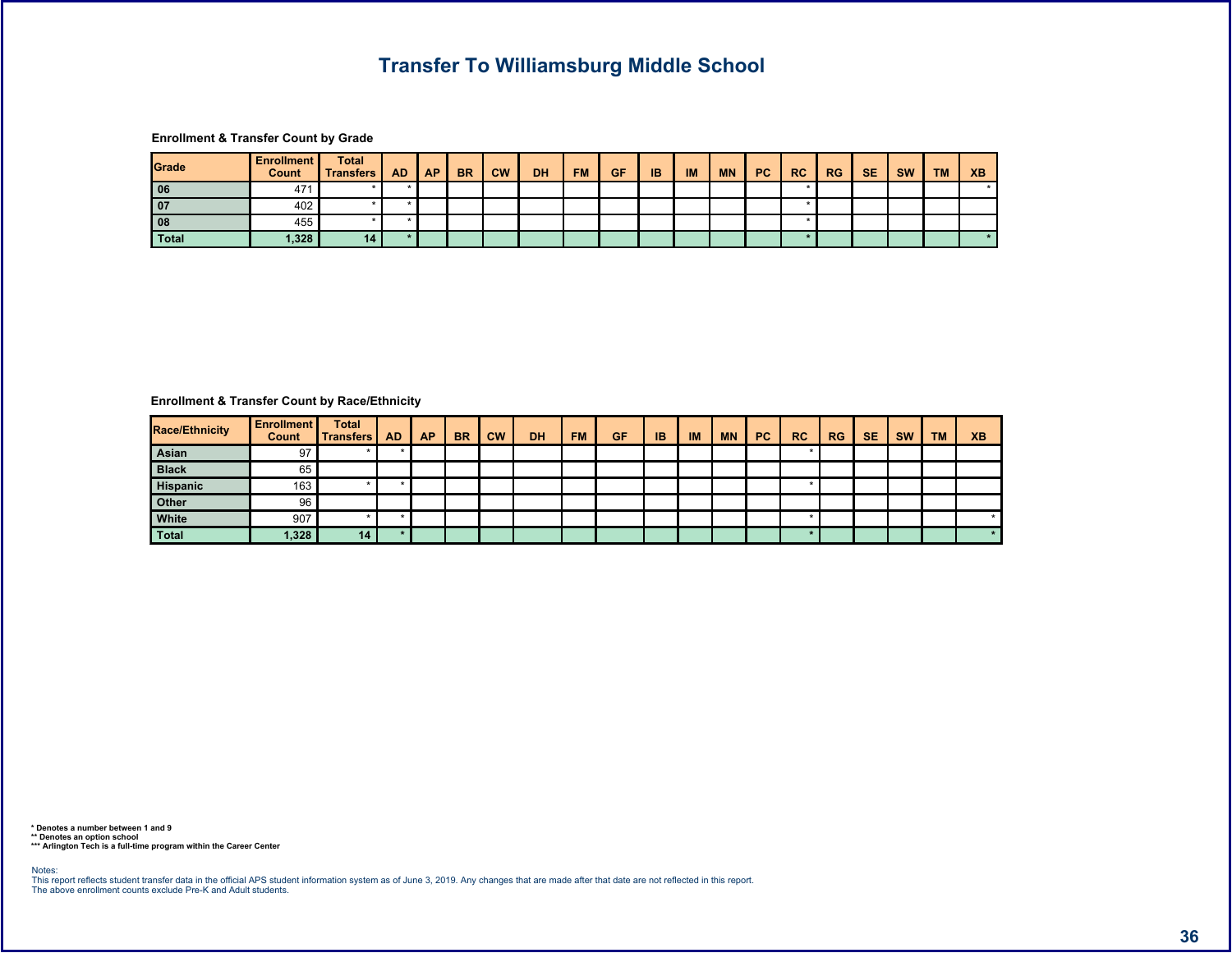<span id="page-37-0"></span> $* 0 1 *$   $*$  -) 1

 $55'$  ) ) 6<br>55 ! - 1 6 " "  $\prec$   $\qquad$  #  $\begin{array}{ccccccccccccc} \oslash & & & & & & & \oslash & & & & \oslash & & & & \oslash & & & & \oslash & & & & \oslash & & & & \oslash & & & & \oslash & & & & \oslash & & & & \oslash & & & & \oslash & & & & \oslash & & & & \oslash & & & & \oslash & & & & \oslash & & & & \oslash & & & & \oslash & & & & \oslash & & & & \oslash & & & & \oslash & & & & \oslash & & & & \oslash & & & & \oslash & & & & \oslash & & & & \oslash & & & & \oslash & & & & \oslash & & & & \oslash & & & & \oslash & & & & \oslash &$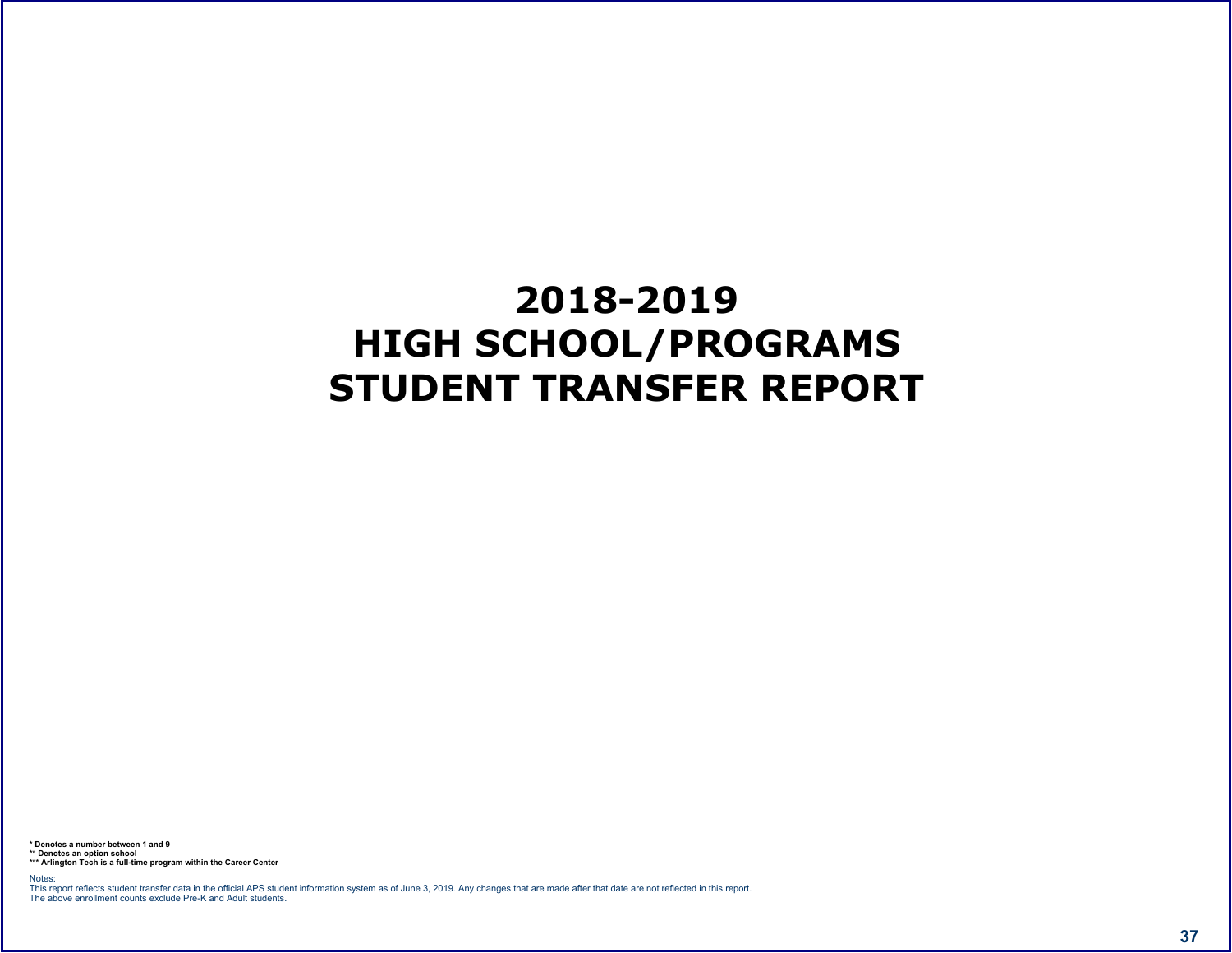$\begin{array}{ccccccc}\n\text{\$} & & & \text{\&} & & \text{\&} & & \text{\&} & & \text{\&} & \text{\&} & \text{\&} & \text{\&} & \text{\&} & \text{\&} & \text{\&} & \text{\&} & \text{\&} & \text{\&} & \text{\&} & \text{\&} & \text{\&} & \text{\&} & \text{\&} & \text{\&} & \text{\&} & \text{\&} & \text{\&} & \text{\&} & \text{\&} & \text{\&} & \text{\&} & \text{\&} & \text{\&} & \text{\&} & \text{\&} & \text{\&} & \text{\&} & \text{\&} & \text$ 

|  |  | & 9 | 8 <sub>1</sub> | $\overline{\phantom{a}}$ $\overline{\phantom{a}}$ $\overline{\phantom{a}}$ $\overline{\phantom{a}}$ | $\sqrt{\frac{96}{}}$ 7% > $>$ $\sqrt{\frac{1}{1}}$ |  |  | 8" | 87 | $\mathbf{C}$ |  |  |
|--|--|-----|----------------|-----------------------------------------------------------------------------------------------------|----------------------------------------------------|--|--|----|----|--------------|--|--|
|  |  |     |                |                                                                                                     |                                                    |  |  |    |    |              |  |  |
|  |  |     |                |                                                                                                     |                                                    |  |  |    |    |              |  |  |
|  |  |     |                |                                                                                                     |                                                    |  |  |    |    |              |  |  |
|  |  |     |                |                                                                                                     |                                                    |  |  |    |    |              |  |  |
|  |  |     |                |                                                                                                     |                                                    |  |  |    |    |              |  |  |

<span id="page-38-0"></span> $\sqrt[3]{5}$  (a)  $\sqrt[3]{1}$  (b) & A  $\sqrt[3]{5}$ 

| 8 A |                   |       |  | 89 | $-8$ | 8 <sup>1</sup> | $\frac{9}{6}$ / | $7\%$ > $\vert$ > $\vert$ |  | <b>Similar</b> | 8" | & 7 | $\mathbf{s}$ |  |  |
|-----|-------------------|-------|--|----|------|----------------|-----------------|---------------------------|--|----------------|----|-----|--------------|--|--|
|     |                   |       |  |    |      |                |                 |                           |  |                |    |     |              |  |  |
|     |                   |       |  |    |      |                |                 |                           |  |                |    |     |              |  |  |
|     | $=$ $\rightarrow$ | . — 1 |  |    |      |                |                 |                           |  |                |    |     |              |  |  |
|     |                   |       |  |    |      |                |                 |                           |  |                |    |     |              |  |  |
|     |                   |       |  |    |      |                |                 |                           |  |                |    |     |              |  |  |
|     |                   |       |  |    |      |                |                 |                           |  |                |    |     |              |  |  |

5 ' ) ) 6<br>55 ' ' - 1 6 ' '

 $\prec$  =  $\#$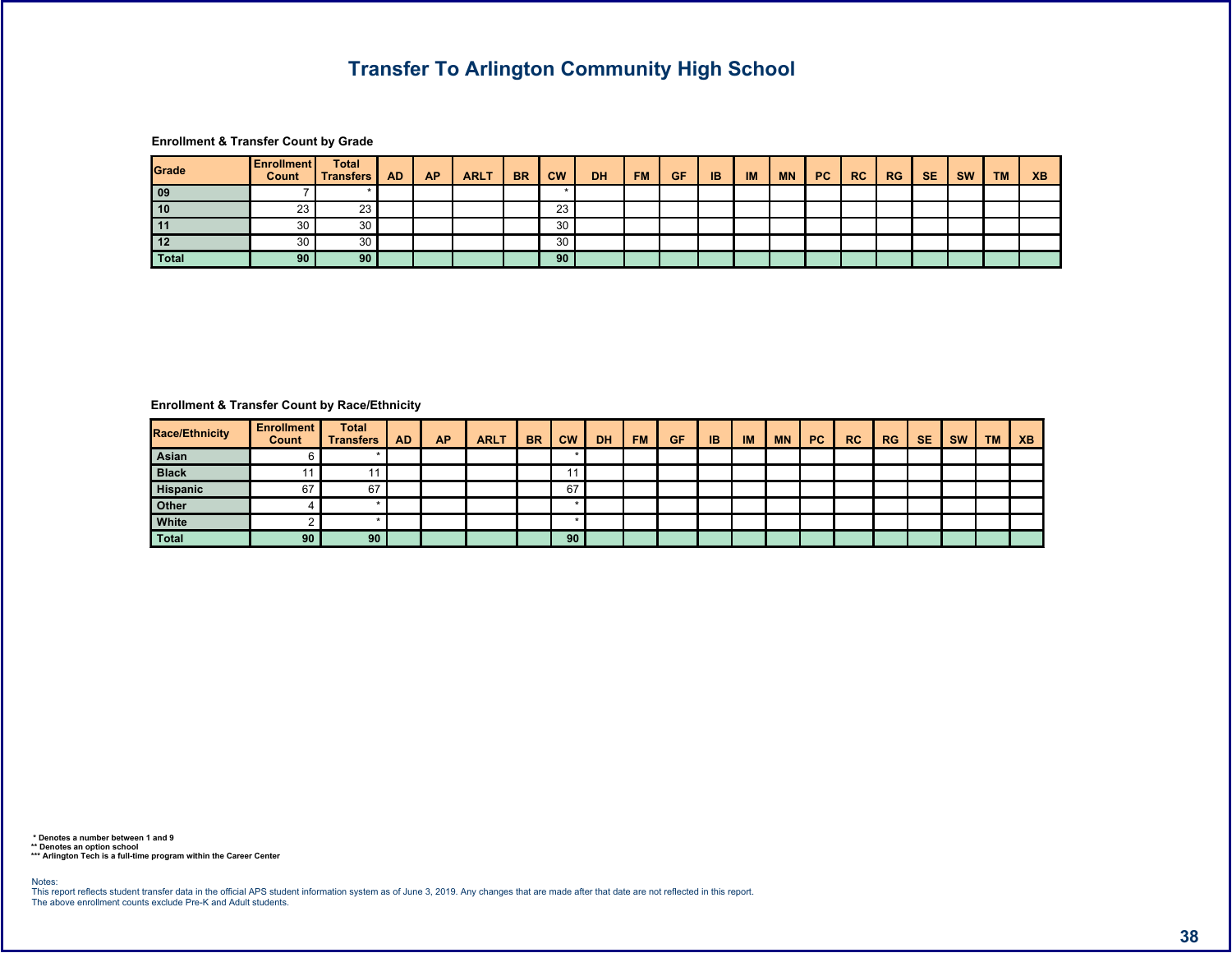$\frac{1}{2}$  555

 $\begin{array}{ccccccccccccccccc}\n\text{\$} & & & & \text{\&} & & & \text{\&} & & \text{\&} & & \text{\&} & \text{\&} & \text{\&} & \text{\&} & \text{\&} & \text{\&} & \text{\&} & \text{\&} & \text{\&} & \text{\&} & \text{\&} & \text{\&} & \text{\&} & \text{\&} & \text{\&} & \text{\&} & \text{\&} & \text{\&} & \text{\&} & \text{\&} & \text{\&} & \text{\&} & \text{\&} & \text{\&} & \text{\&} & \text{\&} & \text{\&} & \text{\&} & \text{\&} & \text{\$ 

|  |  | & 9 | .8 <sub>1</sub> | $^{\prime}8$ | $\sqrt{8}/$ 7% > $\sqrt{7}/$ |  | $\sim$ 11 | $-8"$ | & 7 | $\triangle$ |  |  |
|--|--|-----|-----------------|--------------|------------------------------|--|-----------|-------|-----|-------------|--|--|
|  |  |     |                 |              |                              |  |           |       |     |             |  |  |
|  |  |     |                 |              |                              |  |           |       |     |             |  |  |
|  |  |     |                 |              |                              |  |           |       |     |             |  |  |
|  |  |     |                 |              |                              |  |           |       |     |             |  |  |

<span id="page-39-0"></span> $\begin{array}{ccccccc}\n\text{\$} & & & \text{\&} & & \text{\&} & & \text{\&} & & \text{\&} & \text{\&} & \text{\&} & \text{\&} & \text{\&} & \text{\&} & \text{\&} & \text{\&} & \text{\&} & \text{\&} & \text{\&} & \text{\&} & \text{\&} & \text{\&} & \text{\&} & \text{\&} & \text{\&} & \text{\&} & \text{\&} & \text{\&} & \text{\&} & \text{\&} & \text{\&} & \text{\&} & \text{\&} & \text{\&} & \text{\&} & \text{\&} & \text{\&} & \text{\&} & \text$ 

| 8 A |  |  | $89$ | .8 <sub>1</sub> |  |  |  |  | 8" | & 7 | S <sub>1</sub> |  |  |
|-----|--|--|------|-----------------|--|--|--|--|----|-----|----------------|--|--|
|     |  |  |      |                 |  |  |  |  |    |     |                |  |  |
|     |  |  |      |                 |  |  |  |  |    |     |                |  |  |
|     |  |  |      |                 |  |  |  |  |    |     |                |  |  |
|     |  |  |      |                 |  |  |  |  |    |     |                |  |  |
|     |  |  |      |                 |  |  |  |  |    |     |                |  |  |
|     |  |  |      |                 |  |  |  |  |    |     |                |  |  |

 $5'$  ) ) 6<br>55'<br>555 ! - ! 6  $\prec$   $\parallel$   $\#$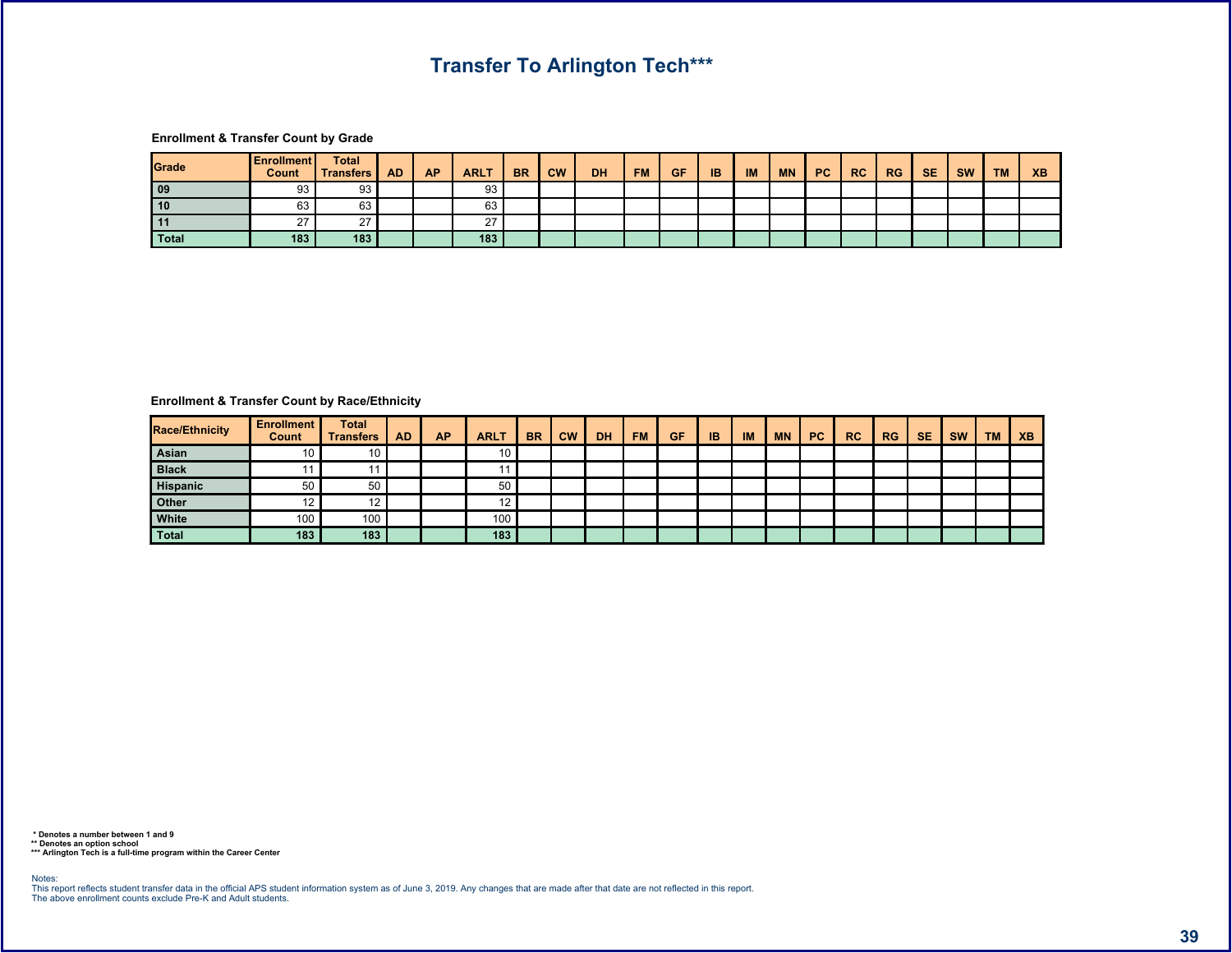|    |        |  | 89 | .8 <sub>1</sub> |           | $^{\prime}8$ | % / |  | $7\%$ > $\vert$ > $\vert$ >/ $\vert$ / |  | 8" | & 7 | $\bullet$ |  |  |
|----|--------|--|----|-----------------|-----------|--------------|-----|--|----------------------------------------|--|----|-----|-----------|--|--|
|    |        |  |    |                 |           |              |     |  |                                        |  |    |     |           |  |  |
|    |        |  |    |                 |           |              |     |  |                                        |  |    |     |           |  |  |
|    |        |  |    |                 |           |              |     |  |                                        |  |    |     |           |  |  |
|    |        |  |    |                 |           |              |     |  |                                        |  |    |     |           |  |  |
| 21 | $\sim$ |  |    |                 | ററ<br>z z |              |     |  |                                        |  |    |     |           |  |  |

<span id="page-40-0"></span> $\begin{array}{ccccccccccccccccc}\n\text{\$} & & & \text{\&} & & \text{\&} & & \text{\&} & & \text{\&} & & \text{\&} & & \text{\&} & & \text{\&} & & \text{\&} & & \text{\&} & & \text{\&} & & \text{\&} & & \text{\&} & & \text{\&} & & \text{\&} & & \text{\&} & & \text{\&} & & \text{\&} & & \text{\&} & & \text{\&} & & \text{\&} & & \text{\&} & & \text{\&} & & \text{\&} & & \text{\&} & & \text{\&} & & \text{\&} & & \text{\&} & & \text{\&} & & \text{\&$ 

| 8 A |                  |                  |  | & 9 | 8 <sub>1</sub> |      | 18 | $%$ / | $7\%$ >. | $\sim$ $>$ $/$ $\sim$ | $\mathbf{u}$ | 8" | & 7 | $\mathbb{S}^-$ |  |  |
|-----|------------------|------------------|--|-----|----------------|------|----|-------|----------|-----------------------|--------------|----|-----|----------------|--|--|
|     |                  |                  |  |     |                |      |    |       |          |                       |              |    |     |                |  |  |
|     |                  |                  |  |     |                |      |    |       |          |                       |              |    |     |                |  |  |
|     |                  |                  |  |     |                |      |    |       |          |                       |              |    |     |                |  |  |
|     |                  |                  |  |     |                |      |    |       |          |                       |              |    |     |                |  |  |
|     |                  |                  |  |     |                | $=$  |    |       |          |                       |              |    |     |                |  |  |
|     | $\sim$ $\lambda$ | $\sim$ $\lambda$ |  |     |                | ່າ າ |    |       |          |                       |              |    |     |                |  |  |

 $55'$  ) ) 6<br>55 ! - 1 6  $\prec$  (  $\#$  )

 $% 85$  !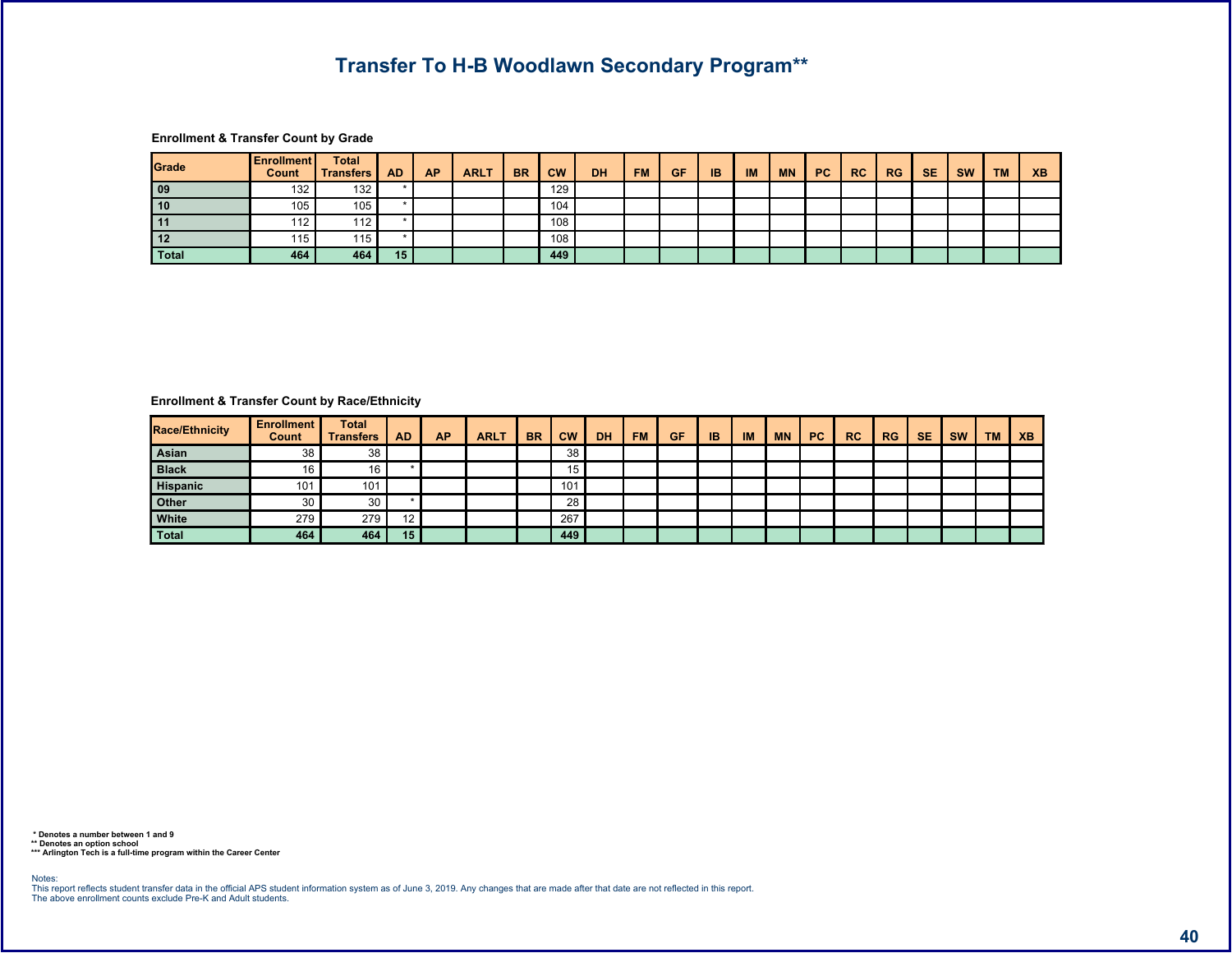$\langle \hspace{.1cm} \cdot \hspace{.1cm} \rangle$  :  $\hspace{.18cm} \hspace{.18cm} 8$  !

 $\begin{array}{ccccccccccccccccc}\n\text{\textbf{S}} & & & \text{\textbf{0}} & & & & \text{\textbf{0}} & & & \text{\textbf{0}} & & \text{\textbf{0}} & & \text{\textbf{0}} & & \text{\textbf{0}} & & \text{\textbf{0}} & & \text{\textbf{0}} & & \text{\textbf{0}} & & \text{\textbf{0}} & & \text{\textbf{0}} & & \text{\textbf{0}} & & \text{\textbf{0}} & & \text{\textbf{0}} & & \text{\textbf{0}} & & \text{\textbf{0}} & & \text{\textbf{0}} & & \text{\textbf{0}} & & \text{\textbf{0}} & & \text{\text$ 

|                      |  | 89 | .8 <sub>1</sub> | $"$ < $\vert$ | $^{\prime}8$ | $%$ / | $7\%$ > $>$ $\frac{1}{\sqrt{2}}$ |  |  | $\begin{array}{ccc} \end{array}$ | & 7 | $\triangle$ |  |  |
|----------------------|--|----|-----------------|---------------|--------------|-------|----------------------------------|--|--|----------------------------------|-----|-------------|--|--|
|                      |  |    |                 |               |              |       |                                  |  |  |                                  |     |             |  |  |
| 38                   |  |    |                 |               |              |       |                                  |  |  |                                  |     |             |  |  |
| $\sim$<br>$\dot{}$ = |  |    |                 |               |              |       |                                  |  |  |                                  |     |             |  |  |
|                      |  |    |                 |               |              |       |                                  |  |  |                                  |     |             |  |  |
|                      |  |    |                 |               |              |       |                                  |  |  |                                  |     |             |  |  |

<span id="page-41-0"></span> $\begin{array}{ccccccc}\n\text{\$} & & & \text{\&} & & \text{\&} & & \text{\&} & & \text{\&} & \text{\&} & \text{\&} & \text{\&} & \text{\&} & \text{\&} & \text{\&} & \text{\&} & \text{\&} & \text{\&} & \text{\&} & \text{\&} & \text{\&} & \text{\&} & \text{\&} & \text{\&} & \text{\&} & \text{\&} & \text{\&} & \text{\&} & \text{\&} & \text{\&} & \text{\&} & \text{\&} & \text{\&} & \text{\&} & \text{\&} & \text{\&} & \text{\&} & \text{\&} & \text$ 

| 8 A |               |  | & 9 | $.8$   $\degree$ < |  | $ 8 $ %/ 7% > >// |  |  | 8" | & 7 |  |  |
|-----|---------------|--|-----|--------------------|--|-------------------|--|--|----|-----|--|--|
|     |               |  |     |                    |  |                   |  |  |    |     |  |  |
|     |               |  |     |                    |  |                   |  |  |    |     |  |  |
|     |               |  |     |                    |  |                   |  |  |    |     |  |  |
|     |               |  |     |                    |  |                   |  |  |    |     |  |  |
|     | $\sim$ $\sim$ |  |     |                    |  |                   |  |  |    |     |  |  |
|     |               |  |     |                    |  |                   |  |  |    |     |  |  |

 $5'$  ) ) 6<br>55  $\pm$  -  $\pm$  6  $\pm$  - $\prec$  (  $\#$  )

 $% 85$  !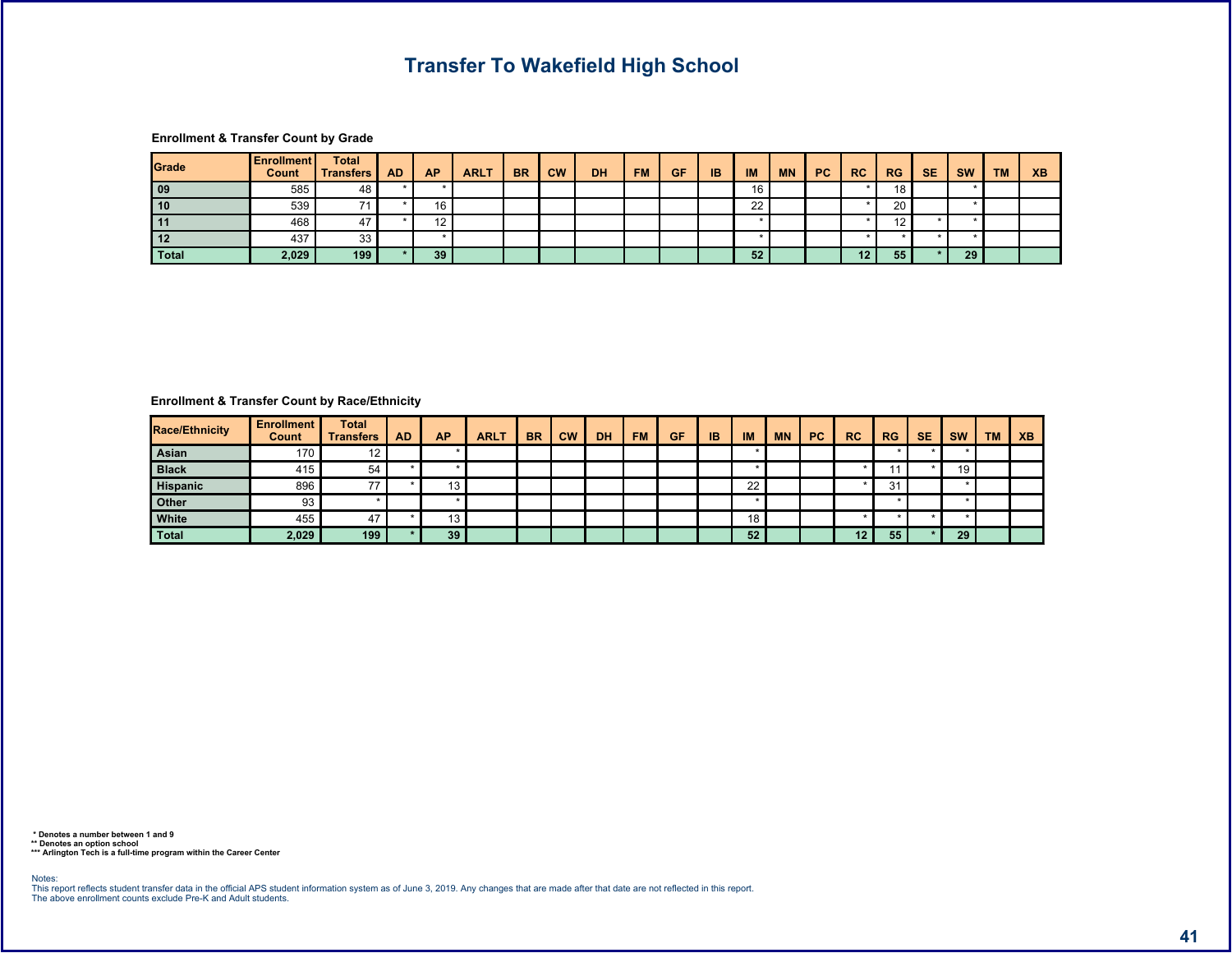$\lt$  ! -9 8!

 $\begin{array}{ccccccc}\n\text{\$} & & \text{\&} & & \text{\&} & & \text{\&} & & \text{\&} & \text{\&} & \text{\&} & \text{\&} & \text{\&} & \text{\&} & \text{\&} & \text{\&} & \text{\&} & \text{\&} & \text{\&} & \text{\&} & \text{\&} & \text{\&} & \text{\&} & \text{\&} & \text{\&} & \text{\&} & \text{\&} & \text{\&} & \text{\&} & \text{\&} & \text{\&} & \text{\&} & \text{\&} & \text{\&} & \text{\&} & \text{\&} & \text{\&} & \text{\&} & \text{\$ 

|    |  | & 9 | 8 <sup>1</sup> | $"$ $ "$ | $^{\prime}8$ | % / | $7\%$ > > $\frac{1}{1}$ |            |  | 8" | 87 | $\triangle$ |  |  |
|----|--|-----|----------------|----------|--------------|-----|-------------------------|------------|--|----|----|-------------|--|--|
| -  |  |     |                |          |              |     |                         | $=$ $\tau$ |  |    |    |             |  |  |
|    |  |     |                |          |              |     |                         |            |  |    |    |             |  |  |
| 38 |  |     |                |          |              |     |                         |            |  |    |    |             |  |  |
|    |  |     |                |          |              |     |                         |            |  |    |    |             |  |  |
|    |  |     |                |          |              |     |                         |            |  |    |    |             |  |  |

<span id="page-42-0"></span> $\begin{array}{ccccccccccccccccc}\n\text{\textbf{S}} & \text{\textbf{S}} & \text{\textbf{S}} & \text{\textbf{S}} & \text{\textbf{S}} & \text{\textbf{S}} & \text{\textbf{S}} & \text{\textbf{S}} & \text{\textbf{S}} & \text{\textbf{S}} & \text{\textbf{S}} & \text{\textbf{S}} & \text{\textbf{S}} & \text{\textbf{S}} & \text{\textbf{S}} & \text{\textbf{S}} & \text{\textbf{S}} & \text{\textbf{S}} & \text{\textbf{S}} & \text{\textbf{S}} & \text{\textbf{S}} & \text{\textbf{S}} & \text{\textbf{S}} & \$ 

| 8 A |  |  | & 9 |  |  | 8   $\vert \cdot \vert$   8   %/  7%  >   >/  / |  |  | 8" | 87 | $\mathbb{S}$ |  |  |
|-----|--|--|-----|--|--|-------------------------------------------------|--|--|----|----|--------------|--|--|
|     |  |  |     |  |  |                                                 |  |  |    |    |              |  |  |
|     |  |  |     |  |  |                                                 |  |  |    |    |              |  |  |
|     |  |  |     |  |  |                                                 |  |  |    |    |              |  |  |
|     |  |  |     |  |  |                                                 |  |  |    |    |              |  |  |
|     |  |  |     |  |  |                                                 |  |  |    |    |              |  |  |
|     |  |  |     |  |  |                                                 |  |  |    |    |              |  |  |

5 ') ) 6<br>55 ' | - | 6 ' '  $\prec$  (  $\#$  )

 $\qquad \qquad \qquad$  (  $\qquad \qquad$  )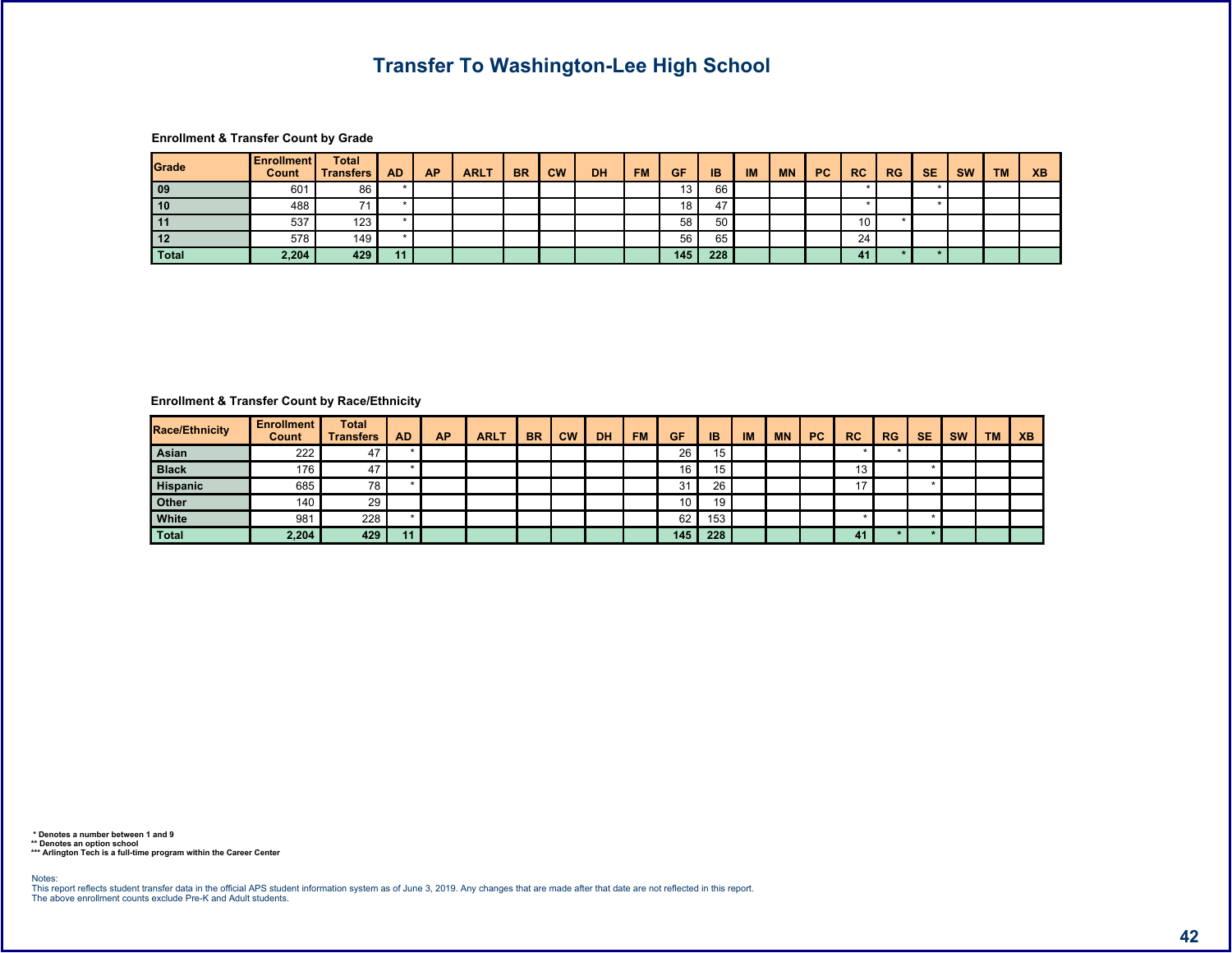$=$  ; 6 8 !

 $\begin{array}{ccccccccccccccccc}\n\text{\text{\textbf{S}}} & & & & \text{\textbf{0}} & & & & \text{\textbf{0}} & & & \text{\textbf{1}} & & \text{\textbf{0}} & & \text{\textbf{1}} & & \text{\textbf{0}} & & \text{\textbf{1}} & & \text{\textbf{0}} & & \text{\textbf{1}} & & \text{\textbf{0}} & & \text{\textbf{0}} & & \text{\textbf{1}} & & \text{\textbf{0}} & & \text{\textbf{0}} & & \text{\textbf{0}} & & \text{\textbf{0}} & & \text{\textbf{0}} & & \text{\textbf{0}} & & \text{\textbf{0}} & & \$ 

|               |  | & 9 | .8 <sub>1</sub> | $^{\prime}8$ | $\left  \frac{\%}{\%} \right $ 7% > $\left  \frac{\%}{\%} \right $ |  |  | 8" | & 7 | $\triangle$ |  |  |
|---------------|--|-----|-----------------|--------------|--------------------------------------------------------------------|--|--|----|-----|-------------|--|--|
|               |  |     |                 |              |                                                                    |  |  |    |     |             |  |  |
|               |  |     |                 |              |                                                                    |  |  |    |     |             |  |  |
|               |  |     |                 |              |                                                                    |  |  |    |     |             |  |  |
| $\sim$ $\sim$ |  |     |                 |              |                                                                    |  |  |    |     |             |  |  |
|               |  |     |                 |              |                                                                    |  |  |    |     |             |  |  |

<span id="page-43-0"></span> $\begin{array}{ccccccccccccccccc}\n\text{\$} & & & & \text{\&} & & & \text{\&} & & \text{\&} & & \text{\&} & & \text{\&} & \text{\&} & \text{\&} & \text{\&} & \text{\&} & \text{\&} & \text{\&} & \text{\&} & \text{\&} & \text{\&} & \text{\&} & \text{\&} & \text{\&} & \text{\&} & \text{\&} & \text{\&} & \text{\&} & \text{\&} & \text{\&} & \text{\&} & \text{\&} & \text{\&} & \text{\&} & \text{\&} & \text{\&} & \text{\&} & \text{\&} & \text{\&} & \text$ 

| 8 A |  |  | 89 |  |  | $8 \mid \text{``<} \mid 8 \mid \% /   7\%   >   >   /   /  $ |  |  | $\begin{array}{ccc} \bullet & \bullet \\ \bullet & \bullet \end{array}$ | 87 |  |  |
|-----|--|--|----|--|--|--------------------------------------------------------------|--|--|-------------------------------------------------------------------------|----|--|--|
|     |  |  |    |  |  |                                                              |  |  |                                                                         |    |  |  |
|     |  |  |    |  |  |                                                              |  |  |                                                                         |    |  |  |
|     |  |  |    |  |  |                                                              |  |  |                                                                         |    |  |  |
|     |  |  |    |  |  |                                                              |  |  |                                                                         |    |  |  |
|     |  |  |    |  |  |                                                              |  |  |                                                                         |    |  |  |
|     |  |  |    |  |  |                                                              |  |  |                                                                         |    |  |  |

 $55'$  ) ) 6<br>55 ! - ! 6 \* \*  $\prec$   $\parallel$   $\#$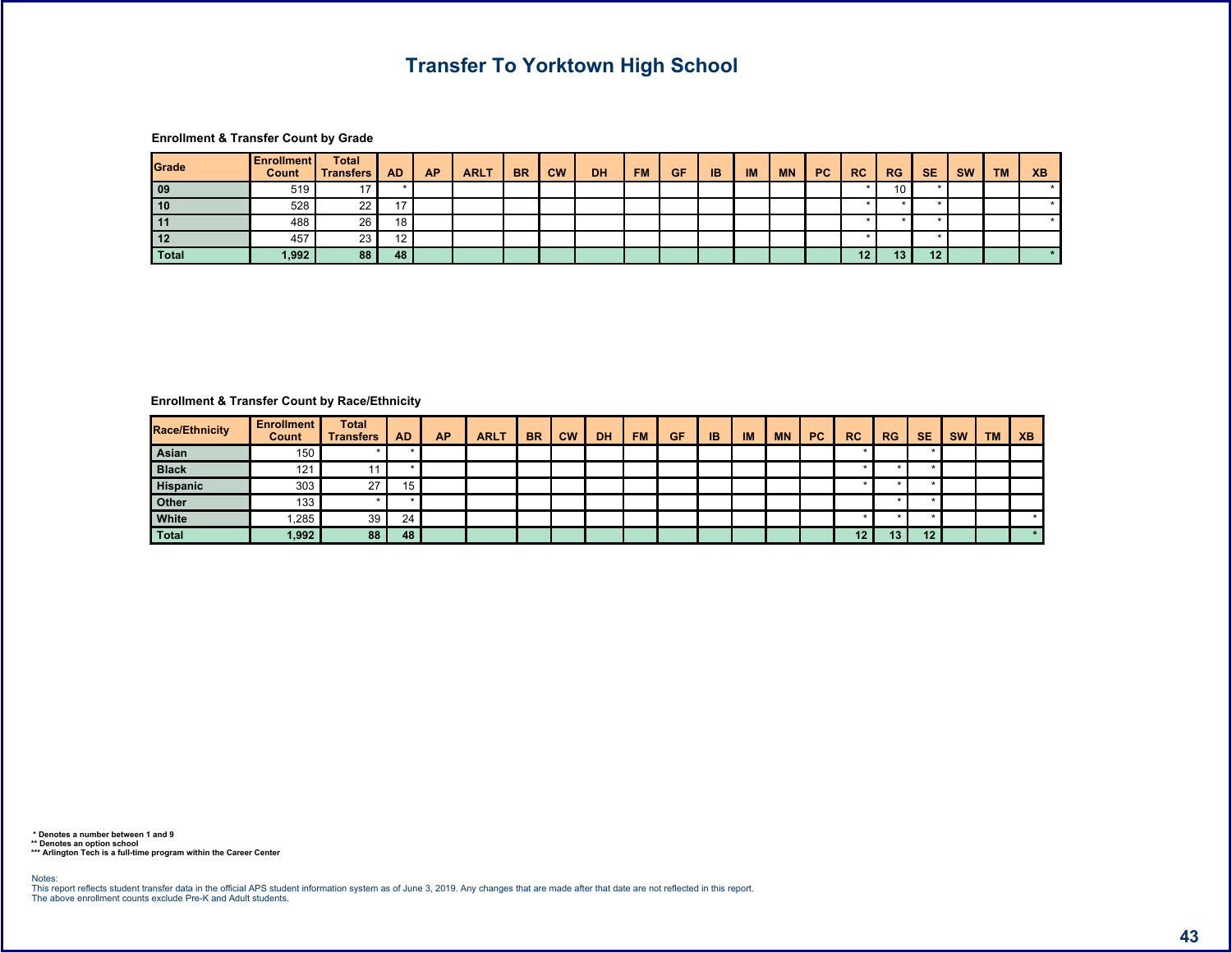$2 \t! 2 \t 8$ 

<span id="page-44-0"></span>

| $\frac{1}{2}$<br>$\&$ |                 |              |                                                                 |                |              |                         |              |              |                          |                                 |                  |                           |                      |                |                     |                            |                          |                                           |                          |                             |  |
|-----------------------|-----------------|--------------|-----------------------------------------------------------------|----------------|--------------|-------------------------|--------------|--------------|--------------------------|---------------------------------|------------------|---------------------------|----------------------|----------------|---------------------|----------------------------|--------------------------|-------------------------------------------|--------------------------|-----------------------------|--|
| $\mathcal{A}$         |                 |              |                                                                 |                |              |                         |              |              |                          |                                 |                  |                           |                      |                |                     |                            | Ι.                       |                                           |                          |                             |  |
|                       | A 0             |              |                                                                 | $\mathbf{I}$   | $\,<\,$      | $\overline{0}$          |              | A 0          | $\sim$ 1                 |                                 |                  |                           |                      |                |                     |                            |                          |                                           |                          |                             |  |
| 89                    |                 |              |                                                                 |                | $\mathbf{I}$ |                         |              |              |                          |                                 |                  |                           |                      |                |                     |                            |                          |                                           |                          |                             |  |
| . &                   | $\sqrt{2}$      |              |                                                                 |                |              |                         |              |              |                          |                                 |                  |                           |                      | $6\phantom{1}$ |                     |                            |                          |                                           |                          |                             |  |
| $\overline{\cdot}$    | ÷.              |              | $\, \, \raisebox{-1.5pt}{\text{\circle*{1.5}}}\,$               |                |              |                         |              | $< 8\,$      | $\sqrt{$}8$              |                                 | $\star$          | $^\text{\textregistered}$ | ( , \$ %             |                | Ţ.                  | 46\$ 96A\$ (<br>$*6$       | $\sqrt[3]{5}$            | $\, \, \raisebox{12pt}{$\scriptstyle \$}$ |                          | $\overline{7}$<br>, ! . $@$ |  |
| '8                    | $9\,$           |              | $\overline{6}$                                                  |                | $\mathbf{I}$ | $\overline{\mathbf{4}}$ |              |              |                          |                                 | $& =$<br>$\,8\,$ | $\sqrt{$}$ ?              | > \$                 | $\overline{?}$ | $\mathsf g$         | $\,6\,$                    | $8\phantom{1}$           |                                           | $\overline{9}$           | $6\phantom{.}$<br>Ţ.        |  |
| % /                   | $6\phantom{1}6$ |              | $\begin{array}{c} 0 & 9 \\ 1 & * \\ 0 & * \\ 0 & * \end{array}$ |                | ेरे ।        | $\,6\,$                 |              | $\mathbf{I}$ |                          | $\sim$ $\sim$ $\sim$ $\sim$     |                  | $\mathbf{1}_{\mathbf{y}}$ |                      |                | $\tau_{\rm{max}}=1$ |                            |                          |                                           |                          |                             |  |
| 7 %                   | $\,6\,$         |              |                                                                 |                |              | $\overline{\#}$         |              |              |                          |                                 |                  |                           |                      |                |                     | $\overline{\$}$            |                          |                                           | $\,6$                    |                             |  |
| $>$ .                 | $\overline{4}$  |              |                                                                 | $6\phantom{a}$ |              |                         | $\mathsf{A}$ |              |                          | $\mathbb{C} \subset \mathbb{R}$ |                  |                           |                      |                |                     |                            |                          |                                           |                          |                             |  |
| $>$ /                 | $\overline{7}$  |              |                                                                 | \$ ( \$ 1      |              |                         | \$C A 0      |              |                          | $\mathbf{I}$<br>$\mathbf{1}$    |                  |                           | A 0                  | $\mathcal{A}$  | $\overline{\cdot}$  | $\overline{\phantom{a}}$ , |                          | $\left($                                  | $\overline{\mathcal{L}}$ |                             |  |
| $\sqrt{2}$            |                 |              | $\ddot{\phantom{a}}$ ,                                          |                | $\star$      |                         | $\mathbf 0$  |              | $\overline{\phantom{a}}$ |                                 |                  | $\overline{\$}$ 8         | $\ddot{\phantom{1}}$ |                | 3\$                 | $\mathbf 1$                | $\overline{\phantom{a}}$ |                                           | $\equiv$                 |                             |  |
| $\mathbf{H}$          |                 |              |                                                                 |                |              |                         |              |              |                          |                                 |                  |                           |                      |                |                     | $\mathbf{I}$               |                          |                                           |                          |                             |  |
| & "                   | $\overline{7}$  |              |                                                                 | $\mathbf{I}$   |              |                         |              | # 9          |                          |                                 |                  |                           |                      |                |                     |                            |                          |                                           |                          |                             |  |
|                       | $\overline{7}$  | $\mathbf{I}$ |                                                                 |                |              |                         |              |              | $\#$                     |                                 |                  |                           |                      | $3 \quad !$    |                     |                            |                          |                                           |                          |                             |  |
| & 7                   | $\vert\vert$    |              |                                                                 |                |              |                         |              |              | $\overline{D}$           |                                 |                  |                           |                      |                | $\pmb{\cdot}$       |                            |                          |                                           |                          |                             |  |